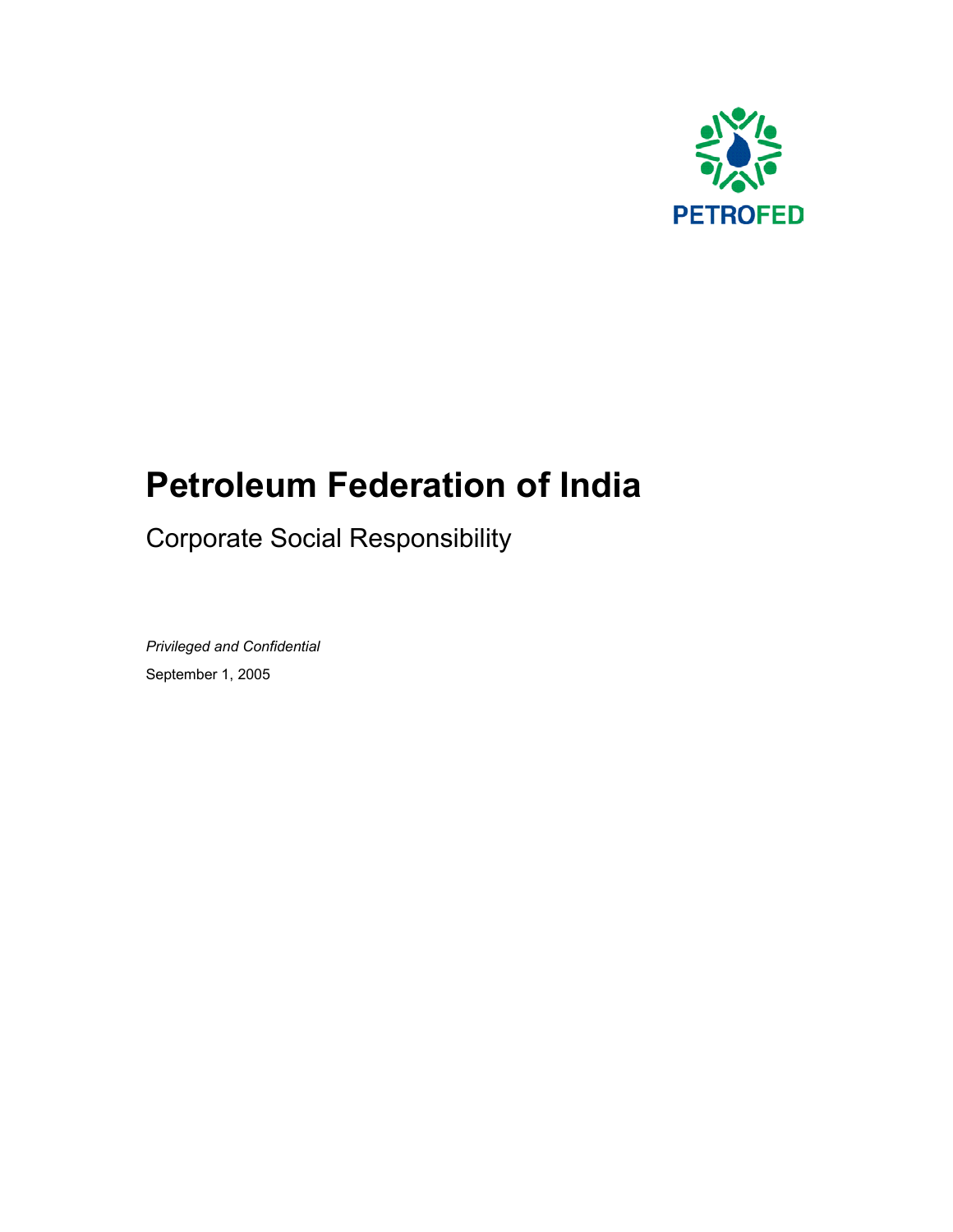# Table of Contents

| 2  |                                                                                             |  |
|----|---------------------------------------------------------------------------------------------|--|
|    |                                                                                             |  |
|    |                                                                                             |  |
|    |                                                                                             |  |
|    |                                                                                             |  |
|    |                                                                                             |  |
| 3  |                                                                                             |  |
|    |                                                                                             |  |
|    | 3.2 Under-Secretary-General for Economic and Social Affairs, United Nations  10             |  |
|    | 3.3 Group Chief Executive Officer of The Nation Media Group, East & Central Africa 14       |  |
|    | 3.4 Managing Director and Chief Executive Officer of UAC of Nigeria PLC  14                 |  |
|    |                                                                                             |  |
|    |                                                                                             |  |
|    |                                                                                             |  |
|    | 3.8 Frank B. Sprow, Vice President, Safety, Health & Environment, ExxonMobil Corporation 16 |  |
|    | 4 CORPORATE SOCIAL RESPONSIBILITY BY INDIAN OIL & GAS COMPANIES22                           |  |
|    |                                                                                             |  |
|    |                                                                                             |  |
|    | 4.3 CSR by Private Indian Oil & Gas companies - Reliance Group of Industries  23            |  |
|    |                                                                                             |  |
| 5. | <b>CORPORATE SOCIAL RESPONSIBILITY BY INTERNATIONAL OIL &amp; GAS COMPANIES  33</b>         |  |
|    |                                                                                             |  |
|    |                                                                                             |  |
|    |                                                                                             |  |
|    |                                                                                             |  |
|    |                                                                                             |  |
|    |                                                                                             |  |
| 6  |                                                                                             |  |
|    |                                                                                             |  |

# Appendices

**Appendix 1: Glossary**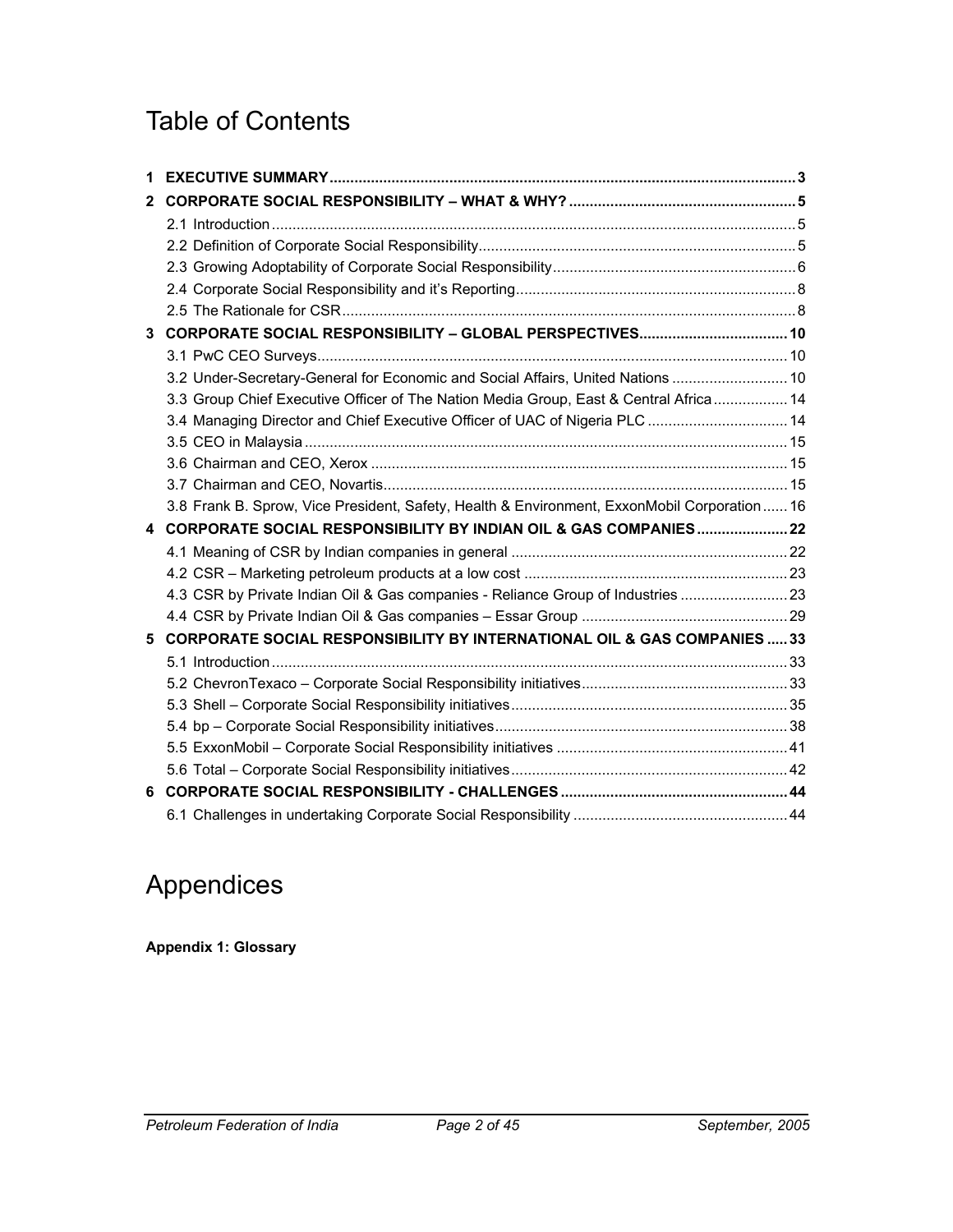# **1 Executive Summary**

- 1.1.1 At the CEOs Conclave on "Private Sector in Oil Economy of India" organised by PetroFed on July 07, 2005, the Hon'ble Minister of Petroleum & Natural Gas and Panchayati Raj, Shri Mani Shankar Aiyar, requested PetroFed to put up a Report defining 'Corporate Social Responsibility' undertaken by petroleum marketing companies, in association with two or three players in the private sector which may be submitted by MoPNG to the committee on Corporate Social Responsibility (CSR) headed by Mr. Ratan Tata.
- 1.1.2 There is no universally accepted definition of CSR. However, there is a general agreement that in a global economy, business plays a far more important role beyond wealth and employment creation and that CSR is business' contribution to sustainable development. Consequently, corporate behavior must not only ensure fair returns to shareholders, but also include other stakeholders such as employees, customers, suppliers, community and environment. Thus corporates, whilst discharging their CSR, need to observe a "triple bottom line" (TBL) such that they advance economically as well as are environmentally and socially responsible.
- 1.1.3 Social commitments by International oil companies are focussing on projects that help people to help themselves and vary depending on the country and its socio-economic structure. In developing countries CSR tends to be drawn around alleviating poverty - in other words, around the notion of sustainable livelihoods. Often this relates to what are essentially development issues - the provision of drinking water, healthcare & nutritional concerns and literacy. In other places, especially in Europe and North America and some parts of Asia, CSR tends to be drawn around opportunity issues - the boost companies can offer in terms of jobs, skills training and education. But on the overall large oil companies' engagement in society is deepening and broadening.
- 1.1.4 During the year 2004, Chevron invested an estimated \$63.8 million in community initiatives and projects around the world. A large portion of these funds were invested in programs that build individual capacity, such as health and education. Shell expended \$106 million on social investment programs like supporting local suppliers and contractors, implemented specific guidelines on HIV/AIDS, Child labour etc. BP invested a total of \$87.66 million in community programs like education, building local suppliers, supporting local economies, supporting local development and community-based organizations around the world. During 2004, ExxonMobil affiliates and the ExxonMobil Foundation combined spent \$106 million in charitable contributions and community investment worldwide. ExxonMobil directed \$40 million of the funding to education, with other priority areas in health and environmental projects. These funds include investments through joint-venture arrangements, Production-Sharing Agreements, and contractual social-bonus arrangements. Total spent €81.9 million on 2,000 new and continuing local development initiatives in host countries in 2004. 18% of societal spending was dedicated to education.
- 1.1.5 In India, Reliance believes that Corporate Social Responsibility extends beyond the ambit of business and should focus on a broad portfolio of assets – human, physical, environmental and social. Reliance Group undertakes its social welfare and humanitarian initiatives through various organizations, including corporate and trusts such as the Dhirubhai Ambani Foundation and Reliance Rural Development Trust.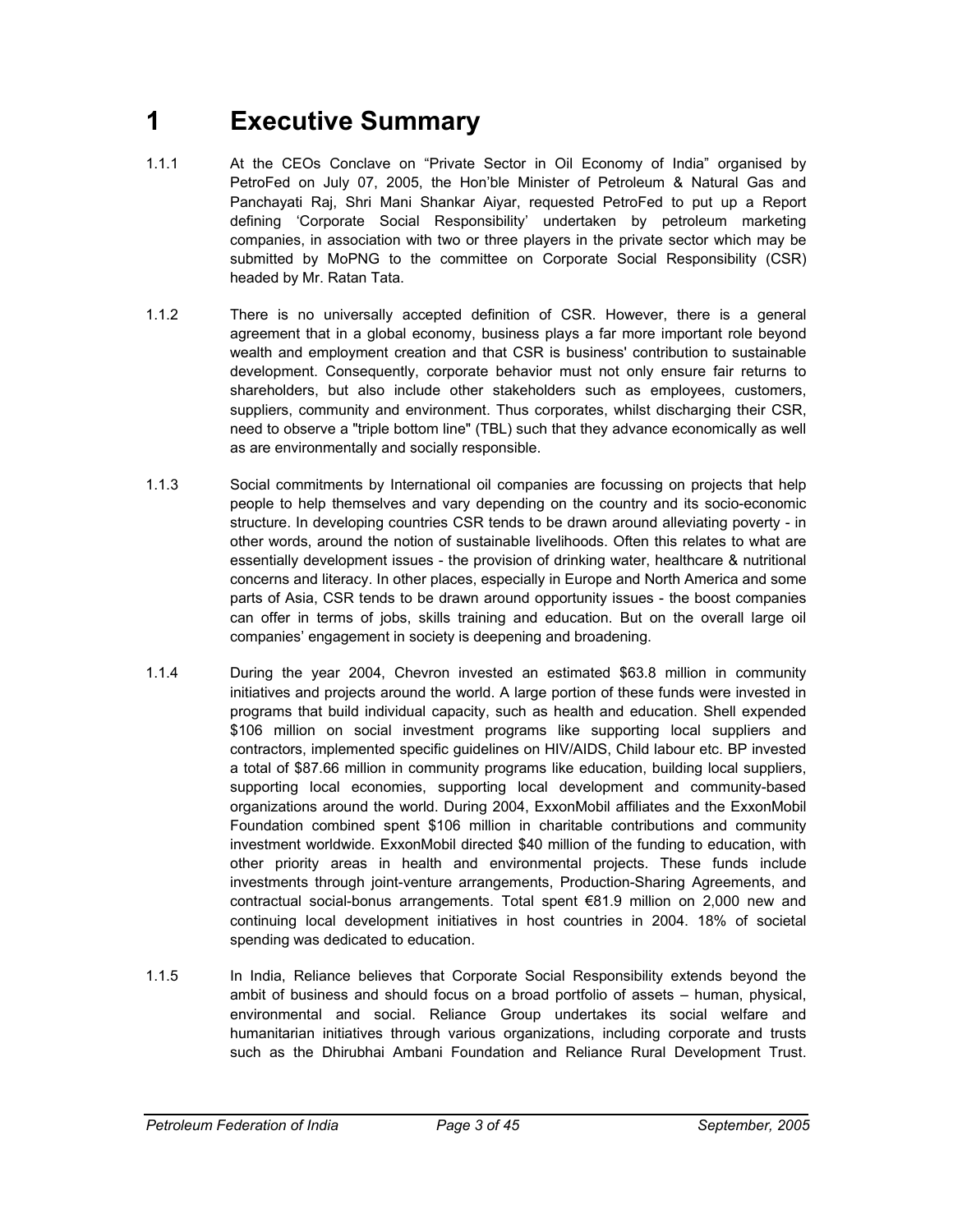Reliance encourages its employees to undertake philanthropic activities and be actively involved in community welfare projects.

- 1.1.6 The Essar group in India holds itself to the highest standards of safety, environmental protection and community development. They strive to support and enrich the communities in and around their plants. The Essar group and its associate companies spent Rs 7 crores in 2004-05. Employees too contribute during times of national calamity.
- 1.1.7 Thus CSR is about a company recognizing and responding to the needs of society and demonstrating this publicly. Among the challenges in having a smooth CSR are deciding on projects, geographical areas to concentrate on and have a structured manner of deciding and demonstrating the reasons for decisions, strong and focused leadership, operation and logistic issues, and getting credit for the company's achievements from its stakeholders.
- 1.1.8 Internationally and in India selling products at low cost, particularly below economic prices, to consumer is not considered as a part of CSR activities. Selling low cost products does not further business interest and in the long run may lead companies to become sick and/or lay off people which is not a socially responsible action. In addition, this approach leads to overlooking economic fundamentals and diverts scarce resources to unviable schemes that may end up in stimulating social chaos. Private Indian Oil & Gas companies are of the view that the nature of CSR should not be mandated by the government. It should be a voluntary initiative and be left to a company to decide how it would undertake CSR.
- 1.1.9 In view of the above, the representative private oil companies do not believe that subsidisation in prices of transport and domestic fuels is a part of corporate social responsibility. This in no way can be considered as their insensitivity towards CSR and to justify this the companies have elaborately explained the initiatives undertaken by them and they have also expressed their continued commitment to CSR, albeit in prevalent internationally followed forms rather than by bearing subsidies.
- 1.1.10 Further since CSR (specifically social investments) involves financial outflow, it can be said to be a 'fair weather' activity. Some companies which were actively involved in social investment in the traditional philanthropic concept of CSR, now do not have budgets because of their diving profitability.
- 1.1.11 The survey conducted in 2002 jointly by UNDP/BC/CII/PwC on Corporate Social Responsibility reveals that the three most common barriers/ concerns for adopting CSR are lack of linkage of CSR to financial success, increased demands from interested communities for increased funding and increased operating cost.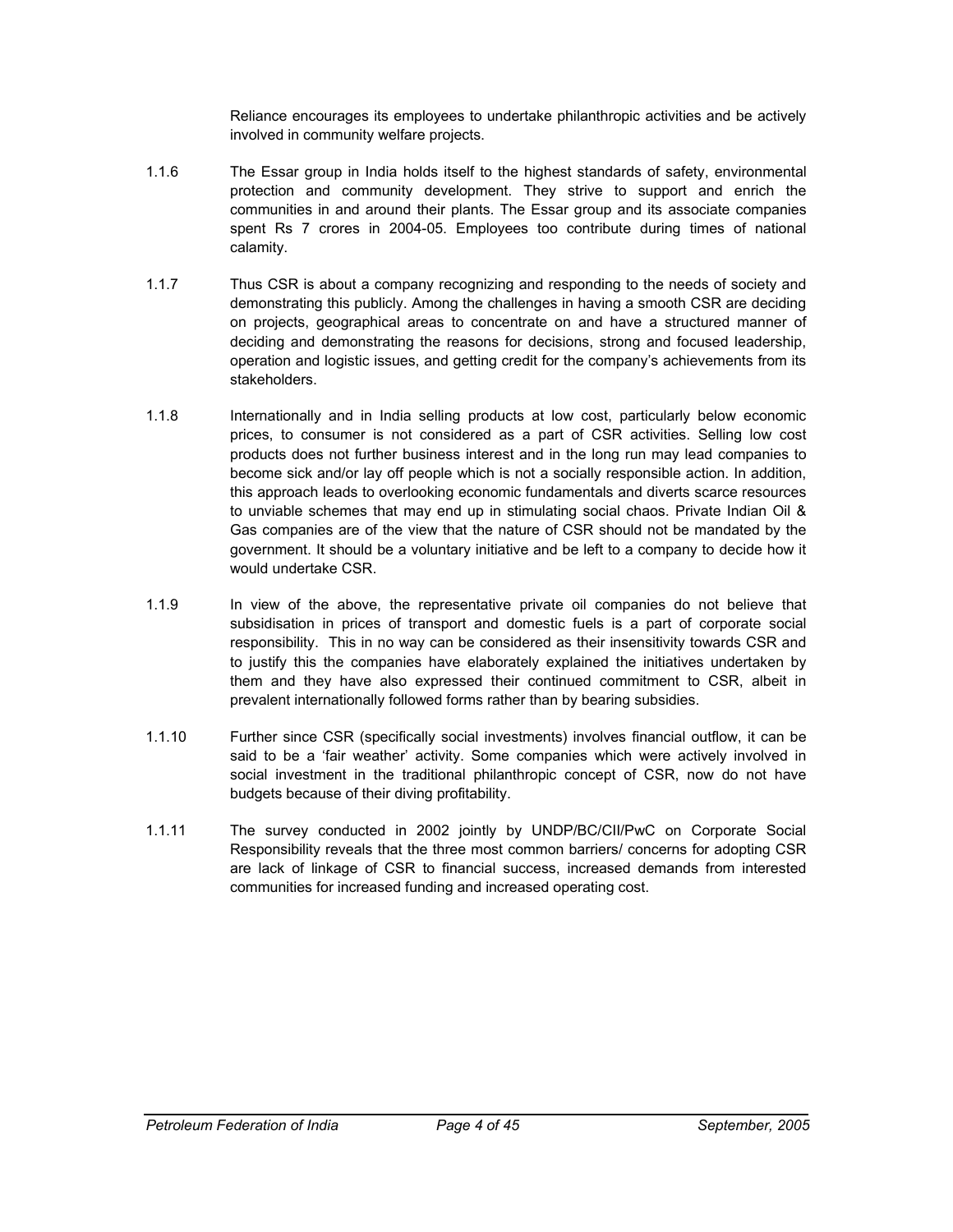**2 Corporate Social Responsibility – What & Why?** 

#### 2.1 **Introduction**

- 2.1.1 Chief Executive Officers face unprecedented challenges. Concerns about war and global terrorism abound. Public trust has dwindled. The capital markets have contracted. Corporations are under increasing pressure to be more socially responsible. Simply stated, doing business is more challenging than ever.
- 2.1.2 During 2003, PricewaterhouseCoopers interviewed nearly 1,000 CEOs from 43 countries across the globe to get their thoughts on and insights into how to lead during these uncertain times. They shared their views on the prospects for growth of their companies and the economy as a whole, on how they are building public trust among all of their companies' stakeholders, and on how their companies are meeting the call of corporate social responsibility.
- 2.1.3 As a consequence of the increased importance of trust issues, more and more CEOs are coming to terms with their responsibilities as good corporate citizens and watchdogs of the environment. Seventy-nine percent of the CEOs who participated in the survey agreed that CSR — adding economic, environmental, and social value through core business functions — is vital to the profitability of their companies. In fact, 71 percent agreed that, when implementing a CSR programme, they would consider sacrificing short-term profitability in exchange for long-term shareholder value.
- 2.2 **Definition of Corporate Social Responsibility**
- 2.2.1 There is no universally accepted definition of Corporate Social Responsibility (CSR). However, there is a general agreement that in a global economy, business plays a far more important role beyond wealth and employment creation and that CSR is business' contribution to sustainable development. Consequently, corporate behaviour must not only ensure fair returns to shareholders, but also include other stakeholders such as employees, customers, suppliers, community and environment. Thus corporates, whilst discharging their CSR, need to observe a "triple bottom line" (TBL) such that they advance economically as well as are environmentally and socially responsible.
- 2.2.2 Hence, in essence, CSR is a holistic approach that when managed as a business strategy to enhance long term stakeholder value, provides mutual benefits to the business as well as society as a whole. The concept of corporate social responsibility has been around for a decade or more, but the words have always meant different things to different constituencies, whether companies, countries, or other kinds of organisations. CSR broadly may be considered to mean adding economic, environmental, and social value through a company's core business functions. Another way of saying it is, doing business with your grandchildren's interests at heart.
- 2.2.3 As per the World Bank Group's Corporate Social Responsibility Practice "Corporate Social Responsibility (CSR) is the commitment of businesses to contribute to sustainable economic development by working with employees, their families, the local community and society at large to improve their lives in ways that are good for business and for development."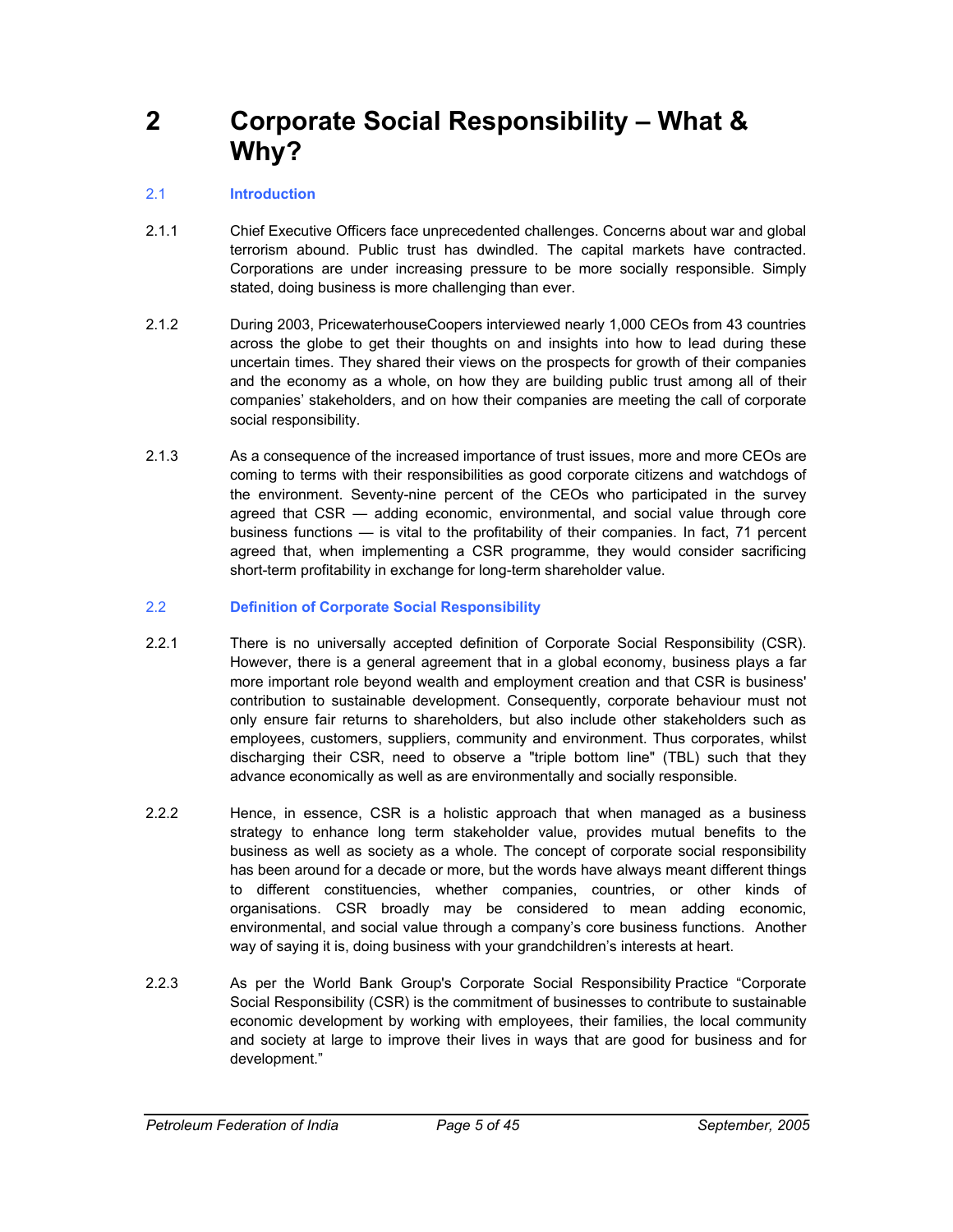- 2.2.4 As per UNDP & CII, "most definitions of corporate social responsibility or corporate citizenship focus on a company's overall impact on the society and stakeholders. However, the concept of CSR has been evolving since the early seventies, and as yet there is no uniform definition accepted globally. Corresponding to different CSR concepts, a large number of codes/conventions/principles/standards have been evolved. Reasons of varying practices, approaches and attitudes on CSR and corporate citizenship in different economies are largely due to differences in social and economic systems in which companies are operating, differences in legal and regulatory frameworks, cultural practices, local societal and public needs and expectations. CSR in a developed country context would relate to issues of governance, business ethics, and human rights particularly as enshrined in UN Convention and on environment .In developing countries like India, CSR would also extend to processes in nation building and socio-economic development spheres such as regional development, rural development, employment, education, and healthcare services".
- 2.2.5 In July 2001, the Commission of the European Communities presented a Green Paper "Promoting a European Framework for Corporate Social Responsibility". The Green paper defined CSR as "a concept whereby companies integrate social and environmental concerns in their business operations and in their interaction with their stakeholders on a voluntary basis" as they are increasingly aware that responsible behaviour leads to sustainable business success. CSR is also about managing change at company level in a socially responsible manner. This happens when a company seeks to set the trade-offs between the requirements and the needs of the various stakeholders into a balance, which is acceptable to all parties. If companies succeed in managing change in a socially responsible manner, this will have a positive impact at the macroeconomic level.
- 2.2.6 When it comes to corporate social responsibility, one size definitely does not fit all. While corporate social responsibility has become a near universal value, it manifests itself quite differently from region to region, country to country. A CEO in Africa, for example, perceives corporate social responsibility as a strong connection between corporate profitability and societal improvements, including infrastructure, education, and addressing the ravages of AIDS. Elsewhere, corporate social responsibility may be shorthand for, say, environmental responsibility, ethical economics, or charitable giving. Few would deny that corporate social responsibility is about "doing the right thing." But who defines and determines what is right and what is not?

#### 2.3 **Growing Adoptability of Corporate Social Responsibility**

- 2.3.1 The worldwide debate about corporate social responsibility has acquired urgency in recent years within the business community — in international financial institutions (IFIs) such as the International Monetary Fund and the World Bank and in non-governmental organisations (NGOs) such as the World Economic Forum. The growing gap between rich and poor countries, the digital divide, the environmental responsibilities of industry, the social impact of corporate strategies and investments, and the crafting of a more stable global economic system are all matters of urgent concern for leaders of business and major multilateral organisations.
- 2.3.2 CEOs must dictate and proactively manage the corporate social responsibility agenda in a world that increasingly asks this of them. The question of corporate social responsibility has also moved toward the top of the agenda for an informal confederation of NGOs, which marshal both alternative policy proposals and a capacity to field street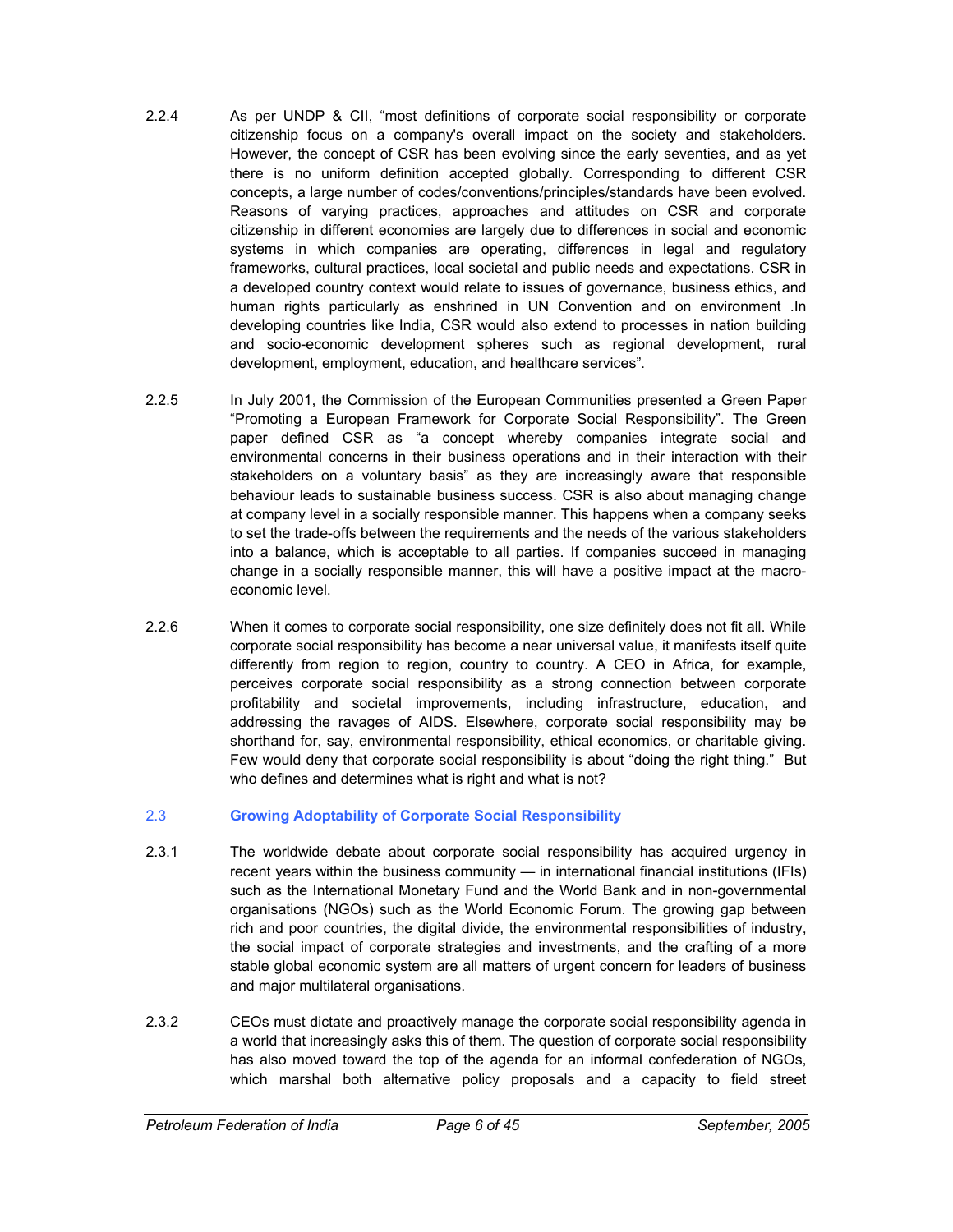demonstrations and protests. In several instances, demonstrations timed to coincide with high-level meetings have resulted in civic disorder, extensive property damage, injury, and death. The intellectual agenda of the so-called anti-globalisation movement (some within the movement now prefer the term "alternative globalisation") is not focused entirely on the conduct of corporations. There is intense concern, for example, with the nature and impact of IFI lending policies and with the regulation of global financial markets. But the issue of corporate social responsibility is nonetheless a key concern. NGO demands that companies and their leadership do the right thing will certainly increase in volume in the near term. CEOs bear a responsibility to their organisations and all the varied stakeholders — to carefully audit their practices and proactively address and resolve potentially troublesome issues.

- 2.3.3 Corporations are not governments. The main function of an enterprise is to create value through producing goods and services that society demands, thereby generating profit for its owners and shareholders as well as welfare for society, particularly through an ongoing process of job creation. However, new social and market pressures are gradually leading to a change in the values and in the horizon of business activity. CSR calls upon us to harness the power of corporations to make the world a better place. Corporations cannot sit idly by while a loose confederation of non-governmental organisations (NGOs), financial institutions, and lawmakers define CSR for them. CSR may mean offering low-cost products to needy communities, adopting environmental standards worldwide, or simply instituting energy-efficient practices.
- 2.3.4 In essence, CSR is about a company recognising and responding to the needs of its key stakeholders, and demonstrating this publicly. This means focusing on its impact on the environment, its people, the marketplace, and the wider community. It is becoming increasingly clear that CSR, and the wider concept of sustainability, is not a management fad. In the 5<sup>th</sup> PricewaterhouseCoopers' Global CEO Survey in 2002, almost 70 percent of the respondents agreed that corporate social responsibility is vital to the profitability of any company.
- 2.3.5 There is today a growing perception among enterprises that sustainable business success and shareholder value cannot be achieved solely through maximising short-term profits, but instead through market-oriented yet responsible behaviour.
- 2.3.6 Companies are aware that they can contribute to sustainable development by managing their operations in such a way as to enhance economic growth and increase competitiveness whilst ensuring environmental protection and promoting social responsibility, including consumer interests. In this context, an increasing number of firms have embraced a culture of CSR. Despite the wide spectrum of approaches to CSR, there is large consensus on its main features:
	- CSR is behaviour by businesses over and above legal requirements, voluntarily adopted because businesses deem it to be in their long-term interest;
	- CSR is intrinsically linked to the concept of sustainable development: businesses need to integrate the economic, social and environmental impact in their operations;
	- CSR is not an optional "add-on" to business core activities but about the way in which businesses are managed.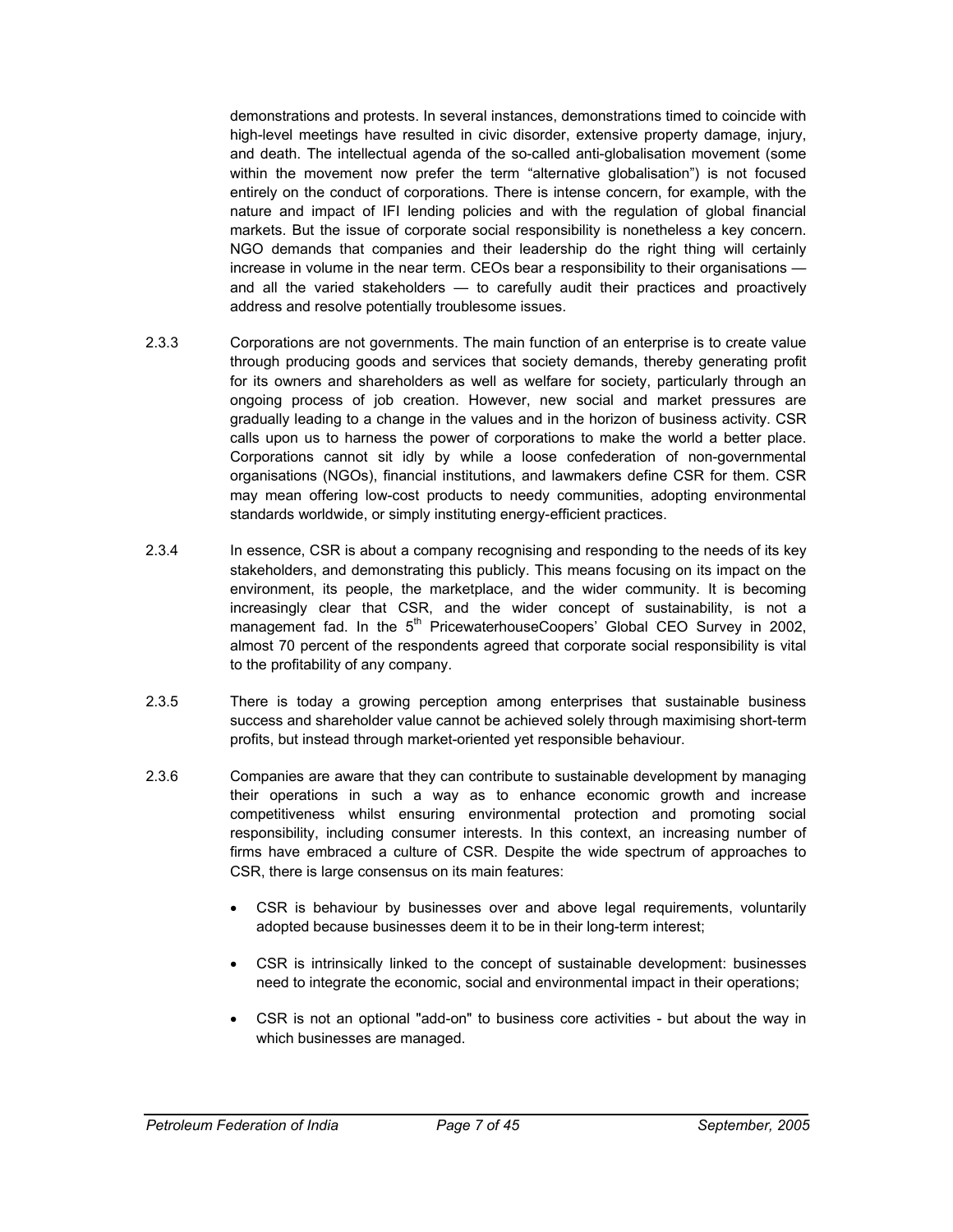#### 2.4 **Corporate Social Responsibility and it's Reporting**

- 2.4.1 In any case, CSR policies need to be identified, reported, and verified if they are to mean anything. One major step in the direction of sustainability is the creation of the Global Reporting Initiative (GRI), begun in 1997 by the Coalition for Environmentally Responsible Economies in partnership with the United Nations Environment Programme. The GRI explicitly defines its mission as developing "reporting guidelines for voluntary use by organisations reporting on the economic, environmental, and social dimensions of their activities, products, and services."
- 2.4.2 Companies are paying attention to CSR reporting. A global reporting survey conducted in 2004 by the Association of Chartered Certified Accountants and CorporateRegister.com found that the number of corporate social, environmental, and sustainability reports increased from fewer than 100 in 1993 to more than 1,500 in 2003. The adoption of the GRI guidelines demonstrates that if stakeholders demand CSR reporting, companies can and will deliver it.

#### 2.5 **The Rationale for CSR**

- 2.5.1 The broad rationale for company's social responsibility arises from the fact that a business enterprise derives several benefits from society, which must, therefore, require the enterprise to provide returns to society as well. Of course, the system of taxation in most countries does ensure that basic services provided by government such as a system of law and order, provision of infrastructure that includes assets such as roads, transportation facilities, the benefits received from the apparatus of society for respecting and enforcing property rights, etc. are paid for through taxation on economic goods and services produced and consumed. But there are other aspects of services provided by society that have now become even more important than traditional relationship between government and business. These go far beyond what was the case a few decades ago.
- 2.5.2 A business cannot succeed in a society which fails. This, therefore, clearly establishes the stake of a business organization in the good health and well being of a society of which it is a part. More importantly, in this age of widespread communication and growing emphasis on transparency, customers of any product or service are unlikely to feel satisfied in buying from a company that is seen to violate the expectations of ethical and socially responsible behaviour. Therefore, there is a growing degree companies that pay genuine attention to the principles of socially responsible behaviour are also favoured by the public and preferred for their goods and services. Part of the reason, according to most companies is that in addition to the ethics argument, there is an incontrovertible business case for acting responsibly. Responsible behaviour gives the company – and others – its so-called licence to operate, reducing, for example, the chances of disruption to operations by local communities. CSR also contributes to enhancing brand, generating greater customer loyalty and strengthening reputation. Shell, for instance, says contributing to sustainable development "is not only the right thing to do, it makes good business sense" by reducing operational and financial risks.
- 2.5.3 CSR has found recognition among enterprises, policy-makers and other stakeholders, as an important element of new and emerging forms of governance, which can help them to respond to the following fundamental changes:
	- Globalisation has created new opportunities for enterprises, but it also has increased their organisational complexity and the increasing extension of business activities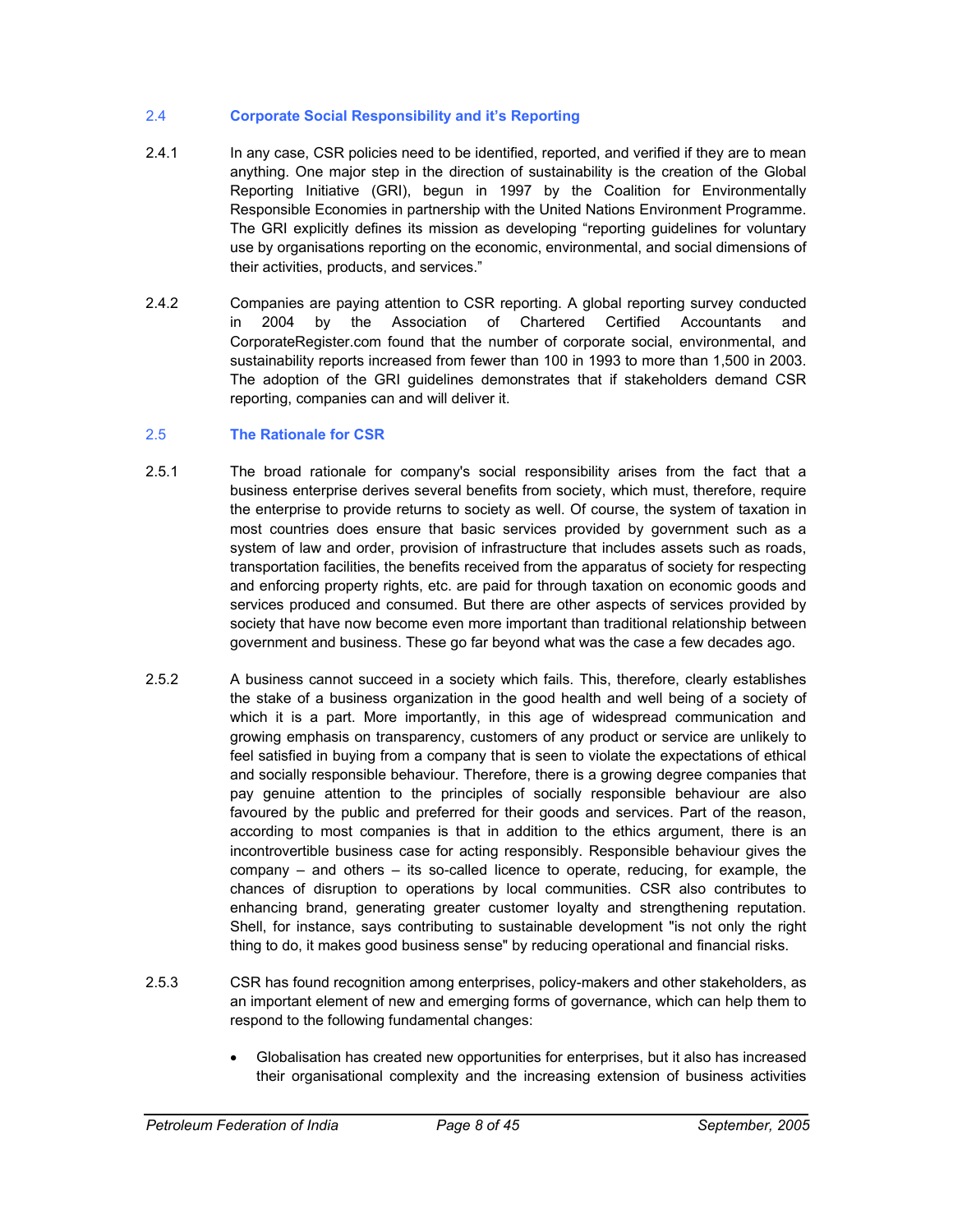abroad has led to new responsibilities on a global scale, particularly in developing countries.

- Considerations of image and reputation play an increasingly important role in the business competitive environment, as consumers and NGO's ask for more information about the conditions in which products and services are generated and the sustainability impact thereof, and tend to reward, with their behaviour, socially and environmentally responsible firms.
- Partly as a consequence of this, financial stakeholders ask for the disclosure of information going beyond traditional financial reporting so as to allow them to better identify the success and risk factors inherent in a company and its responsiveness to public opinion.
- As knowledge and innovation become increasingly important for competitiveness, enterprises have a higher interest in retaining highly skilled and competent personnel.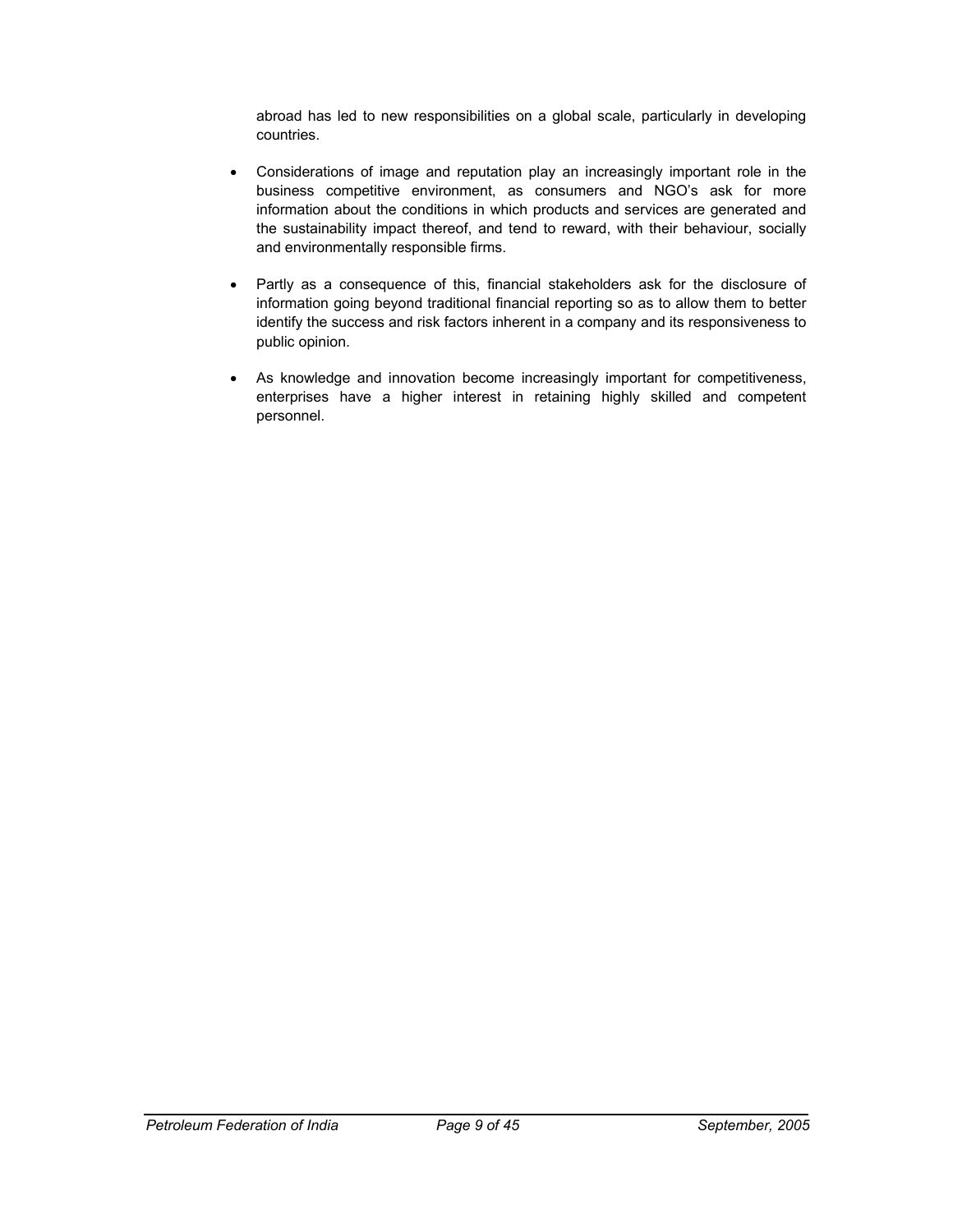### **3 Corporate Social Responsibility – Global Perspectives**

#### 3.1 **PwC CEO Surveys**

3.1.1 Every year as a thought leadership initiative, PwC undertakes Global CEO survey on a critical concern to business leader in every industry. Our  $5<sup>th</sup>$  &  $6<sup>th</sup>$  Global CEO survey in 2002 & 2003 respectively were brought in conjunction with World Economic Forum addressing the concern of corporate social responsibility. We have reproduced below views of some of the CEOs on Corporate Social Responsibility.

#### 3.2 **Under-Secretary-General for Economic and Social Affairs, United Nations**

**Interview with Mr Nitin Desai, Under-Secretary-General for Economic and Social Affairs, United Nations. Reproduced from "Uncertain Times, Abundant Opportunities" – The 5th PwC Global CEO Survey, 2002** 

- 3.2.1 **What definition of sustainability or sustainable development do you use in your work?** - Rather than define sustainable development in terms of an end state, we consider it a process. Every decision is valued from the point of view of its economic impact, its social impact, and its environmental impact. So it's not a question of defining sustainable development as a set of parameters that have to be fulfilled, but more as a process of decision making. To us, it is not a matter of having a programme, a project, a policy whose primary goals are economic, and then asking yourself, "How do I take care of unwelcome social or environmental consequences?" And it's not a matter of having environmental policies that are sound but that have unwelcome social or economic consequences. The real challenge is to find ways to successfully address all three. An example I sometimes give is the problem of indoor air pollution. In some countries, people cook on open wood stoves, and this defeats them badly. They have to cut the forests down, the stoves are inefficient, and women who cook on open indoor fires often inhale the equivalent of two packs of cigarettes a day. Now if I had a programme to address this, I would want to address simultaneously the environmental problem of reforestation, the social problem of women's health, and the economic problem of meeting the energy needs of a population. This is integration, and this is what "sustainable" means. Think of it as a process.
- 3.2.2 **Can you give a few examples of programmes for which you are currently responsible that reflect this approach?** -What we are doing in the area of energy is focused on this type of integration. For example, we recently completed a major world energy assessment with the World Energy Council. Were you to look at the recommendations in that report, you would not describe them as primarily focused on meeting energy needs, or primarily focused on meeting the environmental consequences of energy use, or primarily focused on worrying about equity and access to energy. It asks questions about all three. We also do practical work at the country level — for instance, biomethanation in China. Basically, what we do there is to create value from waste generated in mostly urban areas. The waste produced in poor countries often has high organic content. You can use it to generate methane gas, which is a source of energy. This programme solves an environmental problem, which is waste disposal, and it solves a developmental problem, which is energy production.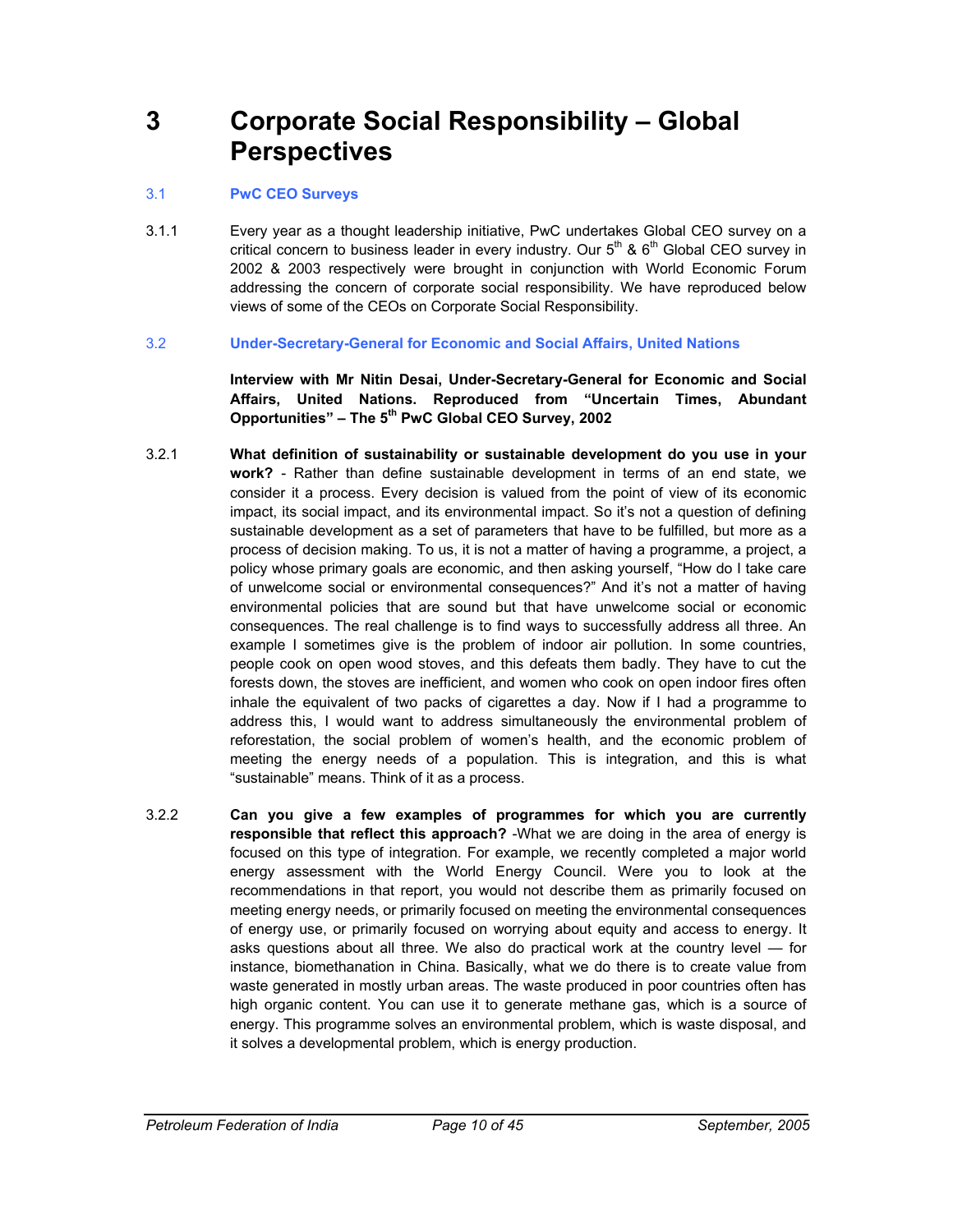- 3.2.3 **In such programmes, do the three strands you've spoken of tend to be split apart by interest groups that you necessarily have to engage with? Or is it generally possible to develop the three strands together?** -People will approach from different perspectives. The engineering company that offers bio-methanation technology sees things primarily from the economic perspective of finding markets for its technology. The municipality that buys the technology looks at the project in terms of better waste management. Citizen groups will probably be concerned about the environmental consequences of not treating the waste, and so on. However, citizen groups may place such high value on safe waste disposal that they may not take full account of the economic circumstances. Similarly, the technology company may focus so much on economics that it may not sufficiently value the environmental benefits. So people will come at it from different perspectives. But the change that I see over the past decade is that the corporate community increasingly realises that it needs to pursue not just the bottom line and shareholder satisfaction. It also has to worry about employees, about the opinions of clients, about the impact on the societies of which it is a part. Corporations today cannot command respect even among their own employees if they do not have a reputation for being environmentally and socially responsible. The tunnel-vision approaches of different parties are becoming easier to reconcile. Now there are differences of emphasis rather than tunnel vision.
- 3.2.4 **What is driving that change among corporations and corporate leaders?** Corporations realise that their success depends on what happens in the marketplace and on much else as well. It depends on the morale, commitment, and loyalty of the workforce. It depends on the loyalty of the customer base, and it depends on the public reputation you command. All of this contributes to the long-term success of a corporation. Corporate leaders recognise this, and they are becoming far more sensitive to the concerns of these other groups. A large corporation is simply a microcosm of society. If environmental awareness is growing in society, if a sense of social responsibility is growing in society, these things will be reflected in the workforce. These new norms will also have to be reflected in the corporation's thinking processes, and this is actually occurring. A corporation today would never dream of using prison labour because it knows that this is completely unacceptable to its own workforce and completely unacceptable to society. The same is true of child labour. Corporations recognize that their policies, their codes cannot be defined simply in terms of immediate success in the marketplace. Shareholder value is important. But in the longer run, they also have to worry about the workforce and the needs of society.
- 3.2.5 **You travel widely and speak with chief executives and government leaders in many parts of the world. Are there regional differences in the approach of CEOs to corporate social responsibility?-Are Asians different from North Americans? From Europeans? From South Americans?** -Certain differences exist. In my experience, Europeans have greater sensitivity to emission issues, while the focus in Latin America is on resource impact issues. I would say that social issues — the impact on the population of industrial pollution, questions about the welfare of minority groups, etc. are probably somewhat stronger in Asia. However, there is a commonality, and one of its most powerful causes is that corporate managers are part of a community of corporate managers around the world. The powerful factor here is a sense that "This is how my peers expect me to behave — this is now the standard of behaviour." And that standard is changing. A decade or more ago, other managers admired the ruthless, entrepreneurial pursuer of profit. Today the admired person is the manager who successfully combines shareholder value with environmental and social responsibility.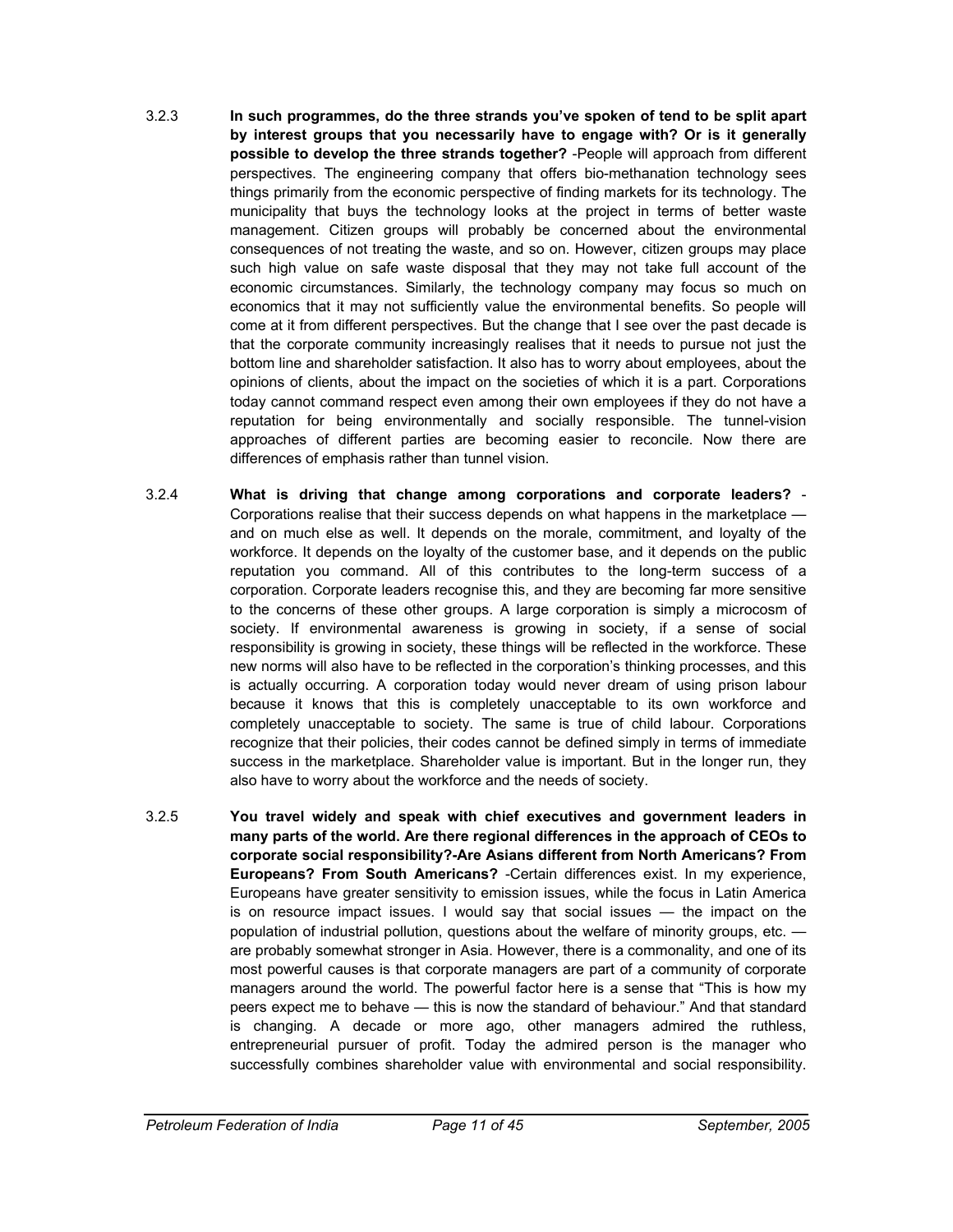The standard of behaviour is set really by the managers themselves, not by people outside.

- 3.2.6 **Are you campaigning for these values when you say this, or is this what you are actually seeing when you meet business leaders?**- I am not campaigning. This is really how the dynamic works. It has started. Let me give an example in the environmental area: I would argue that perhaps a little over a decade ago, corporate managers who showed a serious interest in reconciling the pursuit of shareholder value with environmental responsibility were a minority and may even have been considered somewhat eccentric. Even 10 years ago, those attitudes still stood out. What I think has happened since the Rio conference is that a small minority has become a large minority — still a minority, but a large one. Most corporations today show environmental consciousness because of the need to meet regulatory standards. I doubt that there is a major corporation today in any of the large economies that does not have an environmental department. But what has happened in the minority of corporations is that instead of being limited to the environmental department doing audits of waste and so on, the broader issue has entered the boardroom, and it is being written into corporate policy. It commands the attention of not only the environmental and engineering departments but also the marketing department, the finance department, and certainly the CEO. Why is this happening? It is happening partly because of the impact of the environmental conference at Rio, and it is happening because many successful corporations have espoused these concerns. Our goal at the next conference, in Johannesburg, is to push it over the top. What a large minority now accepts as a structure for corporate responsibility and accountability may soon be accepted as a global norm not through legislation but simply through peer pressure. I was travelling in India and visited a medium-size company whose CEO said that the company had recently become ISO 14000 compliant (as you may know, this is a demanding international standard for environmental management). I asked him why, because nothing in Indian legislation requires compliance with ISO 14000. His answer was very simple: If I want to be a global player in my business, I have to be there with the other global players in terms of standards. I also have to be compliant with these standards because that is what my clients abroad increasingly demand. So competitive pressure in this case is the key factor — not pressure from a regulatory body or any official source but simply the wish, and need, to ensure his standing with clients and business rivals.
- 3.2.7 **Our survey asked participating CEOs to rate the influence of various stakeholders on their companies' strategies for social responsibility. Shareholders, customers, and board members were reported to be highly influential. However, there was a surprise: NGOs, which one might have thought to be very influential, prove to be key influencers among only 1 percent of the surveyed CEOs.** - This virtually demonstrates what I'm saying: peer pressure matters enormously. I would say that the NGO impact is probably more profound on specific decisions rather than on corporate culture as such — and the big change I'm seeing is in corporate culture. It's not difficult to reconcile your survey finding with my own observation that NGOs are very important and effective when it comes to specific decisions NGOs are proving to be effective, for example, in the area of resource stewardship. There is a Marine Stewardship Council, an NGO, which says that if you are willing to subject your company's methods to examination, it is ready to certify, where appropriate, that your fishing practices are sustainable. And companies can derive commercial advantage from being able to assert that they are approved by the Marine Stewardship Council. There are similar things in other fields. This is an area where the NGO world and the corporate world are coming together. I expect this to evolve — in the area of corporate reporting, among others.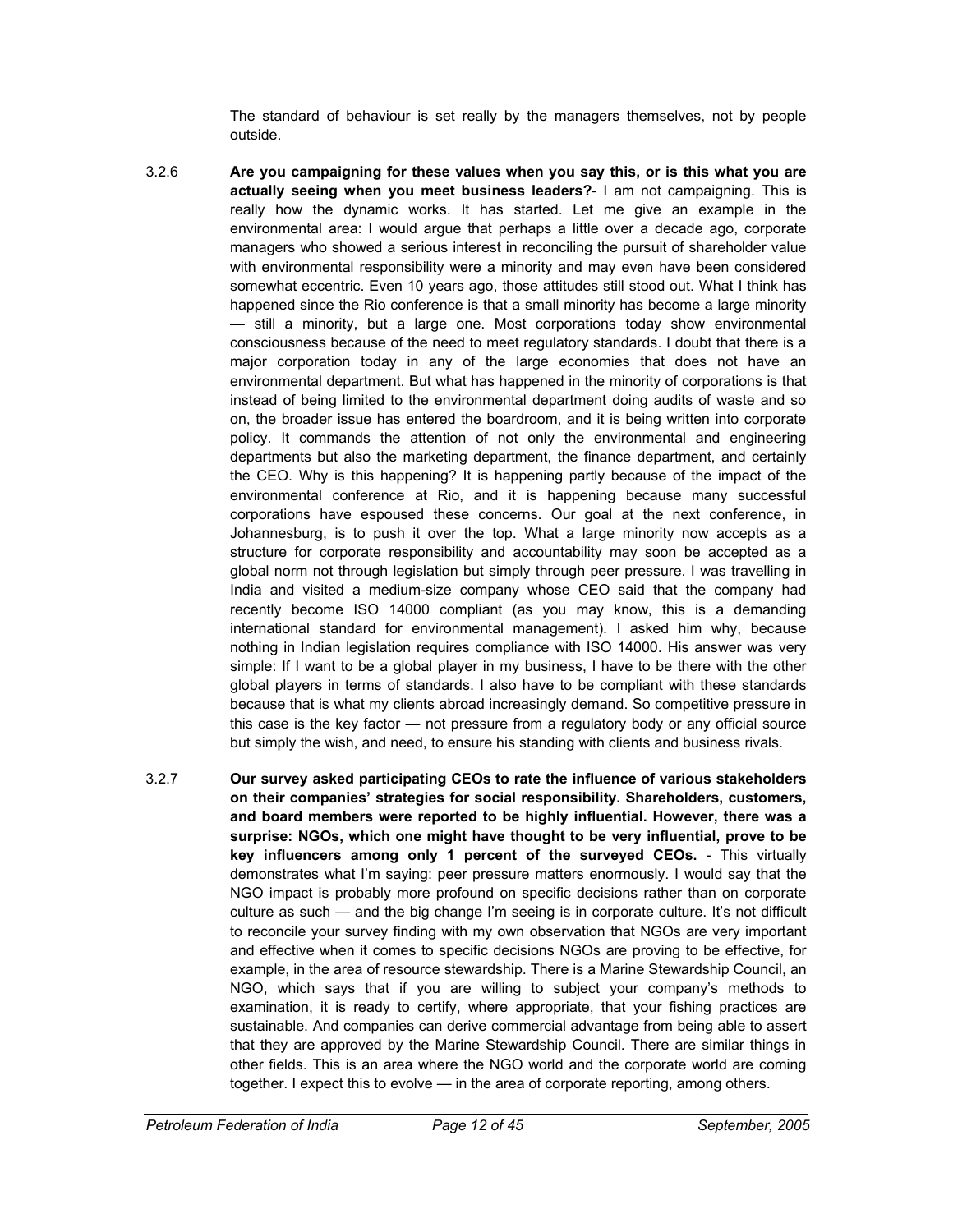- 3.2.8 **Another survey question asked CEOs to evaluate their own companies' reputations for corporate social responsibility. Nearly half of the CEOs said that their companies "to a great extent" have good reputations in this regard, and another 40 percent replied that their companies "to some extent" fit this category. What do you make of this?** -CEOs are bound to have a somewhat more rosy perception of their own companies than the world outside does. You have to discount this. Their notions of what constitutes social responsibility must also vary. One CEO might think that if the company is making a profit, it is socially responsible because many thousands of people work for the company and benefit from its success. Another CEO might have another view: "Oh yes, profit is important, but I must also make sure that my corporation is able to do something concrete for the community whose resources it uses. I need to put something back into the community." A third CEO may reason, "My Corporation cannot survive if there is continuous strife in my country, so I have a certain responsibility to see how I can contribute to the resolution of that strife." As you can see, I'm not at all sure that every manager has the same conception of what it means to be socially responsible.
- 3.2.9 What is interesting is that very few are ready to say that they are not socially responsible. Now the challenge is to make sure that there is a certain commonality to what people mean by social and environmental responsibility.
- 3.2.10 That commonality can emerge only over time. And I would suspect that it will not be the same everywhere in the world. Take, for instance, what we were saying about the impact of the corporation in situations of strife. This isn't relevant to every country, but in some parts of the world it couldn't be more relevant, and it might be relevant somewhere else. I hope that what emerges on a regional basis is a certain shared understanding, a shared framework for what constitutes responsible behaviour.
- 3.2.11 **Can you tell us about a CEO whom you regard as a person of strong conviction and action in this realm of corporate social responsibility?** – There are so many that to name any one would do injustice to others. But I can say that I've encountered three types of motivations for injecting these issues into the mainstream of corporate policy. The first is the conviction that being socially and environmentally responsible does not necessarily mean that you have to sacrifice the bottom line. Such people believe that win/win solutions are available, particularly on the environmental side. Quite a few business leaders have come to the view that their companies can find these solutions when they look sufficiently sensibly and intelligently. For example, when governments insisted that chemicals should be recycled in paper manufacturing plants, the initial corporate reaction was that onerous costs were being forced on manufacturers. But they found in time that it wasn't such a bad idea at all, because the recovered chemicals often paid for the extra steps they had to take. There are other examples of this kind. So there is a group of business leaders who become environmentally responsible because they think they have win/win solutions. A second strand is slightly different: these are people whose horizon is much more long-term, people who say, "Look, I know that what I'm doing today is not part of the normal calculation of shareholder value, but I'm pretty sure it's going to become part of shareholder value 10 years from now, and I'd rather do it now." I once asked a German CEO why his company was investing in environmental practices that were not at all required — didn't this hurt his competitive standing? "No harm done," he replied, "because I know that my competitors will have to come to these standards five years from now, and we'll be ready with the technologies." So that is the second strand: people who are looking five to 10 years ahead and doing things now to position for the future they anticipate. Both of the approaches I have so far mentioned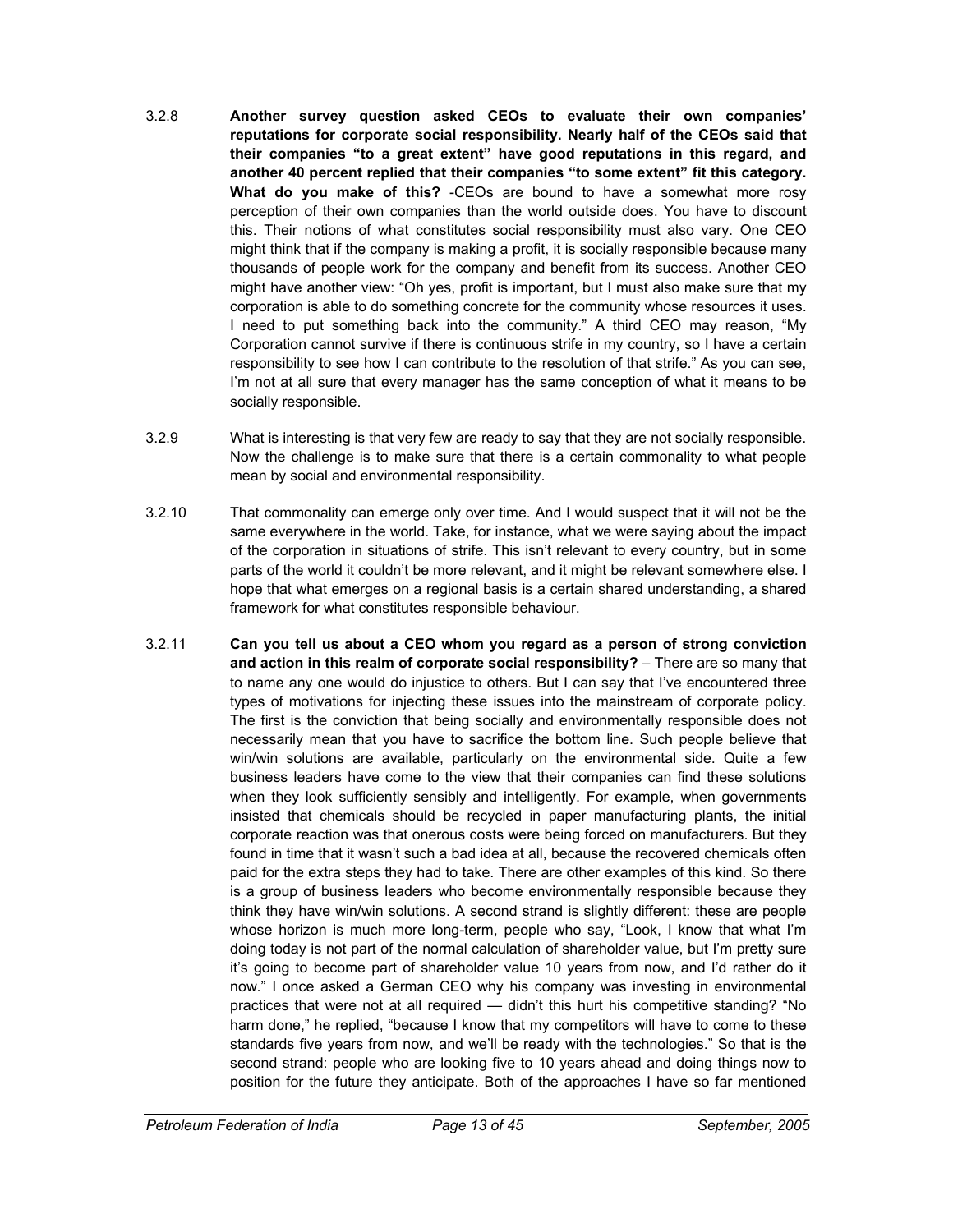can be justified from a standard business management perspective. But there is a third strand emerging: the notion that the health of the corporation depends on the health of the economy and society in which it operates. The reasoning goes roughly as follows: "If a significant part of the problems of society arises from environmental and social stresses, and if I am ready to sacrifice some profit in order to be able to address that environmental and social stress, I can make a great contribution. But the benefit of what I might do accrues to society at large — including my rivals. Therefore I cannot take these steps without a broad consensus that the steps are necessary and binding on all." To act on this third type of thinking, you need consensus. You cannot expect one corporation to be totally altruistic, because rivals will exploit its actions for their own benefit. You need a broad consensus: all players have to accept that this is their social responsibility. And this will come in time. CEOs and managers are not a breed apart; they are part of society.

#### 3.3 **Group Chief Executive Officer of The Nation Media Group, East & Central Africa**

**Mr. Kiboro, Group Chief Executive Officer of The Nation Media Group, East and Central Africa's largest publishing and broadcast media group. He is also chairman of the Federation of Kenya Employers, the East African Business Council, and the Media Owners Association - Reproduced from "Uncertain Times,**  Abundant Opportunities" – The 5<sup>th</sup> PwC Global CEO Survey, 2002

3.3.1 Alongside the changing ways in which the region's successful CEOs and companies manage their businesses, the criteria by which they achieve recognition may be changing. While corporate social responsibility is still a new concept, it has caught the attention of many regional corporations. Public perception is increasingly alert to the possible roles of such corporations as socio-economic structures collapse under failing public investments, mismanagement, and population pressure. The long-term benefit of participation in initiatives that directly affect corporations' own business activities is increasingly obvious. Large retail chains, for instance, see benefits in improving roads that enable improved access by consumers. Large companies see the benefit in the preventative health care of their staff, most notably with the AIDS scourge.

#### 3.4 **Managing Director and Chief Executive Officer of UAC of Nigeria PLC**

#### **Mr. Ajayi is Managing Director and Chief Executive Officer of UAC of Nigeria PLC, one of the oldest and largest conglomerates in Africa - Reproduced from**  "Uncertain Times, Abundant Opportunities" - The 5<sup>th</sup> PwC Global CEO Survev. **2002**

3.4.1 Corporate social responsibility [CSR] is important to African companies, but there are constraints that make it less of a priority. You just need to look at the figures to know that companies that are fighting for survival can put few resources into CSR. Whereas CSR is part of the culture of developed world companies, African companies cannot just apportion part of their budgets to CSR. Companies that have tried have often seen their money end up in people's pockets. In developed countries, it is routine for governments to provide the basic needs such as education, health, and law and order. In Africa these are areas where companies are likely to use up their CSR budgets, as governments have failed to provide and maintain these services. In my view, education must be at the top of the CSR list, including building schools, buying schoolbooks, and assisting in teacher training. Other CSR priorities should be health security and the development of the judiciary. In the end, leadership is the key to a prosperous Africa. Leadership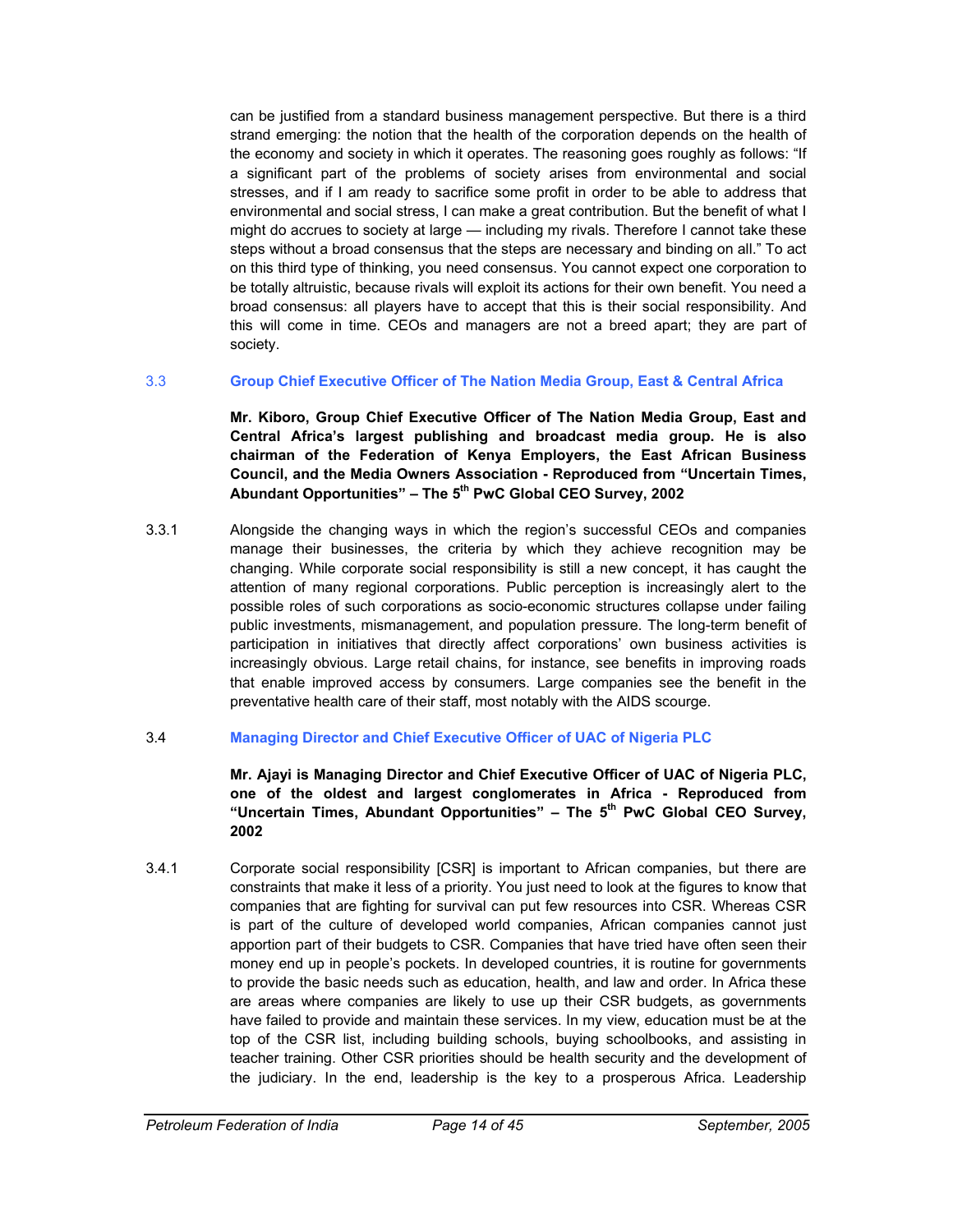permeates right through an organisation, a government, a family, a church; but good leadership is lacking in Africa. In the past 40 years, Nigeria and many other African countries have had leaders who have not put people at the centre of their interest. Africa is a wealthy continent, but its resources have been exploited for personal gain, and billions of dollars have gotten stacked all over the world instead of being reinvested in the countries of origin.

#### 3.5 **CEO in Malaysia**

**CEO in Malaysia - Reproduced from "Leadership, Responsibility, and Growth in**  Uncertain Times" – The 6<sup>th</sup> PwC Global CEO Survey, 2003

3.5.1 People in the world are better educated now. Corporations should be more socially responsible toward their employees and the public. Many companies in the US and the EU have already adopted higher levels of social standards. Companies in developing countries should follow this lead and voluntarily provide better care toward society and their employees. Responsible companies should not only ensure that their social standards be high; they should also enforce such high social standards onto their suppliers

#### 3.6 **Chairman and CEO, Xerox**

#### **Ms. Anne M. Mulcahy, Chairman and CEO, Xerox - Reprinted from "Leadership, Responsibility, and Growth in Uncertain Times" – The 6th PwC Global CEO Survey, 2003**

3.6.1 As the leader of a company that has had financial difficulties, how did you maintain your commitment to corporate social responsibility? - That's been a huge part of Xerox's heritage, a part of our past, and it will be a strong part of our future. This has always been a company that's very community oriented, with a real devotion to teamwork, diversity, and business ethics. Our environmental record is second to none. Even during times when this company was losing money, our foundation continued to play a huge role in education and other social causes. We still made a million-dollar contribution after 9/11. Our people wrote back and said that's why they feel good about Xerox. This is a company that does look outside itself and has a reach that's powerful from a social perspective. I think it's hugely important, and it's actually going to get more important as we move forward in terms of the role companies play in the world. And now that we have returned to profitability, we continue to take that role very seriously.

#### 3.7 **Chairman and CEO, Novartis**

#### **Dr Daniel Vasella, Chairman and CEO, Novartis - Reproduced from "Leadership, Responsibility, and Growth in Uncertain Times" – The 6th PwC Global CEO Survey, 2003**

3.7.1 **Let's consider the theme of corporate social responsibility. What is your proper role?** -Let me say first that the proper role of every human being is to care about other human beings. And to care about the have-nots, if one is among the haves, is a moral duty. Personally, I prefer voluntarily giving to being forced to give, and I don't think it's fundamentally different for companies. In order to give, however, you have to make money. So the first responsibility of companies is to be successful and fulfil their business purpose. Companies should make a contribution where they can, but to what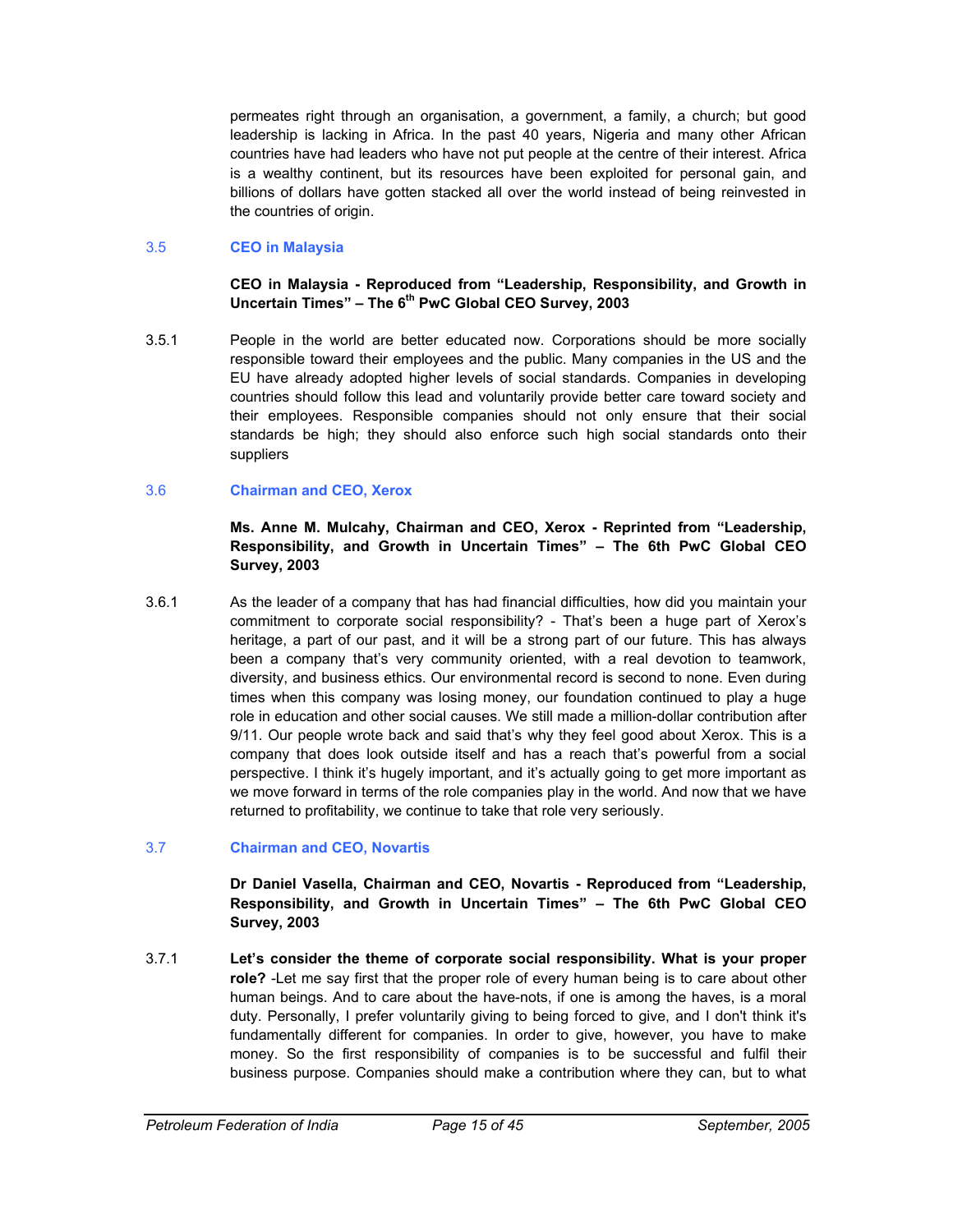degree—that is open to debate and is a difficult question to answer. Second, I think businesses can only be a support and an adjunct—they cannot replace governments. The welfare of the people in a country is and remains the responsibility of the government and not of private industry. This is why we pay our taxes. So, any additional donation is and must remain a voluntary step, which companies should make if they can afford it.

- 3.7.2 **But is corporate social responsibility more than good public relations?** -It expresses human values, and it provides an image of caring which I don't think is negative in any way. When I shared our corporate citizenship programmes with our shareholders, I never received any objections. I expected that some people would say, "This is my money. Why do you distribute some of it? I think you should just distribute it to us, and we will make the judgement call how we want to spend it." But that was not the case. And, in fact, we can support programmes that individuals could not easily provide, like our leprosy or malaria programmes for developing countries.
- 3.7.3 **What can you do in a leadership role, both in the matter of assuming corporate responsibility and in terms of public perception?** - We have to explain, communicate, and, if necessary, fight for maintaining a business model that has delivered great medicines for people. This means that we have to defend intellectual property rights and the possibility to do research. If one undermines patents, you undermine the ability to provide long-term progress, as money is only invested if there is a likelihood of making a profit one day. To weaken intellectual property is unacceptable from an ethical point of view and from a business point of view. Additionally, we need to show that we are humans and we care about people, not just by producing great products but by also showing sensitivity to those who can't afford them. We can make a contribution and still remain profitable and competitive, which is vital for any company.
- 3.8 **Frank B. Sprow, Vice President, Safety, Health & Environment, ExxonMobil Corporation**

**Frank B. Sprow, Vice President, Safety, Health & Environment, ExxonMobil Corporation at Conference in London in 2002** 

- 3.8.1 This portion of the conference has been labelled as "Business in a fragile world. I'm not sure if the world we live in can be characterized as "fragile," -- it's actually proven itself to be quite robust -- but it certainly is changing rapidly. Those of us who are tasked with helping to manage a large commercial enterprise must constantly ask ourselves whether our operations and plans are robust enough to withstand significant changes in the business climate. The changes arise from a variety of developments, some commercial, some social, some from governments. The strategies for dealing with these changes are not, of course, the same. I would like to focus my comments on the pressures that arise from the social environment that companies face, particularly companies such as mine, and how we approach them.
- 3.8.2 ExxonMobil operates around the world in about 200 countries. To point out that this is a diverse arena is to understate the case by quite a bit. Our business in Europe is a major part of our worldwide involvement. Not only do we refine and sell a great deal in this region, we are also the area's largest producer of oil and gas. What this means for ExxonMobil is that the views of Europeans on social responsibility issues are highly relevant to our activities. While we may not agree on every subject, I think we are in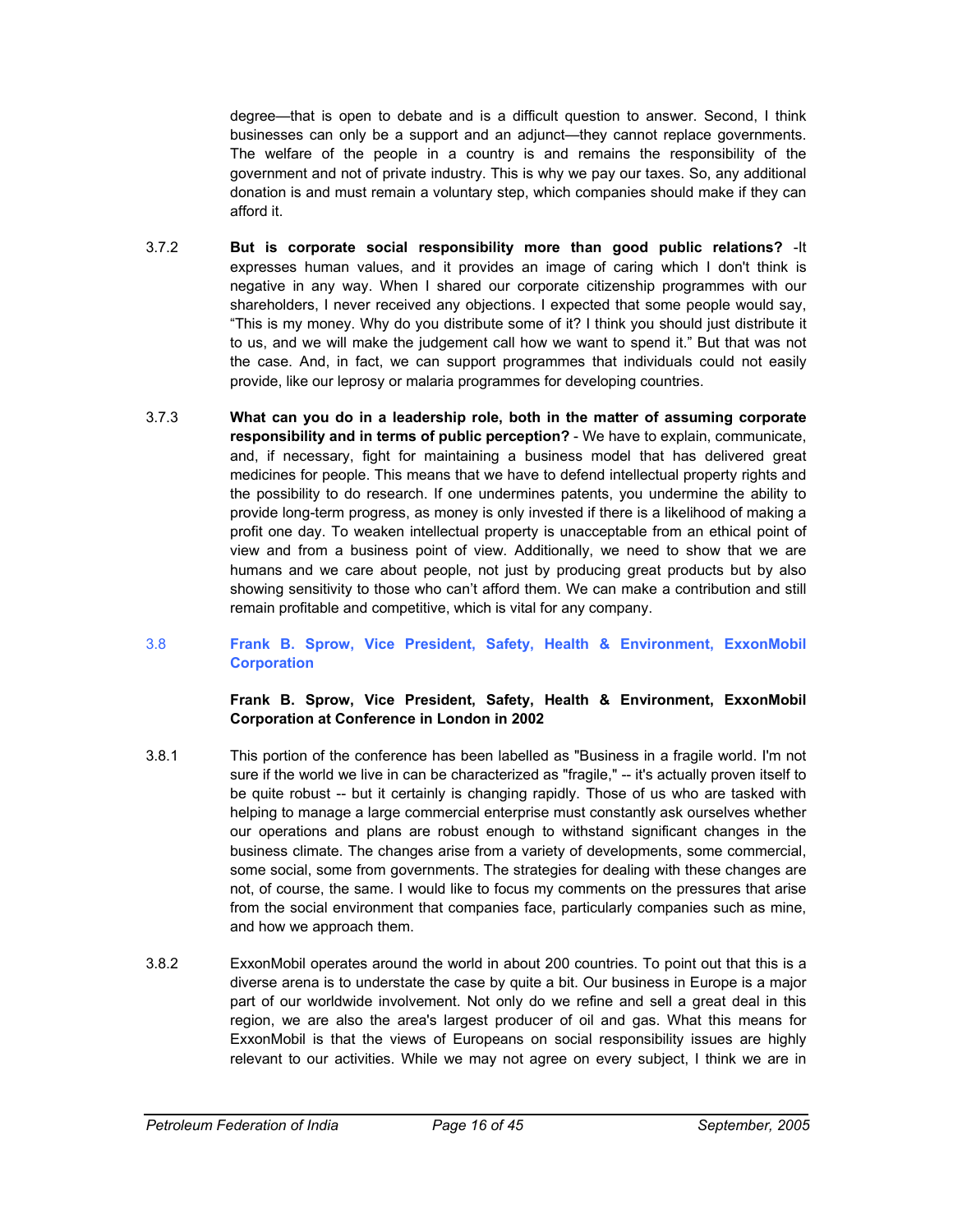complete agreement that a company should be aware of its role in society, seek out the views of others on our activities and responsibilities, and act with this awareness in mind.

- 3.8.3 We have been a truly global company since the 19th century. We have been and hope to remain successful because we respect the many cultures and traditions of the countries in which we operate. We do this with the recognition that we are an invited guest of the host governments and their people. We have to satisfy governments throughout the world that we respect the interests of their countries. We have to satisfy the people who are our customers and neighbours that they benefit by our presence. We have to operate in a manner that protects our employees and the public health, and we must be ethical and honest in all of our endeavours. And we have to do this profitably, because a key obligation is to the people who invest in our company. The issues with which we must grapple range from the local -- health clinics, road rights of ways, village water needs - to the global: species preservation and climate change. In its entirety, this is a tall order. Rather than try to cover all the ground involved, I'd like to focus my remarks on how we approach our relationship with the countries and communities in which we operate. This array of issues has increasingly become characterized as "**corporate social responsibility**."
- 3.8.4 It is important to remind ourselves that neither community relations nor broader social concerns are the sole responsibility of corporations. This seems to be an obvious point, but it is also one that is periodically forgotten or ignored. We need to always keep in mind, and to remind others, that the primary job of a company is to make money for its owners, in a legal and ethical way, while providing valued products and services to the public. Usually, these products and services will make lives better, more comfortable, and more fulfilling. These are real social benefits. They are not imaginary or trivial. Furthermore, if we are not successful in satisfying the public need for useful products, and if we are unable to make money, we will not be able to assume a role in addressing other public needs.
- 3.8.5 And finally, a private company is not the primary actor with respect to social improvement -- governments are. It is a mistake for business to assume or to assert responsibility for something that governments are responsible to provide. But companies do remain highly relevant to the social scene, and because we can be a positive contributor to the societies within which we operate, we retain an obligation to conduct ourselves in a manner that is consistent with the interests of the larger society.
- 3.8.6 Let me cover some of the more important aspects of responsible corporate involvement in society. It goes without saying that where we operate we comply with all the laws and customs relevant to our business. This is basic. It is fundamental, and recent events in the U.S. illustrate the importance of these values. Of course, most countries and societies do and should expect more than simple compliance with the laws. They expect careful environmental operations, attention to safety and health, and respect for human rights and cultural integrity. They want to see a willingness to contribute to sustained economic and social development. It is in this setting that governments and the public judge our performance. One way we contribute to social change -- positive social change -- is through the manner in which we conduct our business.
- 3.8.7 Central to this is operating in an ethical way. As a company, ExxonMobil insists on honesty and rejects all forms of bribery and corruption. This is not a negotiable policy. We emphasize that each employee is expected to follow only the highest course. We hope our behaviour helps set an example for others -- both public and private. We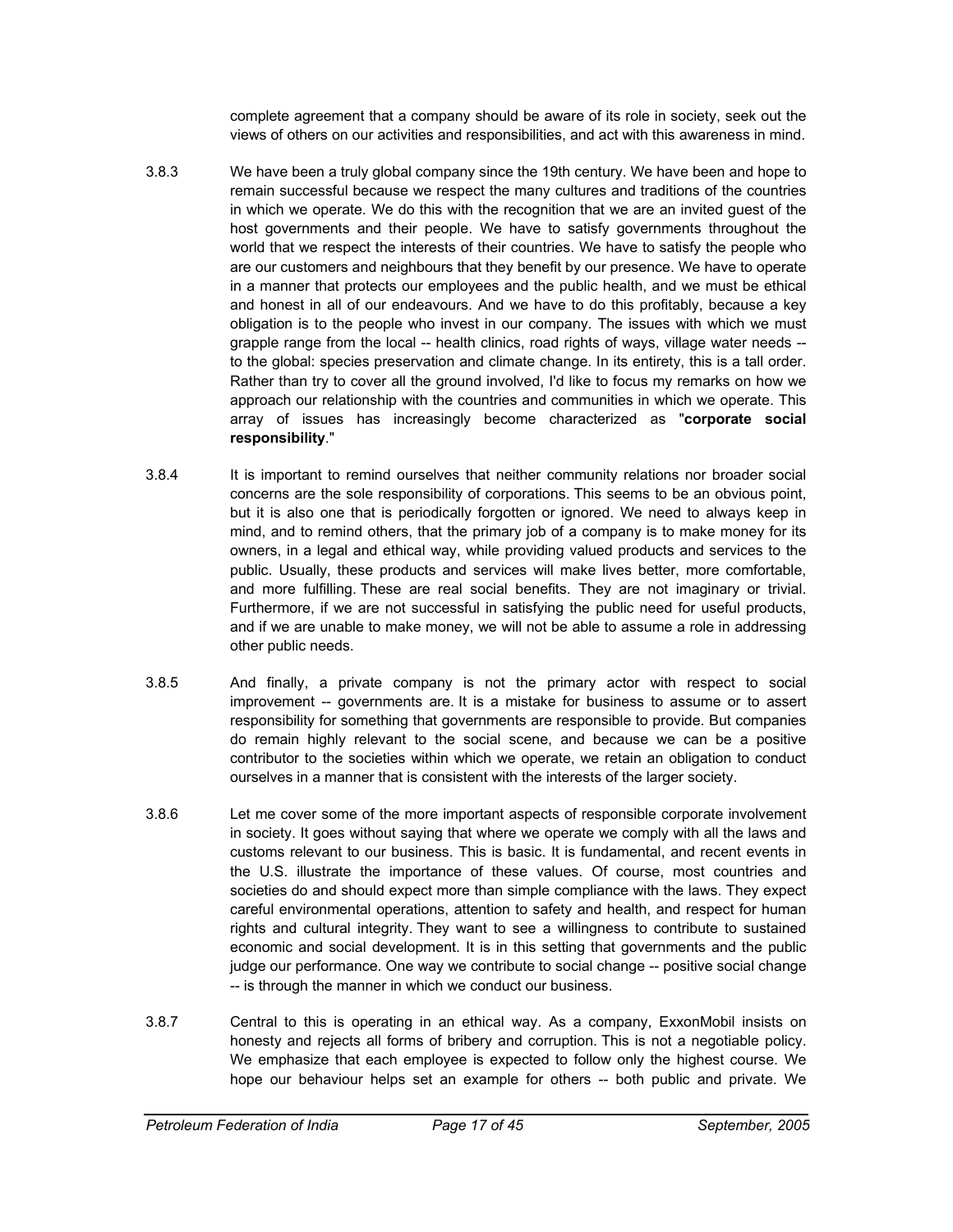believe it does. The standards of business conduct that we have established for ourselves also emphasize the importance of recognizing basic human rights and treating people with dignity. We condemn all human rights violations, including ones in places beset by local insurgencies and armed conflict. But it is not simply by example and practice that the contribution of a company such as mine is beneficial.

- 3.8.8 The many ways that a country can benefit from our presence include the economic impact that we can have. This economic contribution is perhaps the most obvious, but it is worth explicit mention. After all, our investments lead to more employment, greater tax revenues, additional economic development, and a new avenue of opportunity for the people of a country.
- 3.8.9 Let me discuss in more detail some of the ways we can have a positive impact on individual opportunity and individual well being. In conducting our business in any country, we require highly trained people. Aspects of the oil and gas industry can be quite complex, and a skilled workforce is a necessity. We are usually among the highest paying employers in the countries where we operate. While we typically need a broad range of employee capabilities, we put a premium on advanced skills. We develop many of the skills we need through a strong commitment to training, but we also build people's base skills through wide charitable support of education. One of the areas of employee behaviour that we find important is attention to safety. Because our industry deals with explosive and otherwise dangerous products -- in production, manufacturing and transportation -- we have to be very alert to safety issues. In some countries we have very complicated production operations. Elsewhere, we operate sophisticated refining and chemical plants. Teaching employees how to recognize risks and then to take steps to reduce them is an important element in their training. It is also one, by the way, that transfers to all aspects of their private lives.
- 3.8.10 We have been pleased at the progress that has been made, and our current safety performance leads our industry. But my focus on safety is not about bragging rights; it is about reducing human injuries and human tragedy. Because we operate in so many developing countries where health care is not readily available, we provide health services to our employees and their families. We often make significant contributions to community health needs, including projects such as improving basic water, electricity and sanitation services. Along these lines, we have been, with others, strong advocates for strategic health management programs. Some of these initiatives involve improving health infrastructure, while others are directed at reducing the prevalence of diseases such as malaria. For example, we are sponsors of the Harvard Malaria Initiative, directed toward research to discover new antimalarial drugs, and the Medicine for Malaria Venture, designed to accelerate the development and distribution of current drugs. Of course, health care is not the only interest of the people in the many countries in which we operate.
- 3.8.11 Another, and important one, is the environment. A primary obligation we have with respect to the environment is to mitigate the impact of our own operations by limiting any disruption of the natural environment. This has been a major aspect of our pipeline construction operations in Chad and Cameroon, of our drilling activities in Papua New Guinea, and of our exploration efforts off the east coast of Sakhalin Island in Siberia. It is always something that we address, wherever we have business. Let me tell you how we addressed environmental protection during construction of the Chad-Cameroon pipeline, which extends from the coast of Cameroon 1,000 kilometres to the oilfields in Chad. While there is no way to build a pipeline without some effect on the natural environment,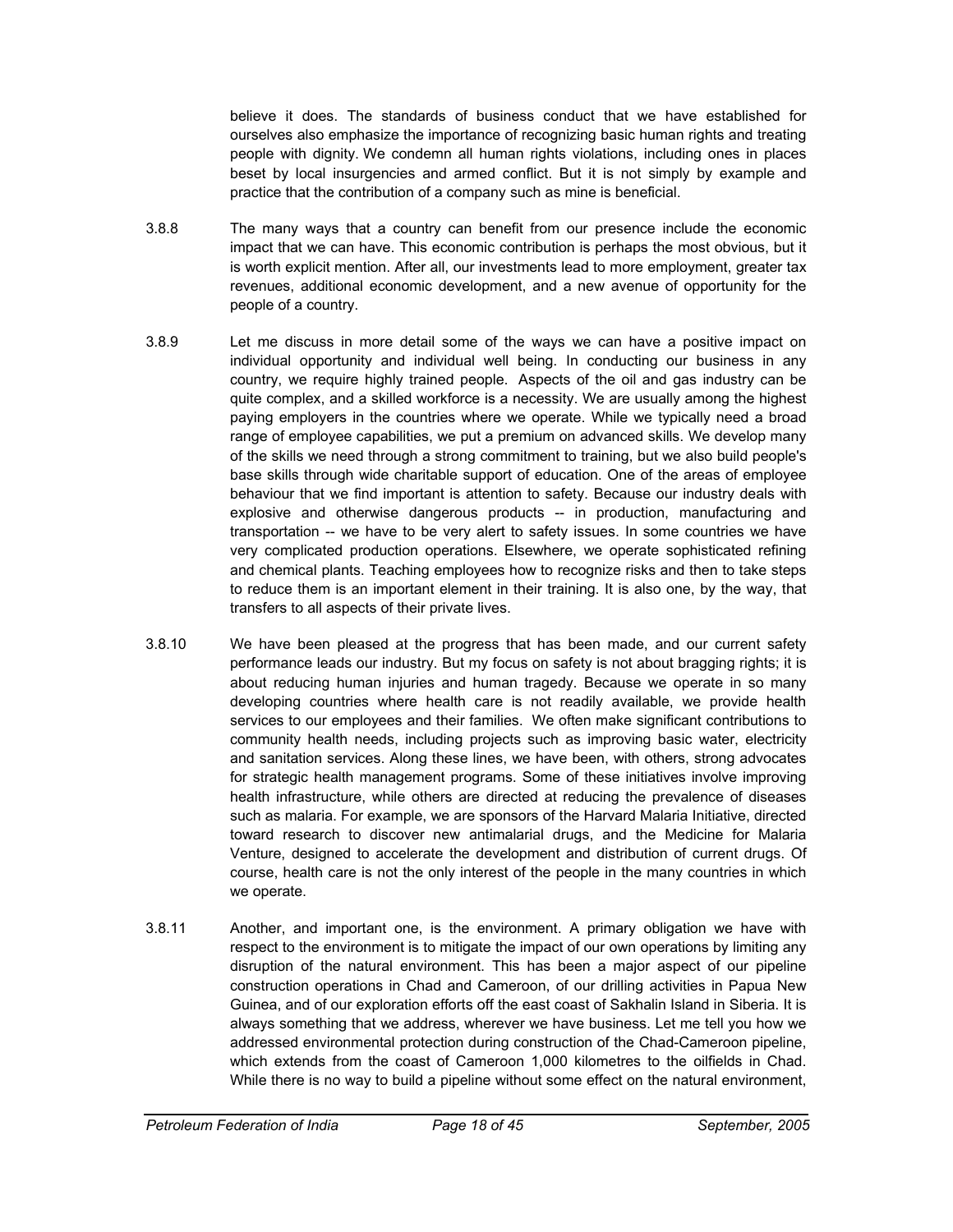with the Chad and Cameroon pipeline we took special care to avoid particularly sensitive areas. We also reduced the width of the pipeline right-of-way to minimize the plant and animal life affected by the construction. And during construction, when crops or homes were affected, we compensated landowners and homeowners for any property that was involved. These examples also raise another important feature of the sort of corporate citizenship I'm talking about. That feature is extensive consultation with the local governments and citizens that are most closely affected by a new project. With the Chad-Cameroon pipeline project, to gain local support for the project, we sought the views of the people in nearly 300 villages, holding an average of three meetings with each village. We also engaged the governments of Chad and Cameroon, with the World Bank, in structuring the project to ensure that the vast majority of the government royalties from production would flow back into social investments that benefit the people in these countries.

- 3.8.12 Nor was this all. The people in the area are now able to benefit from more extensive health screening, a greater availability of mosquito netting, and additional polio vaccine supplies. And, with more than 8,000 local people employed on pipeline construction, there has been a further transfer of benefits to the area communities. In a place such as Chad, where annual per capita income hovers near 150 pounds, the ability to have a job and to receive health care benefits can make a big difference in people's lives. To take another example, while those of us in developed areas don't have these concerns, serious health issues arise from the burning of wood and dung in homes, and even moving to kerosene makes a contribution to better health. In Chad and Cameroon, kerosene fuel is now within the reach of many more people. Overall, we think that this project has the potential to make a positive and significant improvement in the lives of the people of Chad and Cameroon. We find encouraging agreement with this perspective from many people and groups in the Non-Governmental Organization, or NGO, world. NGO's such as UNICEF and Africare have been willing and helpful partners. They have track records of expertise and accomplishment in the areas where we work. We are grateful for their help.
- 3.8.13 Of course, not all NGO's see the world the same way we do, and don't believe tradeoffs can be appropriate to balance economic and other needs with environmental or social goals. Some are single-issue focused and their membership can be made up of uncompromising activists. But the attitude of critical groups does not deter us from seeking the benefits of a project such as the one in Chad and Cameroon. The local population certainly believes strongly in the value of this development. We have worked hard to establish the framework for a successful project in Chad. But not every place has the legal or social framework necessary to build successful projects, and this is another area where corporate social activity is useful. Where local laws and rules may not be developed, or are inadequate, our corporate policy requires that we apply responsible standards, while also working with governments and industry groups to foster the development of effective laws and regulations. The goal is sensible laws and rules, based on sound science and considering risks, costs, and benefits.
- 3.8.14 I sometimes think this is one of the more ignored aspects of the impact a business can have on the social fabric of a country. Consider for a moment. In many of the areas in which we operate, the legal regimes are often undeveloped or even discouraging to development. Because, as a private company, we have so much of our shareholders' money at risk, the quality of a country's legal arrangements is central to our being willing and able to proceed with new investments. This is sometimes a difficult lesson for governments to accept. Particularly in portions of the former Soviet Union and in some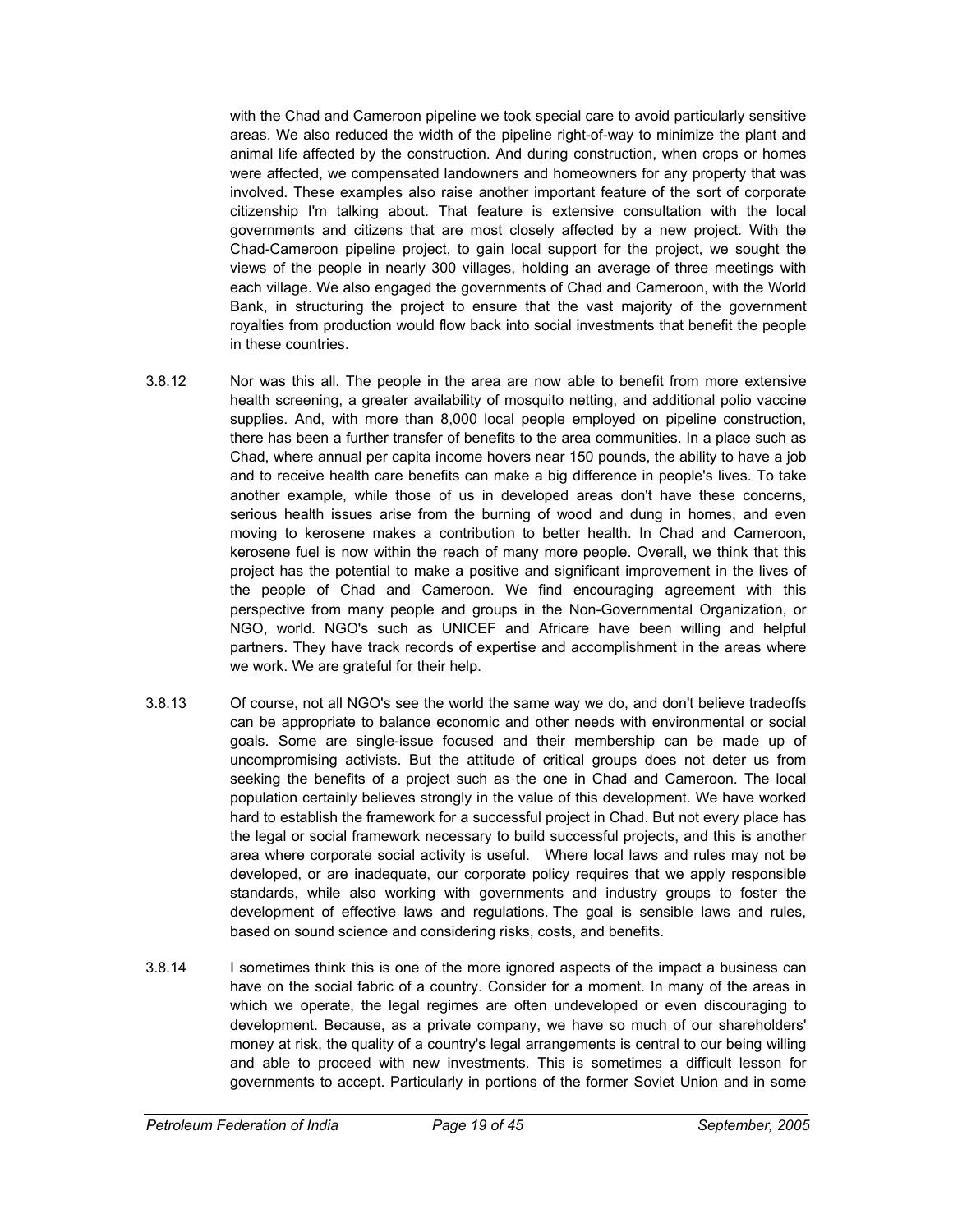countries in Africa and Latin America we have found it a challenge to be understood on this point. Fortunately, their appreciation of the legal and economic framework needed by private companies has been growing. Of course, an improved legal regime reflects, at heart, a better appreciation for the role of defined law and organized dispute resolution procedures. Once a country begins to move along this path, I would argue that there has been a tangible improvement in the social framework of that country. This may be a subtle, and indirect, avenue by which corporate involvement adds to social welfare, but it is real. And it is as much a part of corporate citizenship as any other activity.

- 3.8.15 But I would like to turn, finally, to one area of corporate citizenship that has been of salient attention for some time, both for my company and others. That is the issue of the environment, and in particular the matter of climate change. No one disputes that a responsible company should conduct its operations in such a way that any long-term effects on the environment are minimized or avoided. After all, people who work in businesses live on this planet too. We have children and grandchildren for whom we want clean air and water. And one positive trend is a growing awareness, at least in the industrialized world that by most measures the environment has been improving. And as for the developing world, plentiful and affordable energy is central to economic development, and development enables and underpins environmental improvement.
- 3.8.16 We can see the evidence of environmental awareness in our daily lives, and the improvements are unmistakable when we look at most environmental indicators in the developed world. Air quality, water quality, forest cover -- all these show recovery and improvements across wide areas of Europe, North America, and Japan. Landfills that contain dangerous wastes have been subject to a number of years of attention and improvement. We also have a great deal of evidence that industrialized countries are determined to continue to improve their environmental conditions, and have been so determined for many years. After all, clean air regulations are more than three decades old in many countries, and the fruits of heightened attention to the environment show. This is not to say that all environmental issues have receded. But we have shown the ability, with continued increases in knowledge and national wealth, to address many of the environmental problems that have been identified. Perhaps the most publicized issue today concerns climate change, and this has taken on a prominent role in whether a country is considered responsible and a company a good corporate citizen.
- 3.8.17 ExxonMobil's view is straightforward. We recognize that the risk associated with climate change, and its impacts on society and various ecosystems, may prove to be significant. We do not think this subject has become a settled scientific certainty, however, and that is why our views are in some quarters considered controversial. Be that as it may, we believe that the risk of adverse effect is large enough to take strong, concerted actions to reduce the risks. Accordingly, we are engaged in two primary avenues to address this risk. First, we carry out and support research to reduce greenhouse gas emissions and to limit their impact. We are also seeking means to support major efforts to work in concert with others in industry and academia to drive toward technological breakthroughs that would substantially reduce the risk of adverse climate changes - including very high efficiency systems and means to capture and sequester CO2. In our own operations we are devoting substantial investments to energy conservation. The most salient of these is cogeneration of heat and electricity at major refineries and chemical plants, a step that saves considerable energy and emissions. In fact, more than 40 percent of our refinery power generation is now met through cogeneration, a level that reduces our carbon emissions from what they would otherwise have been by seven million tons a year.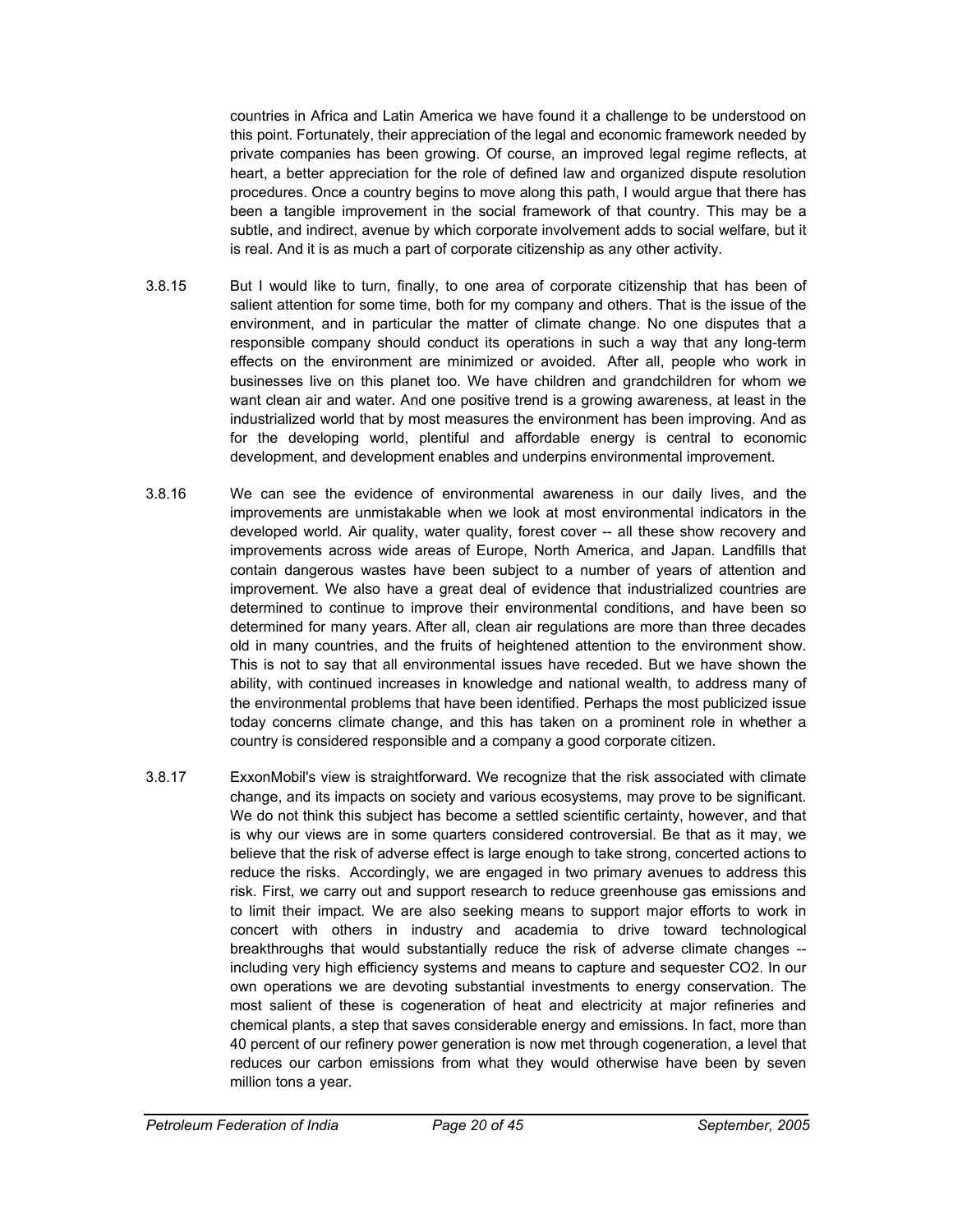- 3.8.18 We have also entered into a joint effort with other companies through the auspices of the International Petroleum Industry Environmental Conservation Association, or IPIECA, as well as other groups to develop common and accepted industry standards for measuring carbon emissions. We promote mandatory reporting of these emissions. And we have had ongoing partnerships with several leading automobile companies to develop new transportation options, including cars, such as hybrids, that use conventional fuels more efficiently. We are also engaged in technology research on cars that may some day use hydrogen fuel. These new vehicle alternatives present many challenges, but progress is being made. The approach we have chosen is one based on advancing scientific understanding of climate, while undertaking sensible investments in energy efficiency and new technological possibilities. This is far from being a stance that is indifferent to climate issues or uninterested in carbon-reducing technology. Our attitude is simply that political judgments should be aligned with good science and better technological options.
- 3.8.19 I've attempted to describe today the many elements and aspects of corporate responsibility and citizenship. This is a subject that tends to dominate the debate about the proper role of companies. Yet I think the results are rather convincing. Companies must take first things first and ensure they remain profitable. But they must approach this essential task in a manner that is in balance with the many other aspects of their social role, and consult with others regarding this balance. This is a complex task that takes into consideration the interests and needs of consumers, employees and governments.
- 3.8.20 In other words, we must also operate with attention to the larger society around us. It is this larger arena that helps make us profitable, and that allows us to operate with the flexibility needed if we are to contribute to economic and social progress. This dual focus on succeeding for the shareholders while helping address and improve social conditions is at the essential centre of being a responsible corporation. And it is with this dual focus that we as a company are determined to proceed.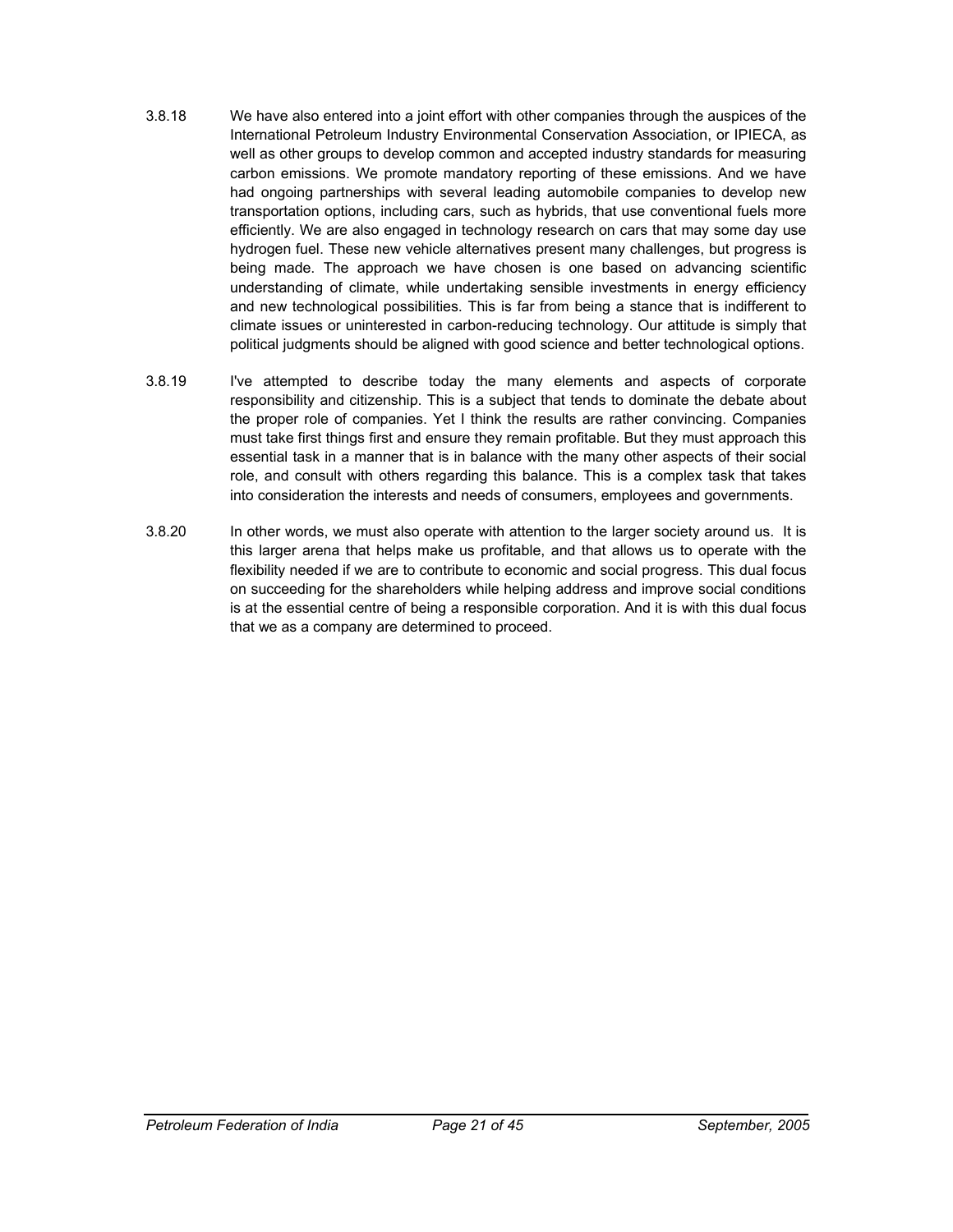### **4 Corporate Social Responsibility by Indian Oil & Gas Companies**

#### 4.1 **Meaning of CSR by Indian companies in general**

- 4.1.1 Several models have been advanced that attempt to describe how companies relate to the society. What responsibilities companies are willing to assume, and what are the societal expectations from them? The principal underlying tenets driving the debate are globally uniform but assume local flavour, based on local socio-economic and cultural context. In the contemporary era of global integration, the local flavour in the debate is increasingly subsumed by the global debate. India has had a strong tradition of philanthropy. Many feel it is now time to move forward and explore new ways of doing business so that all stakeholders are able to participate, differences are valued, policies are inclusive, and the impact on society is more positive. However, it is difficult to agree on a universal definition of Corporate Social Responsibility, and there are no indicators of measurement either to help evaluate such initiatives.
- 4.1.2 Corporate Social Responsibility- Survey 2002 was conducted jointly by UNDP/BC/CII/PwC to identify perspectives of Indian companies and CSR activities undertaken by them. Some of the significant findings were:
	- It is encouraging to see that many are beginning to make a shift from a tunnel vision on Corporate Social Responsibility to an integrated model that mainstreams through business vision and processes.
	- Social Responsibility is not the exclusive domain of government and 'passive philanthropy' alone no longer constitutes Corporate Social Responsibility (CSR).
	- Majority of the respondents have ranked ethical conduct including compliance & transparency of business and nation building amongst the definitions closest to their perception of CSR.
	- The respondents consider business ethics, compliance with regulatory requirements and consistency in value delivery as three of the most important factors that impact social reputation of a corporation.
	- Companies claim that a desire to be a good corporate citizen and improved brand image drive CSR, contrary to articulated perceptions much less importance to regulatory compliance has been attributed.
	- Most of the companies surveyed include social responsibility in the corporate strategy, and its conceptualisation and deployment in most cases is at the highest level in the organisation. The top four influence on CSR Strategy are: the management (as per 98% of respondents), Board and employees (over 80% of respondents), shareholders (61% of respondents) and local communities (67% of respondents)
	- CSR is perceived as a mechanism to proactively approach and address the significant regulatory requirements. Accordingly in pursuit of CSR, systems, policies/guidelines are delineated for concerns such as health, safety and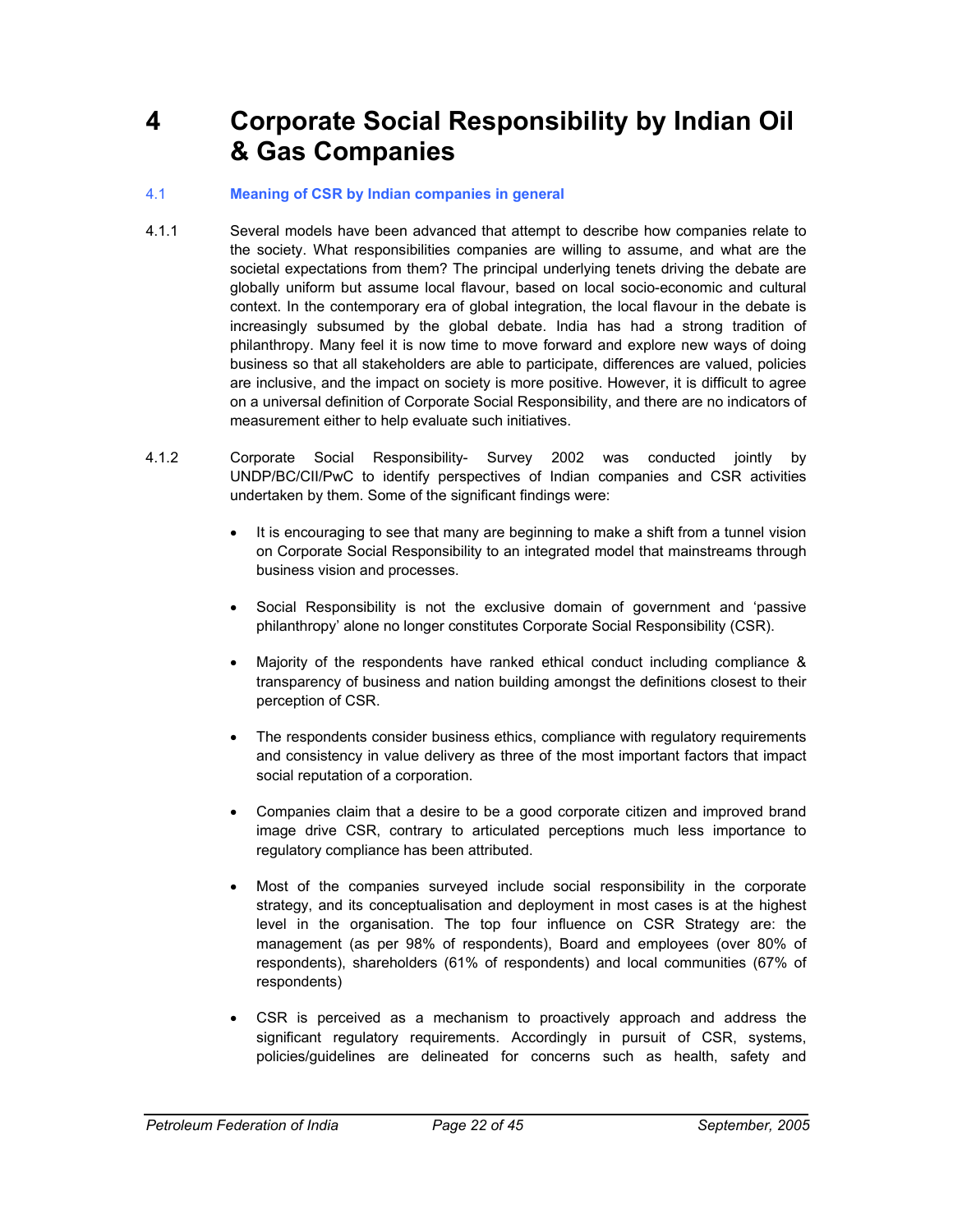environment. 42% of the respondents have instituted certified management systems for deployment of CSR.

- Over 55% of the companies surveyed felt that greatest enabling policy/ regulatory matter was provision of tax/ duties/ customs benefits.
- 38% of the respondents earmark resources for CSR a priority.
- Absence of a clear linkage between CSR and financial success is identified as the principal barrier to CSR. Lack of mechanisms to measure, monitor, evaluate and report impact of CSR initiatives is also seen as a major barrier.
- CSR is of interest to lenders and retail investors as per only about 20% of respondents, while 39% of respondents believe that institutional investors factor in CSR while making their assessments of companies.
- Many companies see a great future for earning profits through ethical conduct of business, complying with regulatory requirements, with a greater emphasis on protection of environment, and employee health and safety.

#### 4.2 **CSR – Marketing petroleum products at a low cost**

- 4.2.1 Internationally and in India selling products at low cost to consumer is not considered as a part of CSR activities. Selling low cost products do not further business interest and in the long run may lead companies becoming sick and might have to lay off people which is not a socially responsible behaviour. Private Indian Oil & Gas companies are of the view that the nature of CSR should not be mandated by the government but rather should be a voluntary initiative. It should be left to a company to decide how it would undertake CSR. CSR should be considered as a group concept, since the responsibility is better viewed in a wider spectrum
- 4.2.2 However, in case the government would like to provide guiding posts on which areas it feels should be given priority, companies would give due consideration to such guidelines. e.g. Government of India (GoI) may provide guidelines/directions through associations like Ratan Tata Committee which would help large private sector companies to focus on CSR as is being viewed by the industry and also follow the benchmarks set say for example how much percentage of profit may be committed to CSR activities. Such an approach would help in gaining consensus among the active participants, as long as the participants choose the area that suits them best in their judgement.

#### **Bottom line Profits are necessary for CSR**

- 4.2.3 Since CSR involves financial outflow, it can be said to be a 'fair weather' activity. Some companies which were actively involved in social investment in the traditional philanthropic concept of CSR now do not have budgets because of their diving profitability. Companies in the Modi group are a ready reference in this regard.
- 4.3 **CSR by Private Indian Oil & Gas companies Reliance Group of Industries**
- 4.3.1 Reliance Group undertakes its social welfare and humanitarian initiatives through various organizations, including corporate and trusts such as the Dhirubhai Ambani Foundation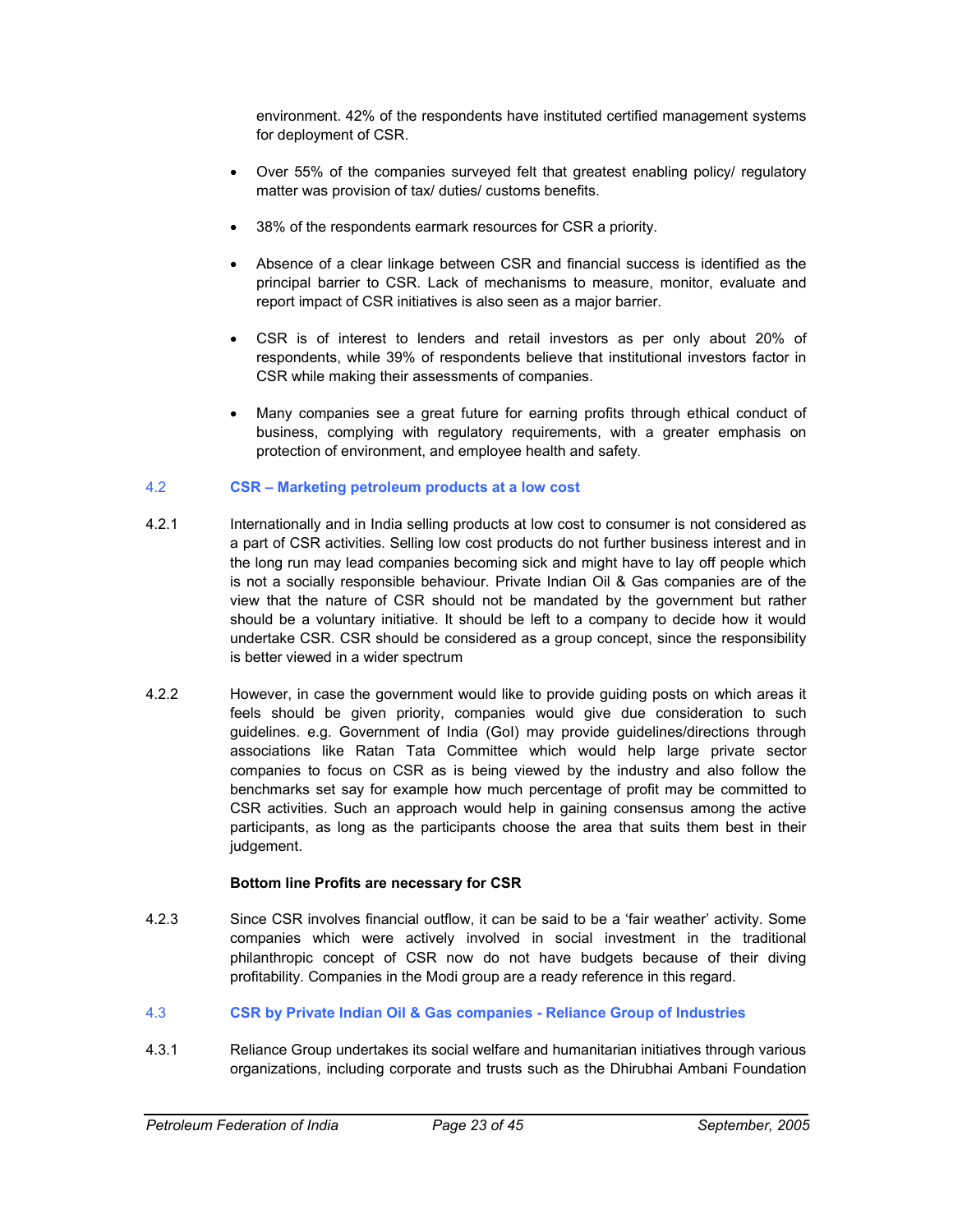(DAF) and Reliance Rural Development Trust. Reliance encourages its employees to undertake philanthropic activities and be actively involved in community welfare projects.

- 4.3.2 Reliance's community development programs are designed to meet the responsibilities of a good corporate citizen, and to support the development of people in the neighbouring communities. From providing prompt relief at times of natural crisis such as earthquake or drought, to building community halls and running balwadis and mahila mandals, Reliance touches every part of social life.
- 4.3.3 The Dhirubhai Ambani Foundation undertakes community welfare and development projects especially in healthcare and education. As part of its education initiative, Reliance runs schools at its manufacturing locations providing quality education to children living in nearby areas. DAF has for the past seven years presented merit awards and scholarships to district level meritorious students at the annual SSC and HSC examination from a total of 62 districts of Maharashtra, Gujarat, Goa and the Union Territories of Daman, Diu, and Dadra Nagar Haveli.
- 4.3.4 The Dhirubhai Ambani Institute of Information and Communication Technology (DA-IICT) in Gandhinagar and Dhirubhai Ambani International School (DAIS) in Mumbai have been established. In association with the Municipal Corporation of Greater Mumbai, Reliance launched the Secondary Schools Computerisation Project to facilitate computer education for all 50 municipal secondary schools of Mumbai, which runs successfully.
- 4.3.5 As part of healthcare initiatives, DAF has joined the management of Sir Hurkisondas Nurottumdas Hospital in Mumbai. It also runs the Dhirubhai Ambani Hospital at Lodhivali, Raigad and the Jamnagar Community Health Centre providing state-of-the-art medical facilities and supporting community-oriented programs.
- 4.3.6 Reliance believes that organizational growth objectives need to be fused with the overall developmental imperatives of the society and the community at large, for ensuring sustainable all-round growth. To make a difference for the betterment of the society and development of its people is at the heart of all Reliance's community initiatives, environment and energy conservation.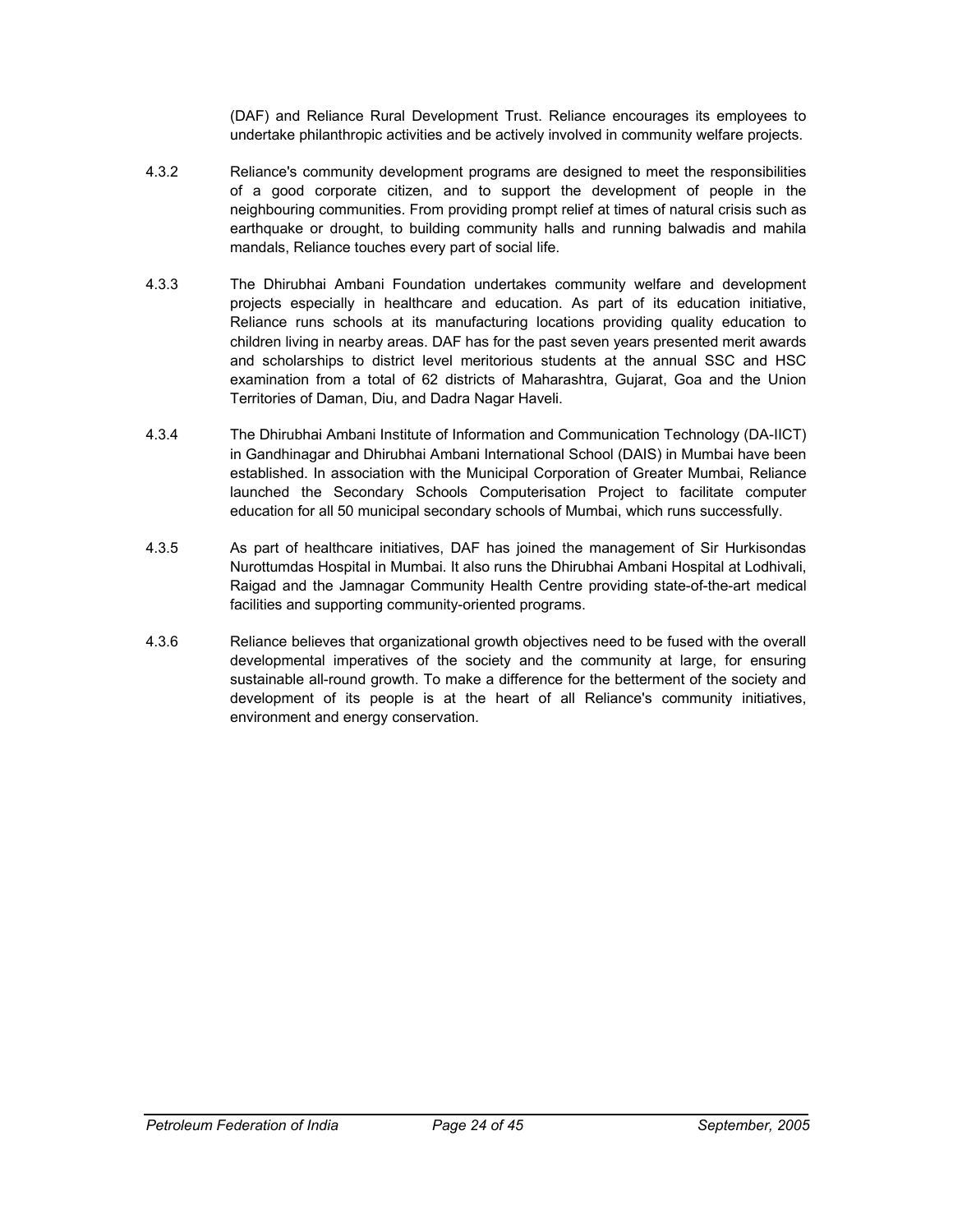

#### **Reliance at Jamnagar and surroundings**

- 4.3.7 Reliance has been actively participating in community welfare activities right from inception. In recent years, the activities continued through the construction of the Refinery at Jamnagar. Many of the workers belonged to surrounding villages and towns. The implementation of community activities has been an integral part of the day to day work at Jamnagar.
- 4.3.8 Reliance, with its state of the art sea water desalination plant at Jamnagar; supplied millions of gallons of drinking water during crisis to the surrounding villages, Jamnagar city and Jam Khambhalia town etc. The supply of drinking water and related services were rendered on a major scale during drought days in the year 2000, 2001, 2002 and 2003.
- 4.3.9 Reliance, with its civil construction resources, laid 23 kilometre long drinking water pipeline on behalf of GWSSB and Jamnagar Municipal Corporation in a span of 27 days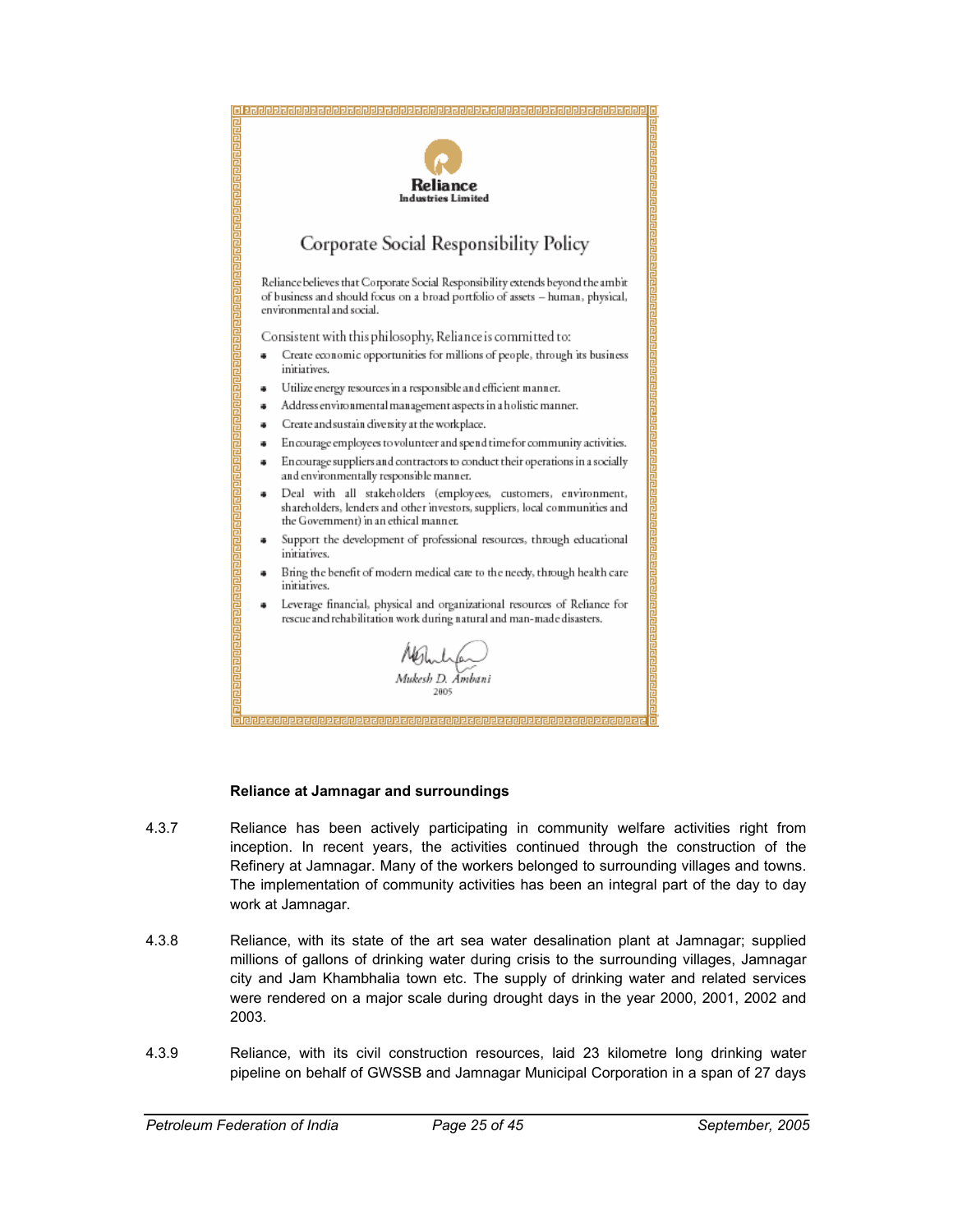to fetch water from the Aji dam on the outskirt of Rajkot district to Und-II reservoir near Jamnagar.

- 4.3.10 Temples in ten villages surrounding Reliance refinery have been built as per the choice of the villagers.
- 4.3.11 Reliance maintains eight cowsheds since 1996 wherein 1115 cows are provided fodder, to mitigate the hardship of the rural poor.
- 4.3.12 Reliance has constructed community halls in five villages, primary school buildings in several villages and maintains several school buildings in nearby villages.
- 4.3.13 A public health centre at village Moti Khavdi is constructed and run 24 hours by the company for villagers. Reliance supplies medicine to the sick and needy. The village medical centre is also supported by a mobile medical van which visits surrounding villages twice a week and provides free diagnostic services and medicines etc. The Moti Khavdi medical centre is equipped with doctors, nurses and a laboratory technician. An ambulance is in support which caters to emergency needs and hospitalization of highway accident victims.
- 4.3.14 Role of the workers, employees and the Reliance management at large in mitigating natural calamities is timely, exemplary and true to the spirit of discharging social obligations inherited by all of us at Reliance from our founder chairman Shri Dhirubhai Ambani.
- 4.3.15 During the construction of Jamnagar Complex, a devastating cyclone on the western coast of Gujarat that hit on 9th June 1998 and took its toll. Reliance, at once geared up for the relief and rescue work in Jamnagar city and 11 villages/towns of the district which was continued for ten days, day in and day out. The priorities were: medical assistance, during and after the crisis; drinking water; and food.
- 4.3.16 Round the clock medical and ambulance services, with the help of 36 doctors and 43 para-medical staff, could save precious lives. Seriously injured were treated. Reliance's control room was open round the clock.
- 4.3.17 100 water tankers were mobilized in 24 hours. These carried water from the refinery to the villages affected. Chlorinated and potable water was supplied.
- 4.3.18 Twelve trucks of wheat, two trucks of rice, four truck-load of bread-packets, two trucks of mung, seven and half tons of milk, 20 tons of edible oil, potatoes, vegetables etc was mobilized and distributed. Food packets were also distributed
- 4.3.19 As normalcy returned, lack of electricity had to be dealt with.
- 4.3.20 Generators to Jamnagar Municipal Corporation and Khambhalia Nagar Palika were provided for water distribution. Diesel generating sets of 1.1 mw combined capacity were provided to civic and district administration as well as government hospitals. 160 technicians from the company were assigned to the State Electricity Board for restoring power supply.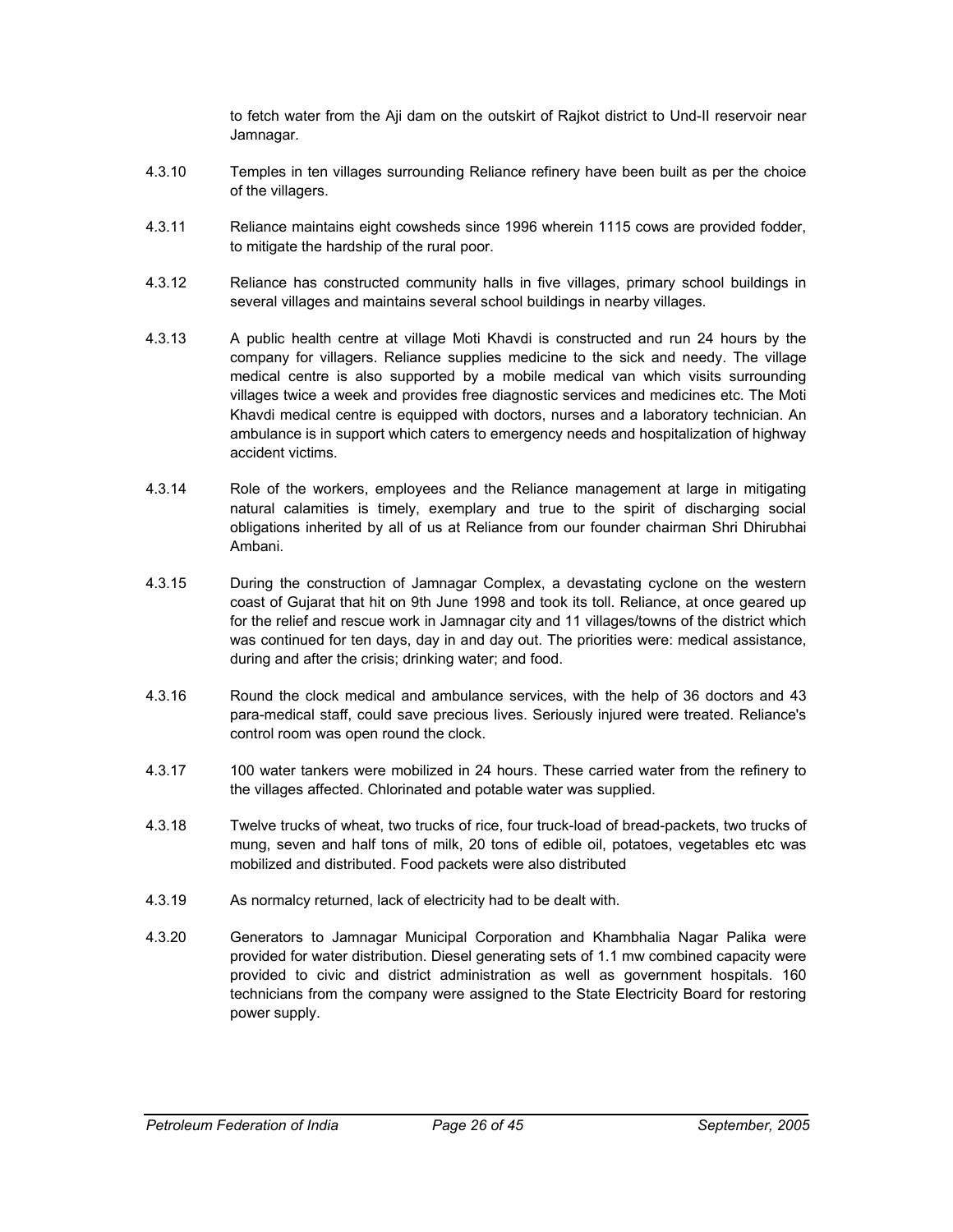- 4.3.21 Similarly, in the wake of earthquake in Kutch, in 2001, Reliance team was one of the first to reach the affected areas with a huge contingent of engineering equipment (259 nos) and dedicated workers and officials (400 nos).
- 4.3.22 Rubble was removed from Anjar's narrow lanes/by-lanes. Approximately one lakh ton of rubble was removed. Lockers and precious records etc of three banks were transferred to safer places.
- 4.3.23 200 damaged buildings were either totally or partially erased to save others from danger of falling etc. 1237 injured patients were treated and 42 seriously injured were flown to Mumbai for advance treatment at Reliance's hospital. 22308 nos of blankets, 15767 nos of plastic sheets, 1961 nos of tents, 1139 nos of tin-sheets, 33045 nos of raw foodpackets, 24 tons of rice, four tons of pulses, seven tons of sugar and 405 tins of edible oil were distributed.
- 4.3.24 Reliance constructed 18 sheds in GIDC for traditional Kutchi bandhani-sari artisans in Anjar-GIDC. Earthquake proof accommodation, from pre-fabricated plastic was erected, both as houses and offices. The Chairman was personally guiding the efforts. Cash contribution was also made to the then Prime Minister for the relief fund.
- 4.3.25 Reliance has been focussing on sustaining development of Dwarka. Maha Prabhuji's baithak is totally renovated. The Gomatighat at the rear of Jagat Mandir is re-done to facilitate the pilgrims.
- 4.3.26 A closed circuit TV based security system is installed to guard the monument and keep vigil on the movement of people etc during crowded festivals. A guest house 'Dhiraj Dham' is being constructed for pilgrims.
- 4.3.27 The community work done in the form of sponsorships and supports, donations and assistance are numerous. Reliance through the Dhirubhai Ambani Foundation, Reliance Rural Development Trust etc, continues to contribute to the well-being of public.

#### **Taking HSD to the villages of Gujarat – a innovative fuel retailing format for rural areas**

- 4.3.28 Reliance in its various businesses has always been conscious of reaching and servicing every segment of consumer in society. Hence when it decided to retail petroleum products in the country it also decided to focus on not only the Highway and city consumers but also develop retailing formats that would particularly meet the fuel needs of farmers in the rural areas of the country.
- 4.3.29 Farmers in most villages of the country have to travel long distances to the nearest petrol pump to purchase HSD for running their tractors, pump sets and other agricultural equipments. Very often there is shortage of fuel during the critical peak season period resulting in considerable hardship to the farmer. To over come these problems, farmers all over the country resort to transporting fuel in second-hand barrels from a far away Retail Outlet to their village and storing it for the entire season. This practice is costly to the farmer and is unsafe. In times of shortage, unscrupulous elements also resort to illegal means of black marketing and adulteration of fuel resulting in the farmer having to pay usuriously high prices. Ready availability, quality and quantity of fuel at the village are the critical needs of the farmer community.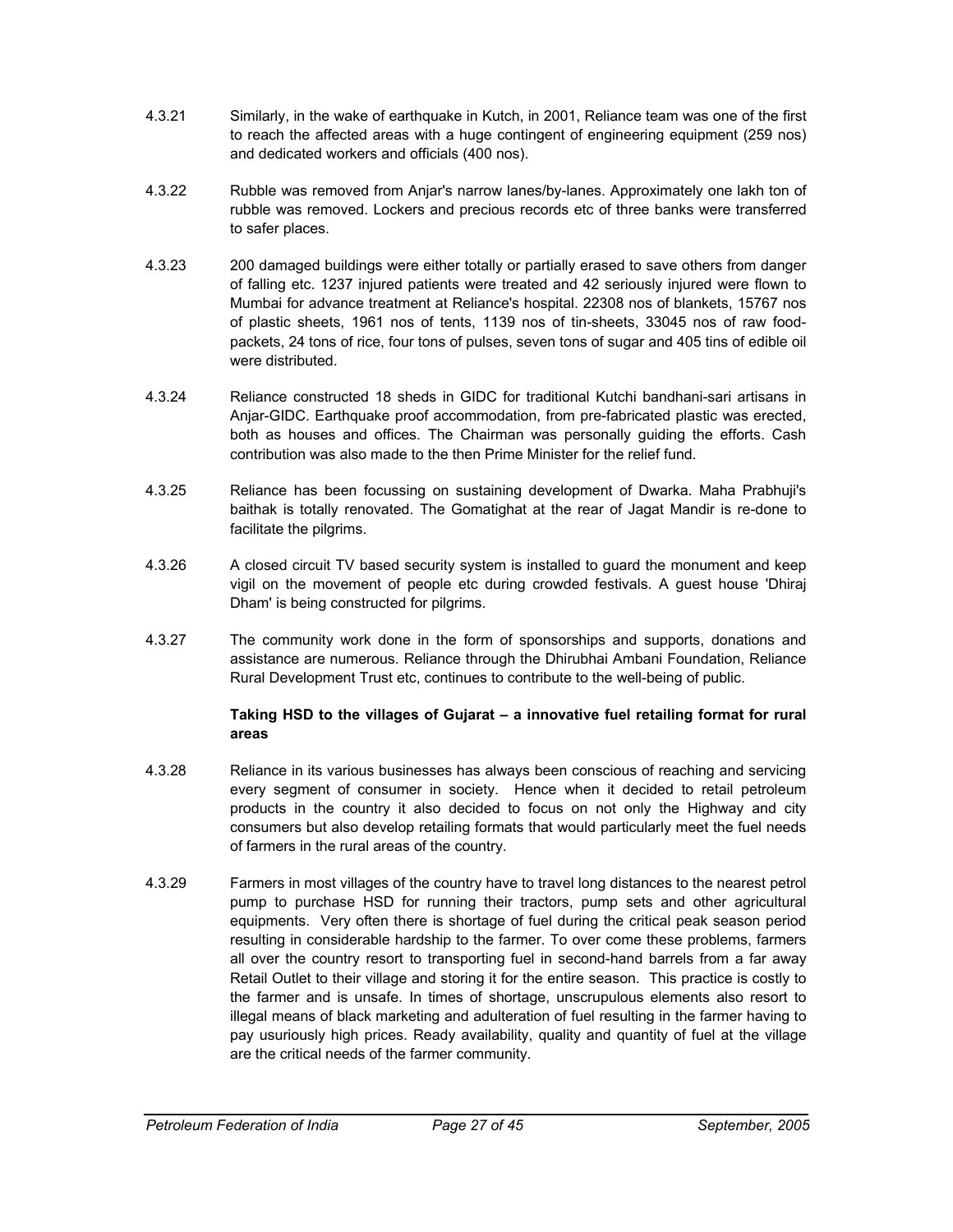- 4.3.30 During surveys in rural markets, these problems of farmers in remote interior villages were constantly highlighted. To address this effectively, Reliance developed a new and innovative solution. Conventional format of supply from Retail Outlets is costly, since the volumes were low. A fresh approach to rural markets was needed. The solution had to have the following characteristics:
	- keep investment costs low and also working capital costs to the minimum.
	- faster replenishment cycles as smaller volumes cannot be replenished from distant storage terminals. The supply point had to be within a distance whereby frequent replenishment too is possible.
	- factor seasonal swings in demand
	- not compromise on the core promise of Q&Q. Quality & Quantity are especially relevant in remote rural markets as adulteration is rampant in these areas. All the available systems for ensuring Q&Q at regular retail outlets are highly technology enabled, with investments are high as Rs 25 lakhs per outlet. This was not possible at these low cost remote rural outlets.
- 4.3.31 Keeping the above in mind a model was developed. Storage and supply systems, in the form of specially designed barrels, to ensure quality were developed. Highway outlets were leveraged to act as supply points so that the replenishment of stocks could be speedily effected. Q&Q concerns were adequately addressed through special valves fitted on the specially designed barrels and dispensers.
- 4.3.32 Reliance has launched these outlets in villages in Gujarat. Over 100 villages have benefited from this initiative. Today consumers in these villages have access to Q&Q assured fuel, at their doorsteps.
- 4.3.33 200 more villages have been identified for implementation in Western India. Reliance wishes to extend this concept to as many villages as possible in all major agricultural states of the country.
- 4.3.34 Dealers have been identified from the village itself and they own these outlets. This has been made possible, as these outlets have been designed at investment levels affordable to the villagers. This has also provided a profitable business opportunity to local entrepreneurs.
- 4.3.35 The reaction of the villagers has been very positive and the outlets well received. Farmers in these villages have stopped travelling to the Highway outlets for their fuel requirements. Convenience of getting fuel in the village has benefited farmers who need not store HSD but purchase as per their need.
- 4.3.36 In addition, all this has been done in conformance to all statutory requirements of the Department of Explosives and Legal Metrology, providing a safe and organized method of retailing HSD in the village.
- 4.3.37 This model for rural markets is a first of its kind in the industry and Reliance is proud to have pioneered this unique initiative. In so many years of petroleum retailing in the country, never was a format devised specific to the needs of rural markets alone.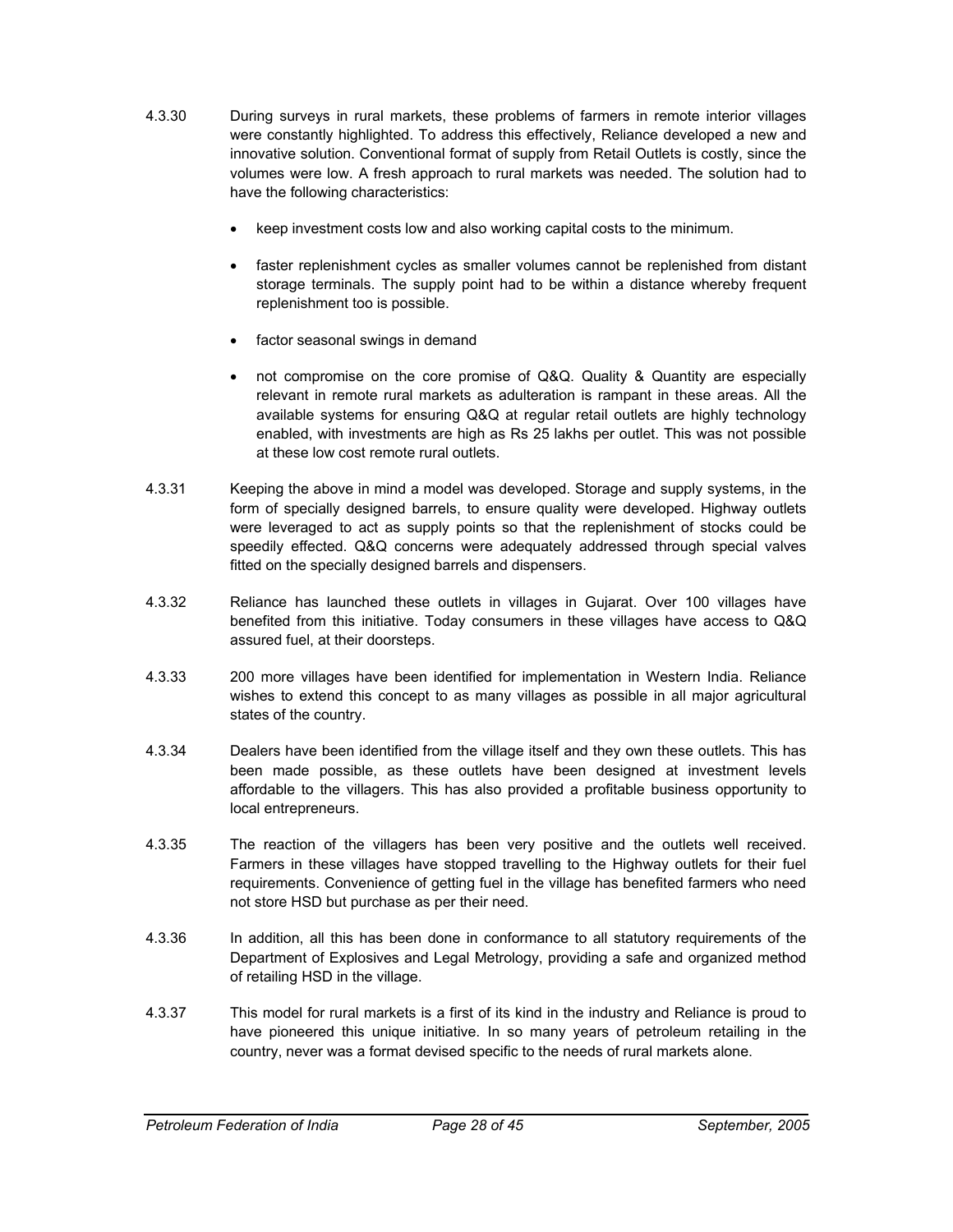4.3.38 As a responsible Corporate citizen, Reliance has launched various initiatives benefiting different segments of society. In keeping with this intent, this attempt to provide quality fuel to the villages of India is one more effort in that direction.

#### 4.4 **CSR by Private Indian Oil & Gas companies – Essar Group**

- 4.4.1 The Essar Group strives to enrich and support the communities in and around its plants. The Group has transformed Hazira and its neighboring area by planting thousands of trees and laying pipelines that reach over 7 lakh cubic metres of water per day to the people of Surat. Self-supporting schemes for women, schools, roads, and playgrounds and out-reach programmes have established Essar as a committed corporate citizen of Gujarat.
- 4.4.2 Essar's operations in steel, power, oil and gas, shipping, telecom, constructions have generated direct employment for over 4000 people and indirect employment opportunities for thousands of people in Gujarat. In association with Hutch, Essar's telecom services bring satisfied smiles to over a million mobile consumers in Gujarat.
- 4.4.3 During the trauma of 2001 earthquake and the draught of 2000 in Gujarat, Essar responded with material, doctors, supplies of critical life saving drugs, drinking water and long-term rehabilitation programmes. Essar also supplied material and assistance to Gujarat Electricity Board for recommissioning a number of distribution stations in Bhuj after the devastating earthquake.
- 4.4.4 Essar creates enduring value though its strong, vibrant and caring culture. Essar supports Hazira and surrounding villages through:

#### **Taking care of the basic amenities:**

- water pipeline carry 0.7 Million Cubic Metres of drinking water everyday to the villages near Hazira
- Providing direct and indirect employment to semi-skilled and un-skilled population

#### **Social commitment**:

- Motivational rewards for teachers: for the teachers who deliver 100% results in SSC in individual subjects
- Scholarship for meritorious students: To all students excelling in SSC, HSC and Under Graduate studies
- Recreational programmes for children: For children aged 9-12 at Ankur Bal Kendra, Hazira, once a week
- Subsidised medical care: Essar Hospital at Nand Niketan gives medical facilities at subsidised rates to the local population
- Education facilities: Subsidised education at Nand Vidya Niketan for children of nearby community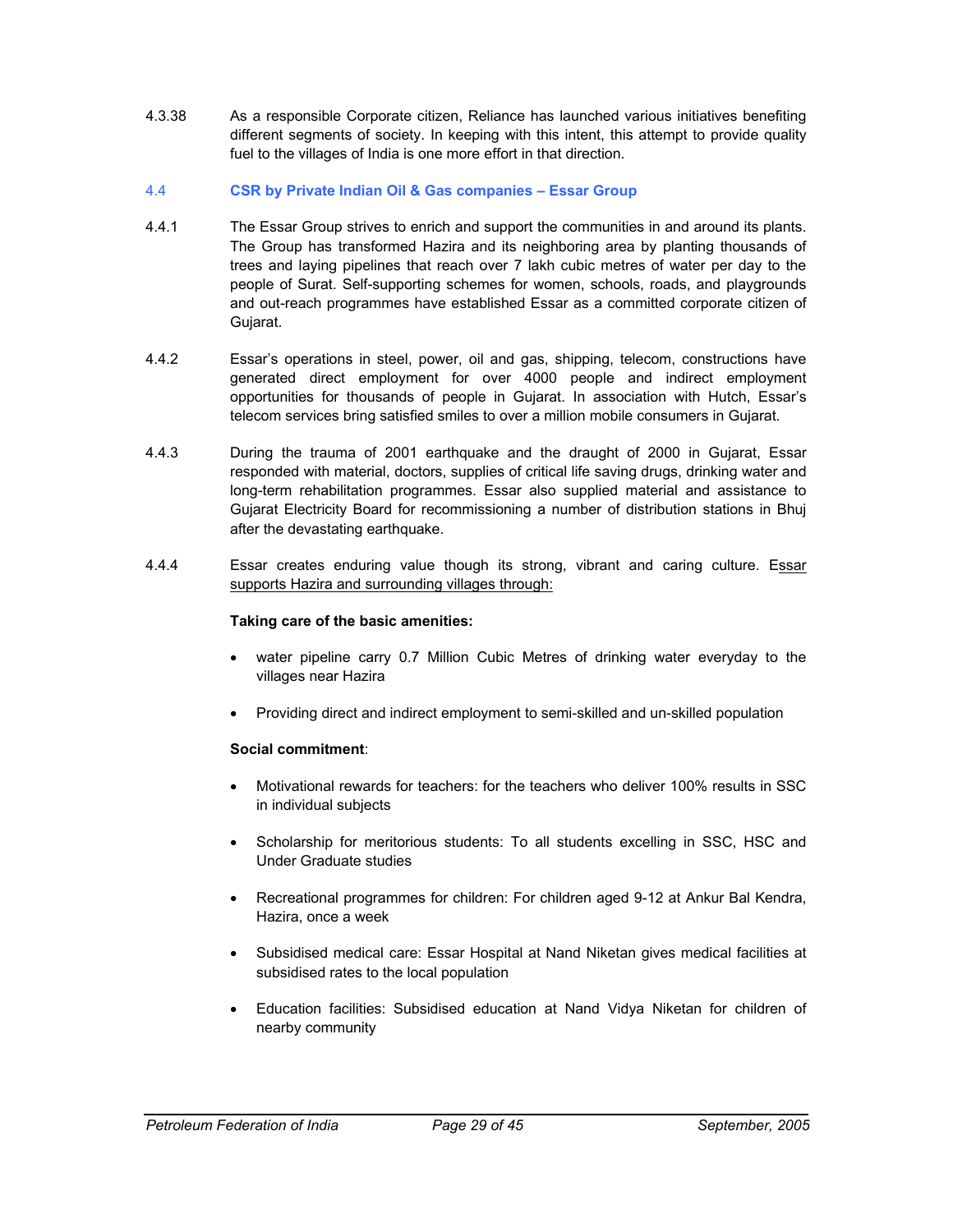#### **Infrastructure development:**

- Building of Overhead tank for storage of water at Matafalia village
- Undertaking all the repair activities pertaining to water pipeline, community well etc.
- Building overhead tank for water storage at Matafalia village
- Electrifying the 7 Km stretch of road from L&T to Mandali Gate
- building and laying of approach road to the village crematorium
- Donation of Ambulance to the Arogya Samiti of Hazira Village
- 4.4.5 The following Community Development Programmes have been conducted during the year 2004 & 2005, in the surrounding villages of our Refinery Site at Vadinar, Jamnagar City and other places in Gujarat.

#### **Community Programs at Essar Oil, Vadinar and Jamnagar, Gujarat**

- An eye diagnosis and surgery camp was organized on 26th September, 2004, jointly by District Blindness Eradication Committee, Shivanand Mission, Virnagar and EOL at Vadinar for the benefit of the people of surrounding villages. A total of 237 patients were examined from 11 villages and out of these 27 cases were taken for surgery to Virnagar Eye Hospital free of cost.
- Deodhar Trophy Cricket Match between West Zone and Central Zone was sponsored by the Company. The Company incurred sponsorship, hospitality and other expenses related to the match (over Rs. 1,00,000). The One Day match was organized by Jamnagar District Association in coordination with the Board of Control for Cricket during the month of February, 2005, at the historical Ajitsinhji Cricket Ground in Jamnagar.
- Under our Community Lunch Programmes in the surrounding 6 villages Essar Oil organized lunches in two Villages viz. Jankhar village ( on the occasion of Pran Pratistha Mahostava of Lord Shiva Temple on 12th February, 2005 and in Kathi Devaria village on the occasion of Pran Pratistha Mahostava of Deities Shri Ashapura, Gatral and Momai Mataji's Temple on 11th May, 2005. The cost towards the Community Lunch per village was Rs. 75,000/- (Total Rs. 1.5 Lakh).
- We have provided three Colour Television Sets for village community use in three surrounding village Panchayat Offices at Mithoi, Kathi Devaria and Sodha Targhadi at a cost of Rs. 40,000/- during the month of March, 2005.
- 24th Senior Gujarat State Body Building Chaimpionship-2005, organized by Kutch District Body Building Association, Gandhidham held on 12th February, 2005 was sponsored by the Company to the extent of Rs. 50,000/-.
- Contributed an amount of Rs. 30,000/- towards Flamingo Golf Course Construction at Army Head Quarters, Bhuj during the month of June, 2004.
- During Navratri Festival 2004, we contributed towards expenditure of gifts to girls playing in 11 Garbis of 7 villages of surrounding Vadinar Site (Jankhar, Vadinar,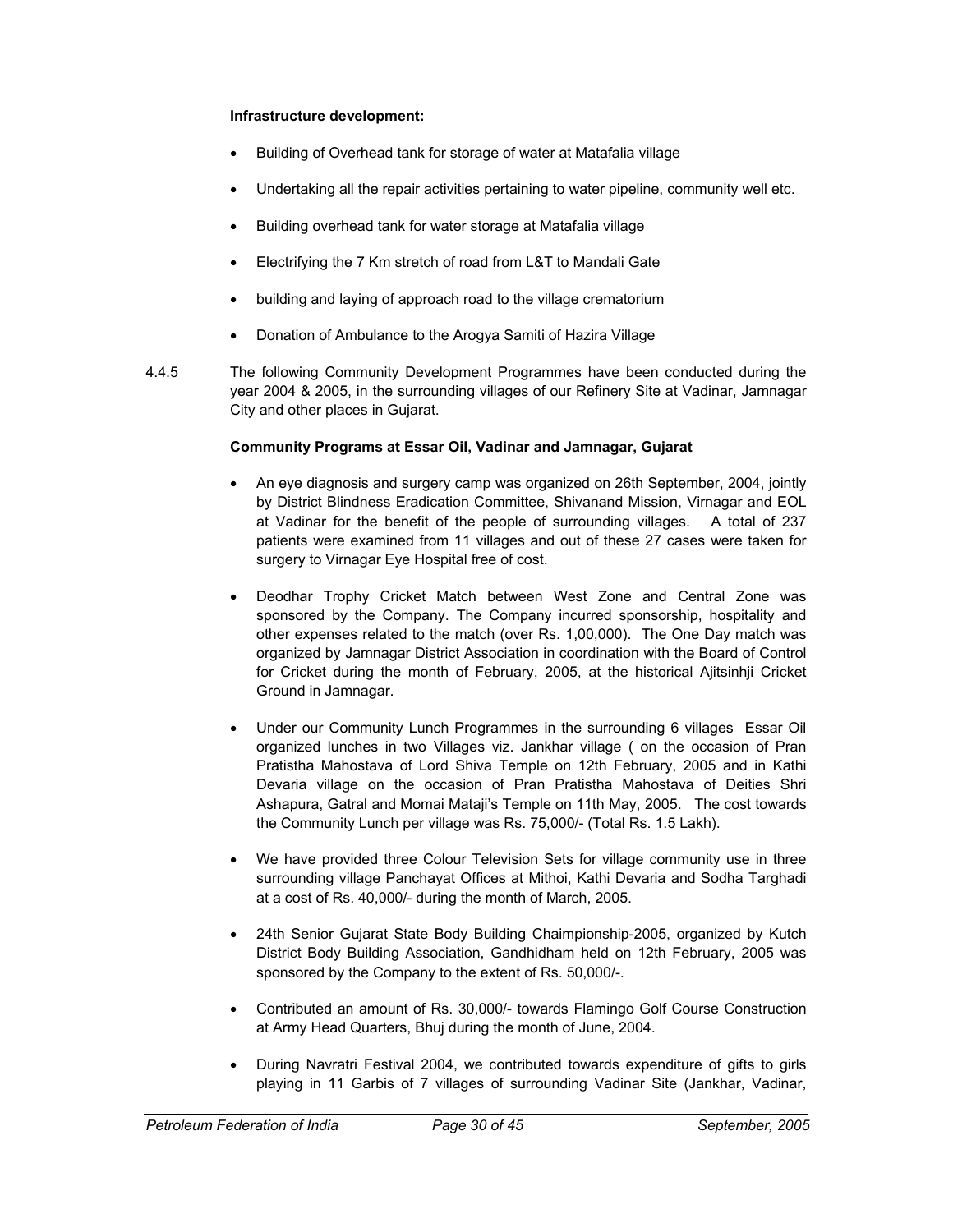Bharana, Kajurda, Timbdi, Sodha-Targhdi and Kathi Devaria). Our contribution was to the extent of Rs. 55,000/- (Rs. 5,000/- for each Garbi Mandal).

- Sponsored "Gunjan Navratri Mahotsava" in November, 2004 to the tune of Rs. 20,000/-. The function was organized by the JAYCEES, Jamnagar.
- Sponsored "Golden Jubilee Celebration" of M. P. Shah Medical College, Jamnagar (Guru Govind Singh Govt. Hospital) to the extent of Rs. 25,000/-, during November, 2004.
- Provided Drinking Water Pipeline to the Jankhar Village at an expenditure of Rs. 35,000/-.
- Contributed Rs. 5.00 lakhs towards Forest Department's scheme of Gujarat's Nakshtra Van, a project to promote Herbal Tree plantation development Programme at State capital, Gandhinagar.
- We have contributed to the extent of Rs. 4.00 lakhs, jointly with KPT and IOCL towards expansion of Road linking Jhankhar Patia to Vadinar which will be useful to around  $5 - 6$  village of the vicinity.
- We have provided infrastructure facility in Modpur village i.e. providing a pumping system in open well for drinking water, Platform surrounding trees at Gaushala and road, and Water supply and bath arrangement at Cremation Area at an approx cost of Rs. 1.38 lakhs.
- Over and above, we help village community by providing fodder for their cattle in drought situation, drinking water tankers, employment/business (contracts etc.) to those villages who have lost their land.
- 4.4.6 Essar has also donated Rs.6 crore for Tsunami victims and Rs.10 lakhs to Akanksha (at the Mumbai Marathon).

#### **Response to questionnaire on CSR by Essar**

- 4.4.7 **On a scale of 1-10 (10 being the highest), how would you rate the importance of CSR to your company's corporate HQ?** - 5
- 4.4.8 **On a scale of 1-10, how would you rate the importance of CSR to your company's India business unit?** - 5
- 4.4.9 **Who sets CSR priorities for your company in India?** Corporate HQ 70% and India business unit – 30 %.
- 4.4.10 **Please briefly describe the process by which your company's CSR priorities are established**. – The Directors and the senior management deliberate on the policy and plant managers set priorities, budgets and implementation plans.
- 4.4.11 **Please briefly describe your company's CSR philosophy** The Essar group holds itself to the highest standards of safety, environmental protection and community development. We strive to support and enrich the communities in and around our plants.

#### 4.4.12 **Does the company produce an annual sustainable/CSR report?** - No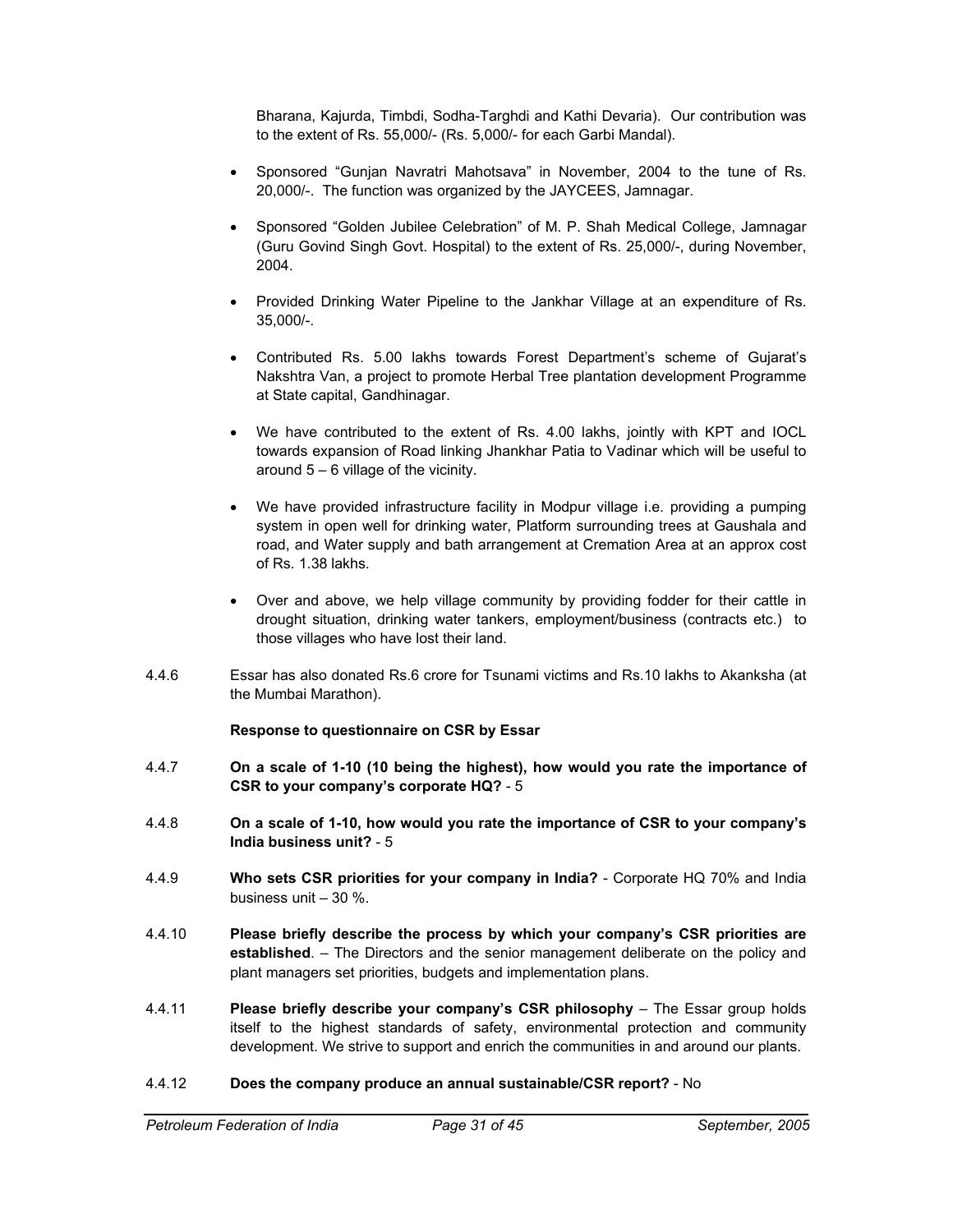- 4.4.13 **Does the company have a formal CSR code/ policy in place?** We are in process of formulating a policy.
- 4.4.14 **Contributing by PSU by way of subsidies is perceived by MoPNG as CSR initiatives. Does your company propose to contribute by way of subsidies or by any other manner?** - No
- 4.4.15 **How much did your company spend on CSR activities in past on yearly basis?** The Essar group and its associate companies spent Rs 7 crores in 2004-05. Employees too contribute during times of national calamity.
- 4.4.16 **What are the priorities of initiatives within CSR your company commits funds to? Name the initiatives in priority in descending order**.
	- National Calamities
	- CSR initiatives in and around our Plants at Hazira and Vadinar
	- Working with NGOs for specific causes
	- Working with Government/Quasi Government agencies like Coast Guard for city and beach clean up campaigns
- 4.4.17 **What constraints, if any, has your company encountered in the course of designing and implementing its various CSR activities?** We have not encountered any major constraints.
- 4.4.18 **What is your company's plan for future CSR investment?** We are evolving a policy for CSR investments, which will be based on needs and a share of our profits.
- 4.4.19 **Are there any CSR investments your company has made that have not had the impact or effectiveness that was initially envisioned?** We are not aware on fund utilization when we contribute to Relief Funds set up by Government / Quasi Government agencies.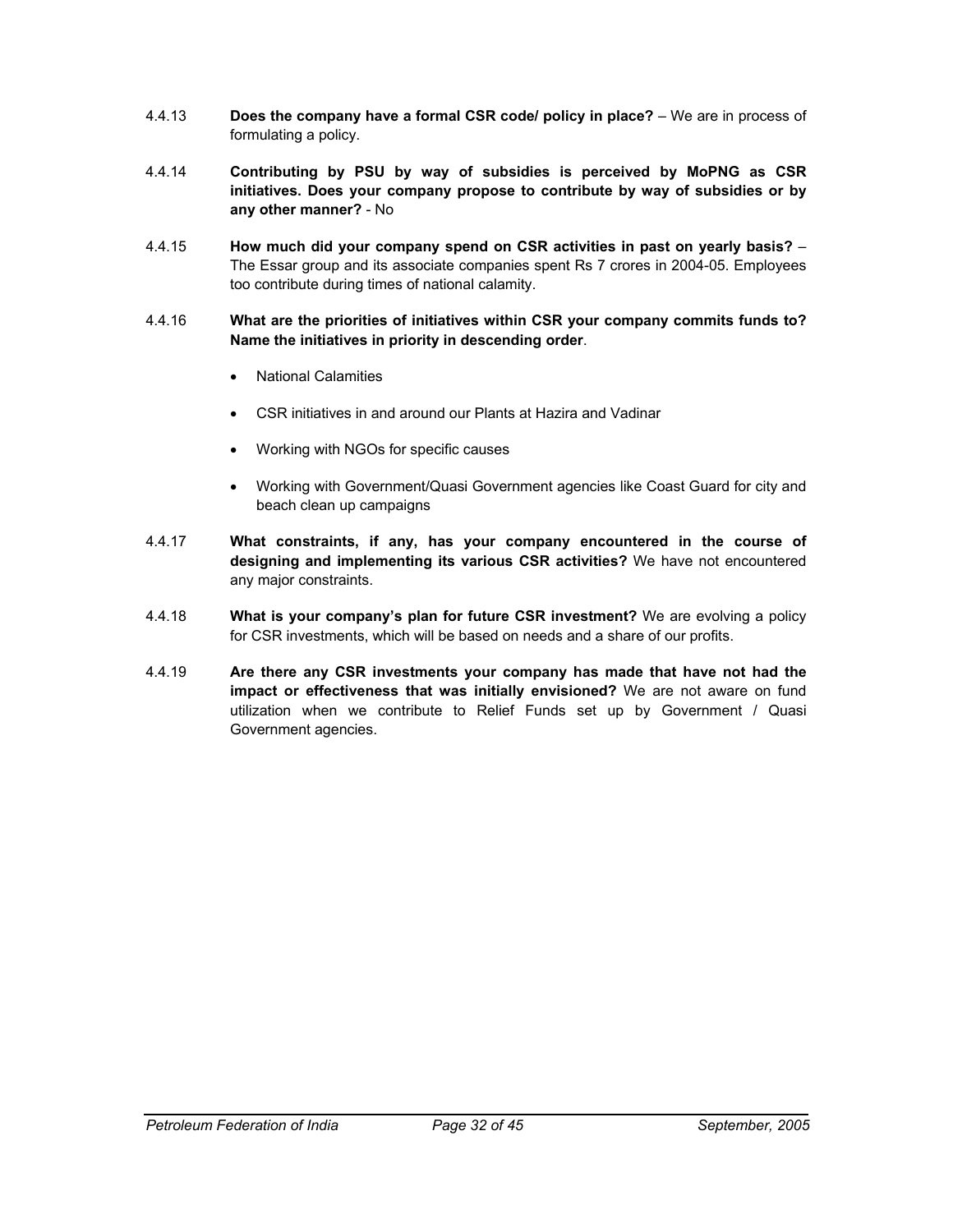### **5 Corporate Social Responsibility by International Oil & Gas Companies**

#### 5.1 **Introduction**

- 5.1.1 Companies are focussing on projects that help people to help themselves. There's lies little merit in initiating projects which encourage dependence or are divisive - creating haves, and have-nots or are based on the quick-fix mentality or doing things which essentially make headquarters of the company feel good but have few local benefits. Resource-based companies need to analyze carefully how they can create an enduring benefit to the communities in which they operate.
- 5.1.2 Boundaries of CSR may vary depending on the country and its socio-economic structure. In developing countries CSR tends to be drawn around alleviating poverty - in other words, around the notion of sustainable livelihoods. Often this relates to what are essentially development issues - the provision of energy or drinking water or health provision or literacy or nutritional concerns. In other places, especially in Europe and North America and some parts of Asia, CSR tends to be drawn around opportunity issues - the boost companies can offer in terms of jobs, skills training and education.
- 5.1.3 Large oil companies' engagement in society is deepening and broadening. Everything from sponsoring communities in Trinidad to comforting flood victims in Venezuela, building schools in Turkey and China, heightening AIDS awareness in South Africa, and encouraging reforestation in Scotland.
- 5.1.4 The below paragraphs point out that within our scope of CSR, the preferred areas for community development of the oil companies are projects on health, education, institution-building, and promotion of viable small enterprises. Yet other social commitments undertaken by oil companies include sponsoring housing, job training and launching banks to make micro-loans to small businesses and low-income households.
- 5.2 **ChevronTexaco Corporate Social Responsibility initiatives**

#### **Extracts from Chevron 2004 Corporate Responsibility Report**

- 5.2.1 For the year 2004, the company invested an estimated \$63.8 million in community initiatives and projects around the world. A large portion of these funds were invested in programs that build individual capacity, such as health and education. Some of the Chevron's community investments are listed in paragraphs below.
- 5.2.2 A pledge of more than \$12 million to the victims of the December 2004 tsunami. As part of that pledge, Chevron also is developing a longer-term program aimed at restoring and strengthening the devastated communities.
- 5.2.3 A nearly \$9 million initiative primarily in the United States aimed at building long-term human capacity through education, literacy and job training in New Orleans, Louisiana; Washington, D.C.; Houston, Texas; four locations in Mississippi; and in California, the San Francisco Bay Area, Los Angeles and Bakersfield.
- 5.2.4 Continued expansion of the Angola Partnership Initiative, a \$50 million public-private partnership launched by Chevron in 2002 to build human and institutional capacity in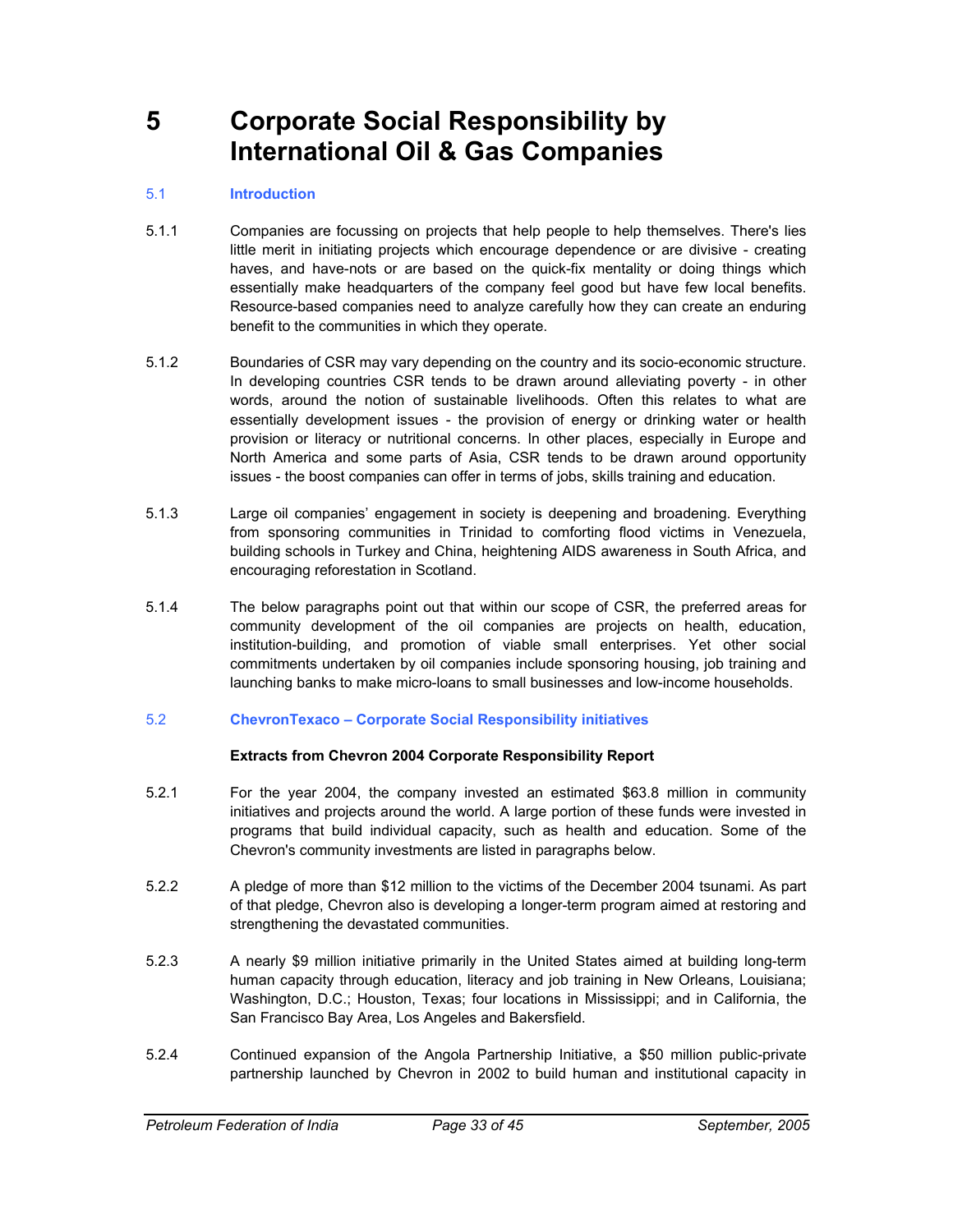Angola. Chevron pledged \$25 million to this five-year effort. Funding from Chevron helped open Angola's first micro-credit bank, NovoBanco, in 2004 to provide financing to small business enterprises.

- 5.2.5 An alliance between Chevron and the Discovery Channel Global Education Partnership funded 19 learning centres in Cabinda, Bengo and Huambo, Angola. Chevron also is providing \$1.2 million in new funding to the partnership to expand the program in Angola, South Africa and Venezuela.
- 5.2.6 The company's investments in the education arena are focused on school- and workbased career and technical programs, fundamental learning competencies like reading, science and math, and training and professional development for educators. These initiatives are often done in partnership with governments, local communities, nongovernmental organizations and multilateral institutions. Examples of programs supported by Chevron and its subsidiaries include:
- 5.2.7 Caltex Pacific Indonesia, a Chevron company, contributes \$12 million annually to community development and infrastructure projects, such as: the sponsorship of the first academically elite polytechnic university, Polytechnic Caltex Riau, the construction of 75 schools and, scholarship programs to more than 36,000 students since 1998. On March 31, 2005, the first 99 students graduated from the Polytechnic Caltex Riau.
- 5.2.8 A \$9 million initiative primarily in the United States aimed at building long-term human capacity through education, literacy and job training. The breadth of these programs impact children, teenagers and adults in New Orleans, Louisiana; Washington, D.C.; Houston, Texas; four locations in Mississippi; and in California, the San Francisco Bay Area, Los Angeles and Bakersfield.
- 5.2.9 In Venezuela's capital of Caracas, Chevron funded the first training and education centre for street children. The goal is to help the children build skills to become self-sufficient while they attain the basic education they need to attend regular schools.
- 5.2.10 An alliance between Chevron and the Discovery Channel Global Education Partnership funded 19 learning centres in Cabinda, Bengo and Huambo, Angola. Chevron also is continuing to provide \$1.2 million in new funding to Discovery Channel Global Education Partnership to expand the program in Angola, South Africa and introduce the program in Venezuela.
- 5.2.11 The Chevron Management Institute is an intensive four-day program designed to enhance the ability of non-profit executives to lead and manage organizations that provide important community services. Chevron believes in building stronger non-profit organizations and NGOs around the world, the programs and services to local communities will grow.
- 5.2.12 Chevron's comprehensive HIV/AIDS programs in South Africa, Nigeria and Angola have been underway for more than a decade. Those programs include education, voluntary testing, counselling, and treatment for employees and their families, as well as a variety of education and awareness programs for the broader community. In 2004, Chevron adopted a global HIV/AIDS policy that builds on those regional policies and programs to provide a consistent corporate-wide approach. Additionally, at the end of 2003, Chevron was one of nine global companies to announce that, in partnership with the Global Fund to Fight AIDS, tuberculosis and malaria, we would use our facilities, employees and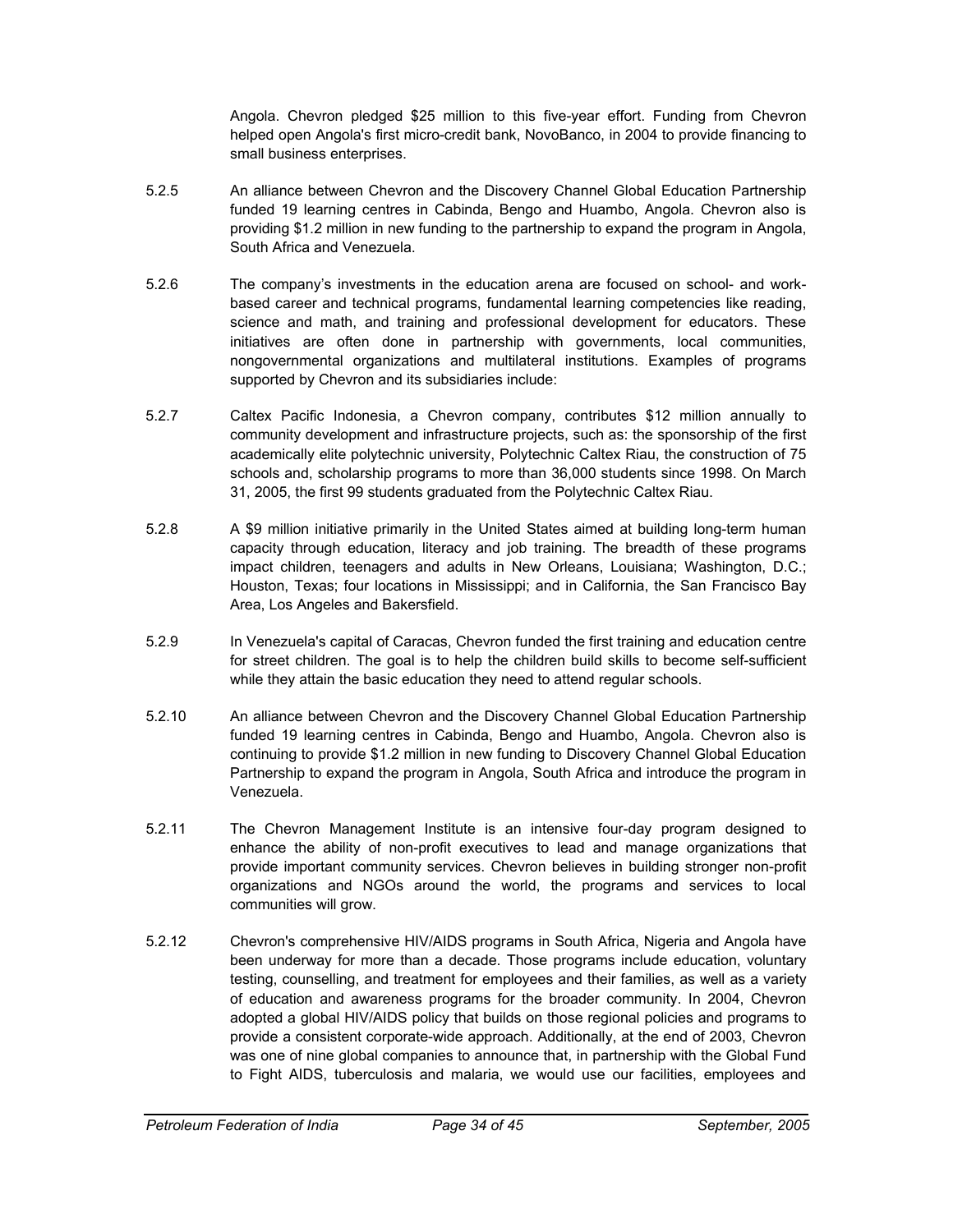other infrastructure in Angola to help expand workplace HIV/AIDS prevention and treatment programs in the communities where Chevron operate.

#### 5.3 **Shell – Corporate Social Responsibility initiatives**

**Extracts from The Shell Report 2004 – Meeting the Energy Challenge – our progress in contributing to sustainable development** 

- 5.3.1 **Sustainable development governance** Making sustainable development part of how Shell work remained the responsibility of operational staff and project teams, supported by environmental, health, safety and social performance resources in businesses. Shell have in place a range of Group policies and standards dealing with the environmental and social dimensions of sustainable development. A Social Responsibility Committee continued to review the policies and conduct of the Group with respect to the Shell General Business Principles (including commitment to contribute to sustainable development), Health, Safety and Environment Commitment and Policy and major issues of public concern on behalf of the Boards. This included advising on the relevance and balance of The Shell Report. In 2004, the Committee, composed of six Nonexecutive Directors, was chaired by Dr Eileen Buttle, an environmental scientist.
- 5.3.2 Shell's social performance is about how well Shell provide benefits for the communities and societies where Shell operate and reduce disruptive social impacts. In 2004, Shell's businesses continued implementing processes to manage social performance. These include social performance reviews to identify key stakeholders and assess responses to main social impacts, and social performance plans to determine the steps needed to improve.
- 5.3.3 **Total spending -** For the year 2004, Shell expended \$106 million on social investment programs, up from \$102 million in 2003.
- 5.3.4 **Local spend and supply chain -** Supporting local suppliers and contractors is one of the most effective ways for Shell to support development and generate local benefits. Shell companies actively promoted the use of local suppliers and contractors in nearly 90% of the developing countries where they operate. The company has spent an estimated \$6.3 billion on goods and services from locally-owned companies in the developing world in 2004, up from \$5.2 billion in 2003. This accounted for almost half Shell's total spend in those countries.
- 5.3.5 **HIV/AIDS** The company implemented specific guidelines on HIV/AIDS in five pilot countries – Gabon, the Ivory Coast, Kenya, Nigeria and South Africa. The guidelines call for the shell companies to provide counselling and to supply free anti-retroviral drugs for infected employees and their dependants.
- 5.3.6 **Child labour -** Shell companies have procedures to prevent the use of child labour in their operations in 83% of the countries where they operate, a rise from 78% in 2003. Screening of their value chain partners has also increased. Shell companies in 61% of countries now check that those contractors have procedures in place, up from 57% in 2003, and 53% check on suppliers, up from 50%.
- 5.3.7 **Taxes and Royalties -** Taxes and royalties represent Shell's biggest economic contribution to the societies where Shell operate. In 2004, Shell collected more than \$72 billion in sales taxes and excise duties and paid over \$15 billion in corporate taxes and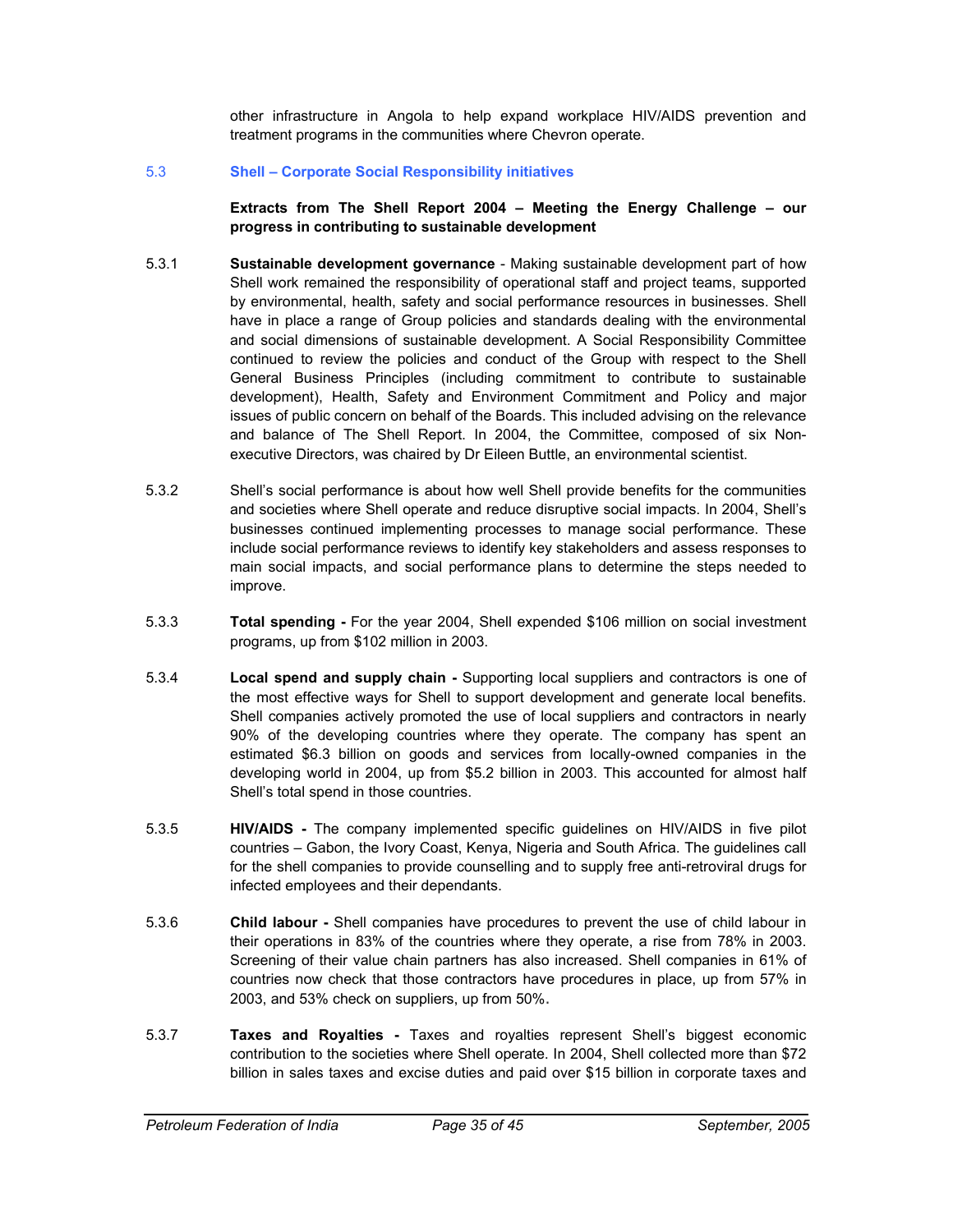\$2 billion in royalties to the governments of the countries where Shell operated. Oil revenues can transform countries by promoting economic growth and funding social services. However, managed badly, they can stimulate corruption and conflict. This is why Shell continue strong support for initiatives that make public oil and natural gas revenues paid and received.

#### **CSR by Shell in India (www.Shell.com)**

- 5.3.8 Sustainable Development is about balance and integration and applies to every choice that we make. Specifically, a commitment to embed Sustainable Development into our business processes enjoins Shell companies to take economic, environmental and social considerations into account in all our work. This means that Shell companies in India make systematic efforts to identify and engage with stakeholders, undertake activities transparently and in consultation with stakeholders, develop plans that address stakeholders' concerns and report and verify actions taken. The Shell companies in India makes social investments as a part of their commitment to Sustainable Development.
- 5.3.9 **Shell Helen Keller Awards** The NCPEDP-Shell Helen Keller Awards acknowledge exemplary contribution by role models in expanding the space for people with disabilities in society. In particular, the awards recognize contributions for making workplaces accessible and for encouraging employment for differently-abled persons. A Selection Committee constituted for the purpose decides the winners by means of a completely transparent and rigorous process. The Selection Committee comprises representatives from the National Centre for Promotion of Employment for Disabled People (NCPEDP), Shell India and NGOs associated with the differently abled.
- 5.3.10 The Post Graduate Scholarship Scheme For the last five years , Shell India has sponsored the post graduate studies of 10 differently-abled persons every year. This year, Shell India is sponsoring 20 students. This programme aims at developing a pool of talented and trained students, who will in turn inspire many others to take up the challenge of higher education and employment. Many of the scholars have done very well in their studies, moved on in their lives and are now offering their help to others who are in need.
- 5.3.11 Shell in association with the Anchal Research and Rehabilitation Centre, aims to provide a total package of developmental services to the differently-abled. The focus is on the mentally-challenged of East Delhi. The services include the institutional services as well as community-based rehabilitation of the target groups according to the needs of the situation. These services cover special schooling, medical and therapeutic services, vocational training and counselling.
- 5.3.12 The National Centre for Promotion of Employment for Disabled People's relationship with Shell India dates back to 1998. It started with the sponsorship of just a few scholarships, but has now matured over the years to a full-blown partnership between the two organizations. Shell India does not merely fund NCPEDP. It understands us, believes in us and therefore works with us. We are two close allies, working together for the empowerment of disabled people. The Indian disability sector needs many more corporates like Shell to come forward." -Javed Abidi, Executive Director, NCPEDP.
- 5.3.13 A comprehensive programme for sustainable interventions for human and natural resource development is being implemented in Hazira, with the involvement of local people.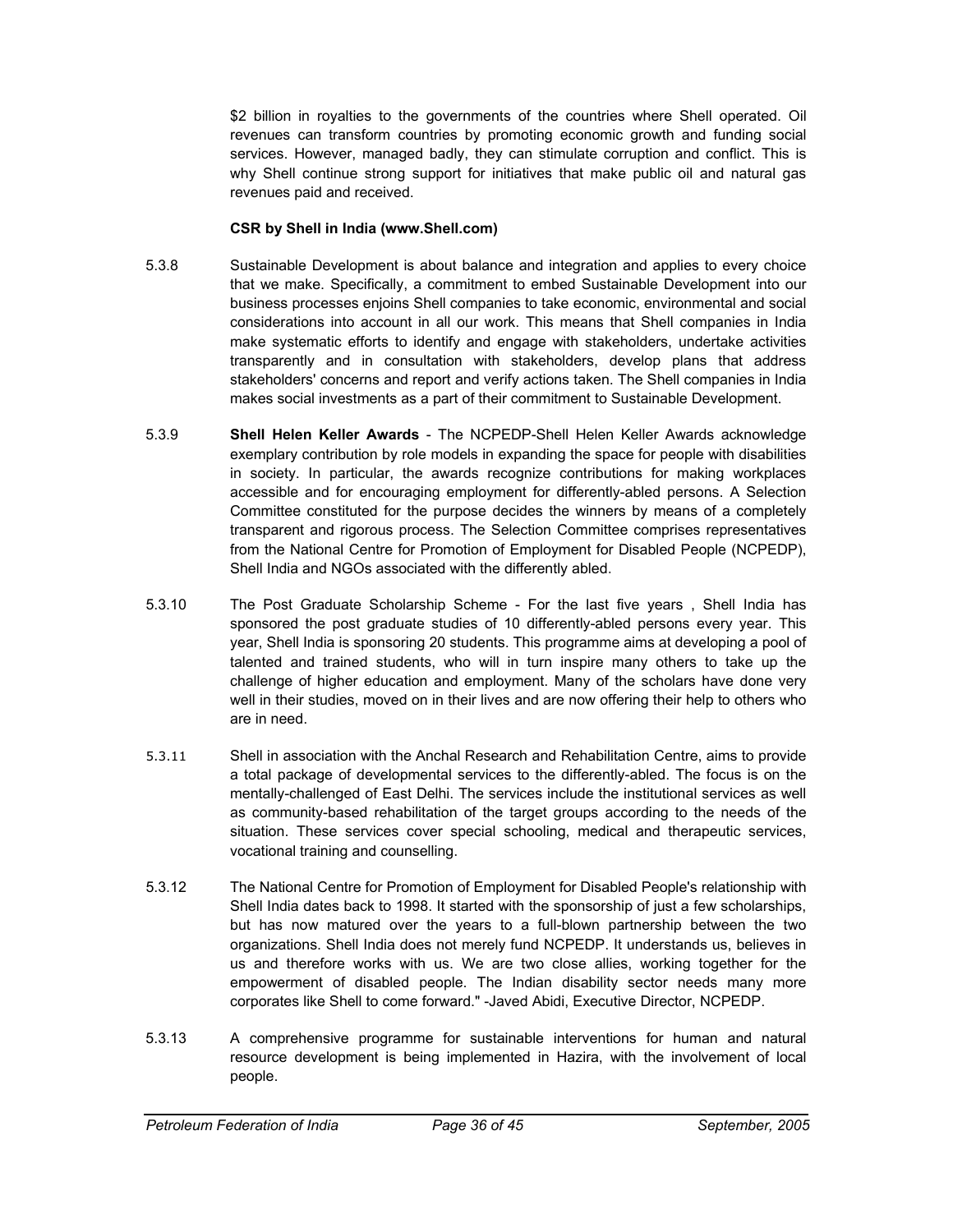- 5.3.14 **Pulse Polio Programme** The Pulse Polio Programme, on a national level aims at making India a polio-free country. In Hazira, Shell worked in association with local authorities to vaccinate children between the ages of 1-5 years. Earlier this year, we were able to cover areas that were otherwise missed in the campaign, such as the 'bastis' of migrant labourers. In an intensive effort to eradicate polio from the region, Shell partnered the local health functionaries to mark out an aggressive health-action plan for the region. These efforts were backed by a door-to-door campaign promoting the cause and increasing awareness, making the programme a huge success.
- 5.3.15 **Medical Camp for Disabled** Disabled Welfare Trust, Surat, and Gram Arogya Samity, Hazira along with Shell, organized a Medical Camp on May 25, where in addition to the award of certificates and I-Cards, personal action plans (which will include medical and other requirements) were prepared. 142 persons attended the camp. Seven government surgeons and five private specialists participated, along with the Social Services department.
- 5.3.16 **Renovation of Dispensary** One of the main needs of the Hazira communities has been proper medical facilities. After much mutual consultation it became apparent that the upgradation of the local dispensary and provision of doctor's services alone could meet the communities' needs. While work began on equipping and operationalizing the dispensary-cum-clinic, side by side the training of community health workers was also started. The renovated Dispensary was inaugurated in Hazira on April 9, 2003. The Dispensary is being operated by the Gram Arogya Samiti. Two village gram-sakhis have been selected as nurses in the dispensary, as well as to provide administrative support. The average daily number of patients has grown from 30 to 80 in four months.
- 5.3.17 **Capacity Building Programme** 18 local diploma engineers sponsored by Shell Hazira Gas Private Limited under its 'Education, Health and Capacity Building' programme for local community have successfully completed the one-year post diploma course in Foremanship at Government of India's Foreman Training Institute (FTI), in Bangalore. At a valediction programme organized at the Institute, Director Mr. H.A Keshava Murthy awarded the Foremanship certificates to the scholars in the presence of representatives of Shell Hazira Project Companies.
- 5.3.18 As part of Shell Hazira's capacity building programme, the 18 Diploma Engineers (Electrical & Mechanical) were selected last year from 43 applicants by a written test & interview, supervised by senior representatives of FTI.
- 5.3.19 Shell Hazira's education development initiative includes setting up of activity centers and libraries in all villages, organizing workshops and training programmes for teachers and students and also support programmes for institutions like PTA and MTA.
- 5.3.20 As part of Shell's Sustainable Development Programme, these initiatives are not only confined to the potential and current employees, but aim at upgrading the skills and aptitude of the larger pool of community members, and enhance their capabilities. Ongoing activities include supporting a dispensary in Hazira, Pulse polio programme, waste disposal programmes in Hazira and Mora, and renovation of ponds in surrounding villages.
- 5.3.21 Nagarik Suvidha Kendra was dedicated to the citizens of Surat district by Chief Minister, Shri Narendra Modi on the eve of Gujarat Gaurav Divas. Supported by Shell Hazira Group of Companies, the Kendra focuses on e-governance and provide easy and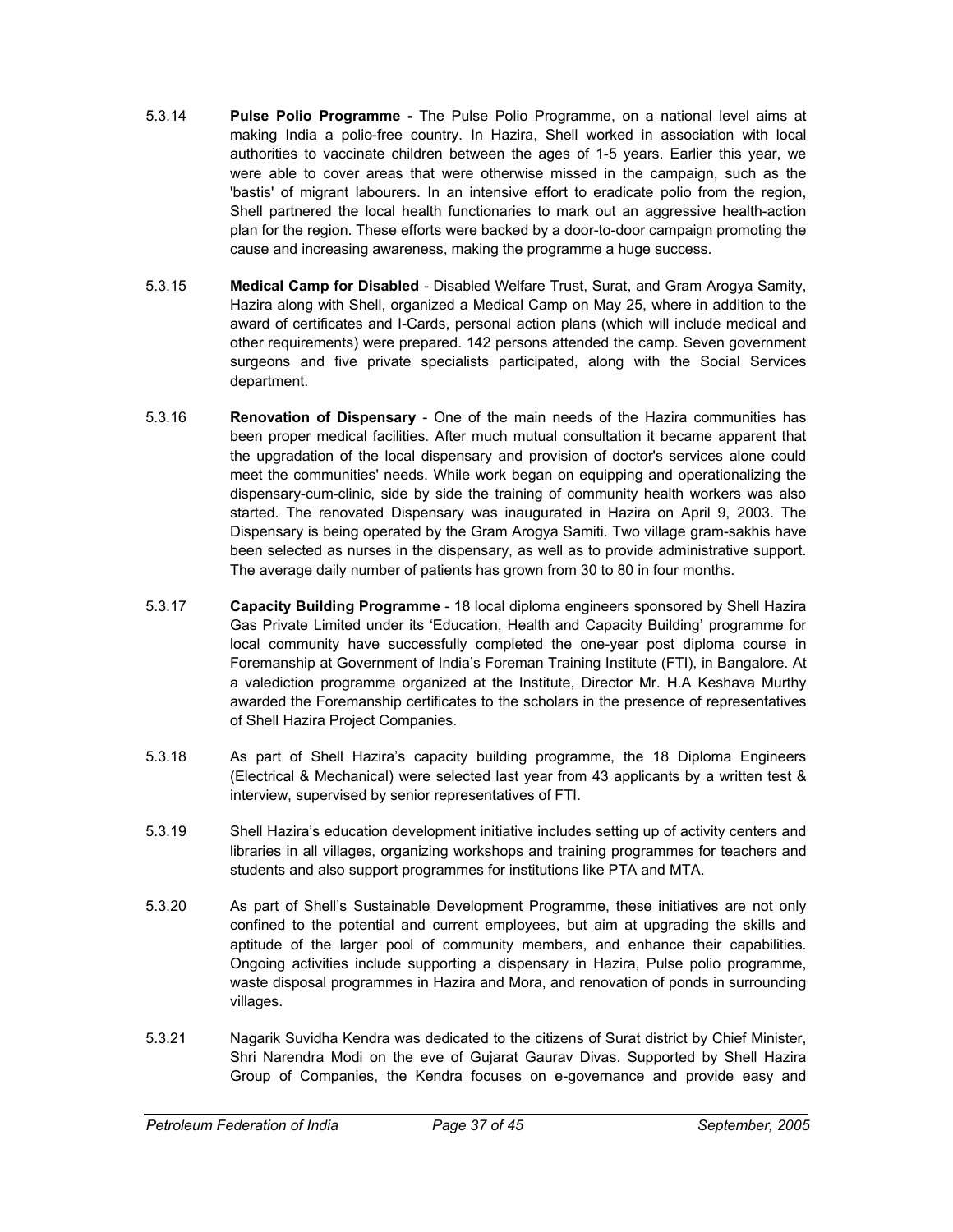effective interaction with the government. The Kendra has been developed over an area of 16352 sq feet of land, donated by the government. The project received Rs. 40 lakhs as construction support from Shell Hazira Group of Companies.

- 5.3.22 Shell Hazira LNG Project companies have supported the Hazira Gram Panchayat in installation of Solar Streetlights in Hazira Village. The streetlights have been located at 20 key locations identified by the community, which include major road crossings, the bus stop, the crematorium, and common meeting spaces like the temple etc. The installations have zero operating costs. Although the installations are maintenance free, a group of local youth have also been trained on emergency maintenance of the installations. The total cost of Installations is Rs. 5 lakhs and the installations have been procured from Shell Solar, a sister company of Shell Group.
- 5.3.23 The social investment programme in Hazira is an ongoing and comprehensive programme, daily venturing into new territories and exploring new possibilities. We will keep you updated on these activities. Shell seeks to work with civic bodies and NGOs to facilitate possible solutions to civic concerns.
- 5.3.24 In one effort, Shell, in association with the Institute of Road Traffic Education (IRTE) and Delhi Police, organised the Student Traffic Volunteer Scheme. This helped the young people to first learn about proper and safe driving and then, in turn educate the motorists about the same. The programme was a huge success in Delhi and elsewhere since people respected the views of the youngsters and their effort in making the city streets safe for everyone.
- 5.3.25 In another programme, Shell supports the efforts of the Mumbai community to make their city clean and green. Shell has regularly sponsored many successful environmentawareness activities of 'I Love Mumbai'
- 5.3.26 The Shell Centenary Scholarships are a means by which Shell reaches out to deserving students across the country. Established in the Shell Centenary year Shell sponsors about 86 Scholarships every year, under the Shell Centenary /Chevening Scholarships scheme, for students from the developing countries, to study in the UK & Netherlands for a Masters Degree. The Shell Transport and Trading Plc, UK funds the scholarship, with an endowment of 10 million pounds.
- 5.3.27 The one-year award encourages students to pursue higher studies in Environmental Studies, Engineering, Technology, Arts, Humanities, Law, Life Sciences, Clinical Sciences, Social Science, History, Economics and Management. Shell India has sent 31 Scholars during 1998-2004 on this prestigious scholarship. The value so created is capital of a different kind, but which may indeed be the longest-lasting contribution to the community.
- 5.3.28 Among the law-makers, technocrats and academics of the future, there will be a sprinkling of distinguished persons in whose personal and professional development Shell will have played a valuable role. Through them, Shell also hopes to be able to influence the development of civil society and its institutions.

#### 5.4 **bp – Corporate Social Responsibility initiatives**

#### **Extracts from BP Sustainability Report 2004**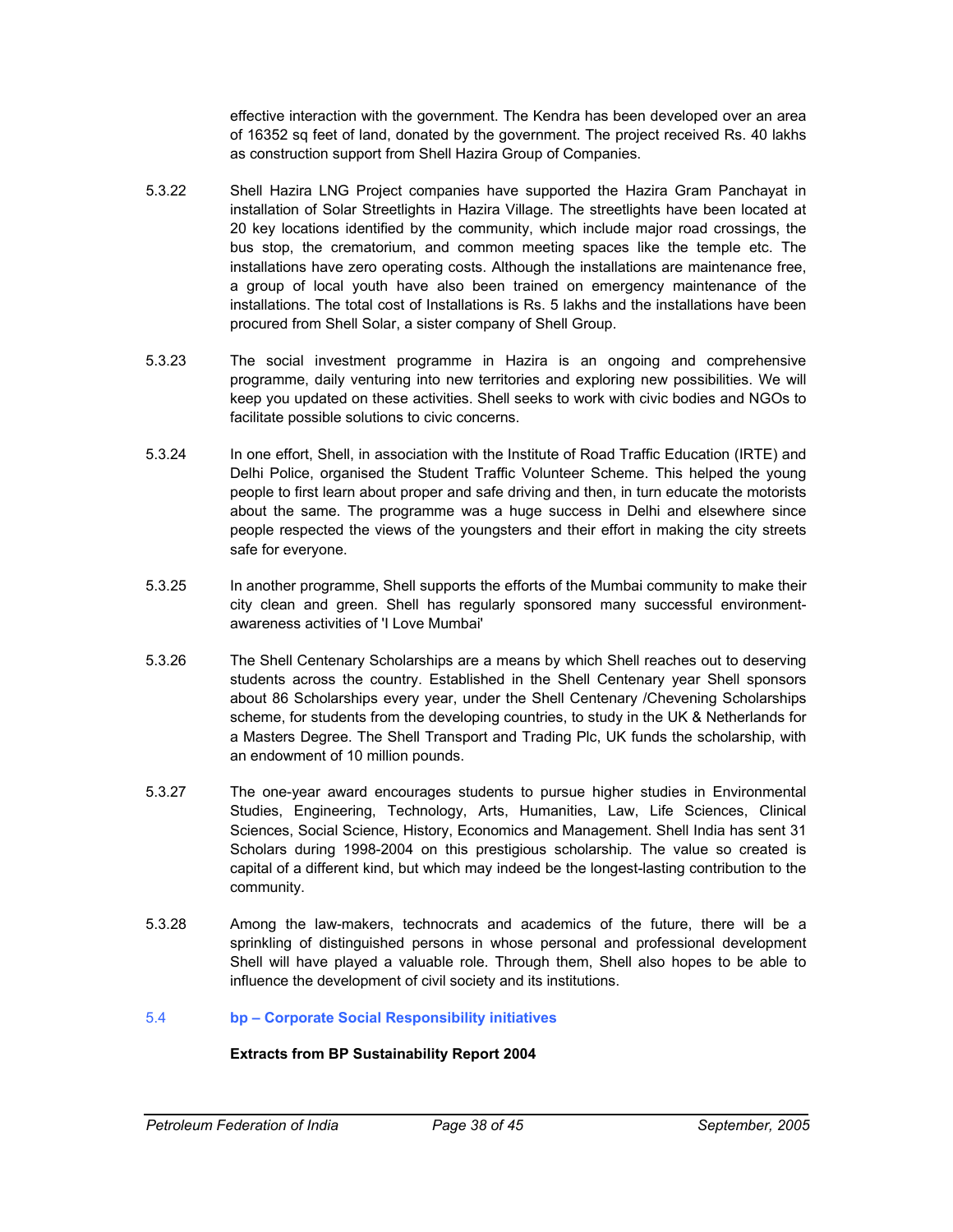5.4.1 In 2004, BP invested a total of \$87.66 million in community programs and communitybased organizations around the world, up by 18% as compared to similar expenditure in 2003. Out of the total of \$87.66 million, 73.6 million of was invested in community development and education programs, with arts and culture and environmental projects accounting for nearly \$11 million. Over time the trend of BP's investment is to increase emphasis of investments in education, enterprise development and access to energy.

#### **BP's initiatives in Education for the year 2004**

- 5.4.2 In Gujarat, India, 2004 was the first full year of operation for a school in the village of Bandiya, built with BP funding along with 141 homes after the earthquake that struck the area in 2001.
- 5.4.3 BP Pakistan has financed 2 school construction projects, while in Georgia, Azerbaijan and Turkey BP businesses are involved in projects to renovate school sites, provide computer and teacher training resources, and involve local people in running their schools.
- 5.4.4 BP Trinidad and Tobago has converted a sports club into an education and community centre to serve the community of Mayaro. The centre also houses a BP backed programme to support local businesses.
- 5.4.5 BP Algeria has helped to fund three English language resource centres. In Egypt, BP's educational activities range from adult literacy classes to the funding of short courses for university presidents at Harvard's Institute for educational management. The business has also co-funded 21 scholarships for Egyptian graduates to pursue post-graduate studies at the University of Cambridge in the UK, and plan to support a further 50 over the next five years under the BP Cambridge Scholarship scheme.
- 5.4.6 BP supports the development of experts in many different fields through its graduate recruitment, internship programs and partnerships with schools. All these programs are led by the local countries who have a business need. From a community investment angle, BP tries to support minorities in developed countries, and students in developing countries.
- 5.4.7 As well as directly supporting development, BP has also backed moves to help people understand it better. In 2004, \$3.2 million was pledged to a university centre dedicated to improving understanding of China's rapid economic growth and increasing significance in the world. The Centre for China in the World Economy (CCWE) at Tsinghua University's School of Economics and Management (TSEM), aims to become an internationally recognized centre of research and training for governments, companies and other bodies.
- 5.4.8 BP's also took initiatives in community development in form of supporting local suppliers, supporting local economies and supporting regional development. Further BP also encouraged local enterprise: create jobs; use local suppliers; share business skills; support training; and promote investment

#### **Supporting local suppliers**

5.4.9 BP Azerbaijan backs a business enterprise centre that helps local companies develop their business to support the oil and gas industry. In 2004 the centre provided over 130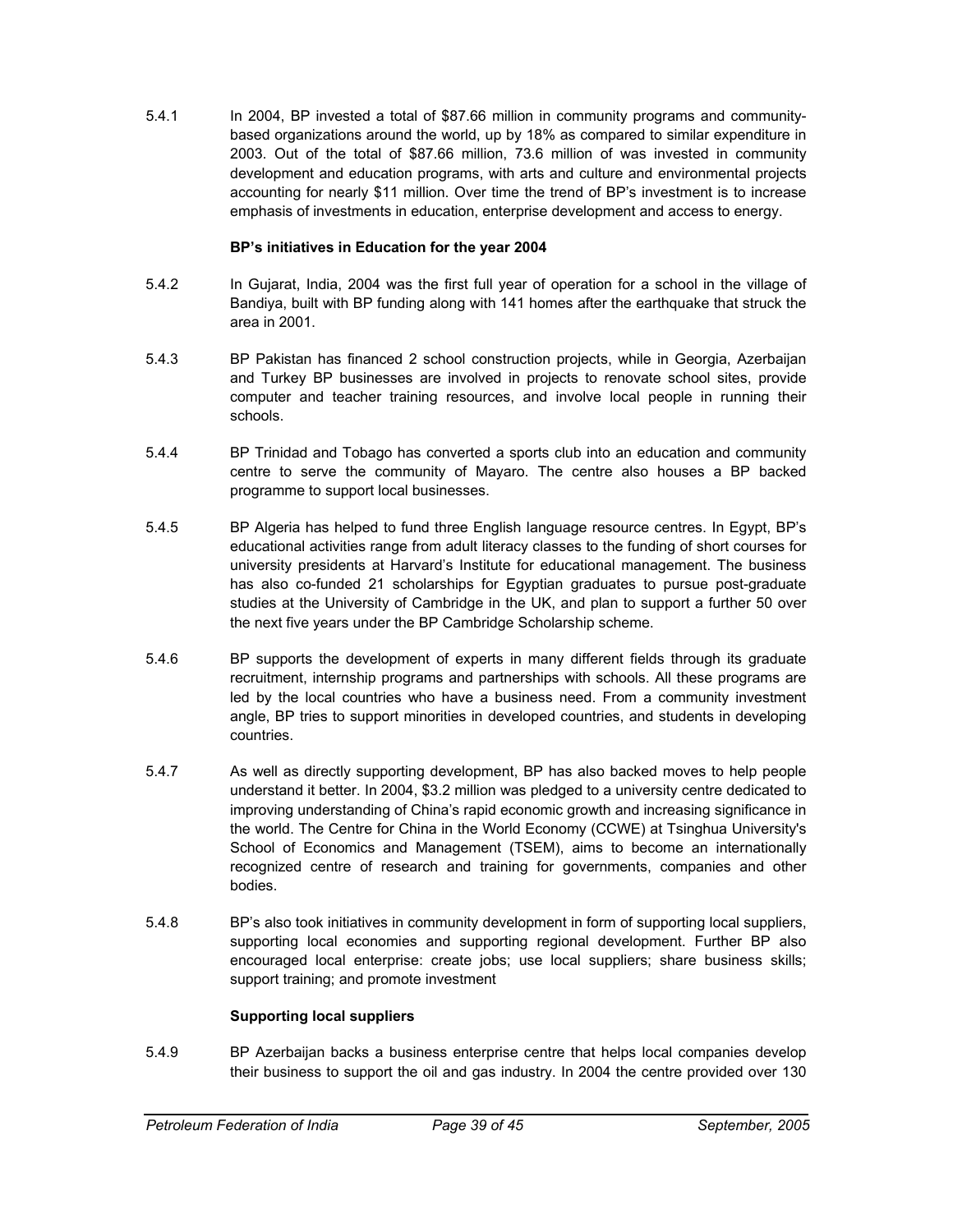training courses, seminars and workshops for 3,000 people from local companies, covering topics that included health and safety, ethics for audit and accounting. The centre also handles contracts with local businesses.

- 5.4.10 In Trinidad and Tobago, bp's strategy for enterprise is to build local expertise in facility construction, fabrication and project support, and to strengthen industry training programmes. BP Trinidad and Tobago has used some local companies and spent significant amounts with them in the construction of the Bombax gas pipeline. For example, local company Damus Limited fabricated the huge pipeline manifold which at 400 tonnes was the largest production module bpTT had ever built in-country. Business Unit Leader and CEO Robert Riley said: 'this project strengthened our belief that we could raise the bar on local content and transform Trinidad and Tobago into a worldclass upstream oil and gas province.'
- 5.4.11 BP South Africa has developed a 'Black Economic Empowerment' strategy to promote business opportunities among the black community. It aims to allocate 30% of the \$300 million it has spent on non-hydrocarbon good and services with BEE companies by 2005. By mid- 2004, 29% of purchases came from suppliers mainly owned or financed by black people, compared with 12% in 2001. As of December 2004, 219 companies were registered as suppliers under the empowerment strategy.

#### **Supporting local economies**

- 5.4.12 BP businesses in Azerbaijan and Georgia have provided loans to help small businesses (including clothes sellers, fruiterers, hairdressers and taxi drivers) expand their businesses. BP Trinidad and Tobago has put its trust in local people in the impoverished Mayaro region, by lending money to small businesses who might not gain credit from conventional lenders through the Mayaro Initiative for Private Enterprise Development (MIPED), a body set up by BP with an initial investment of \$1.2m.
- 5.4.13 In Azerbaijan, Georgia and Turkey, BP businesses have helped people in rural communities learn new skills by working alongside international organisations. Sharing expertise this way is an important part of the Community Investment Programmes (CIPs) being implemented in all three countries. These cover things like irrigation, repairs to school buildings, the provision of drinking water and improvements in community health and agriculture. Around \$25 million is planned to be spent during construction by BTC Co. and SCP Co. and some 450 communities should benefit.
- 5.4.14 In South Western Georgia, two demonstration farms have been set up near the village of Kvemo Kharaba. Farmers have received agricultural training from the NGO CARE. As a result, yields on both farms have increased significantly, and farmers from other villages now come to Kvemo Kharaba for advice.
- 5.4.15 In Azerbaijan, the International Medical Corps (IMC) has helped the people of Topal Hasanli improve community health services. Local health representatives were elected, trained and encouraged to make a successful funding proposal to IMC for a new health clinic, which opened late in 2004.
- 5.4.16 BP Algeria has supported a programme to create employment for local people in the handicrafts industry. In partnership with the UK's Department for International Development we've helped set up Illizi Home Limited, a business that takes the work of Algerian businesses and Artisans into the international retail market.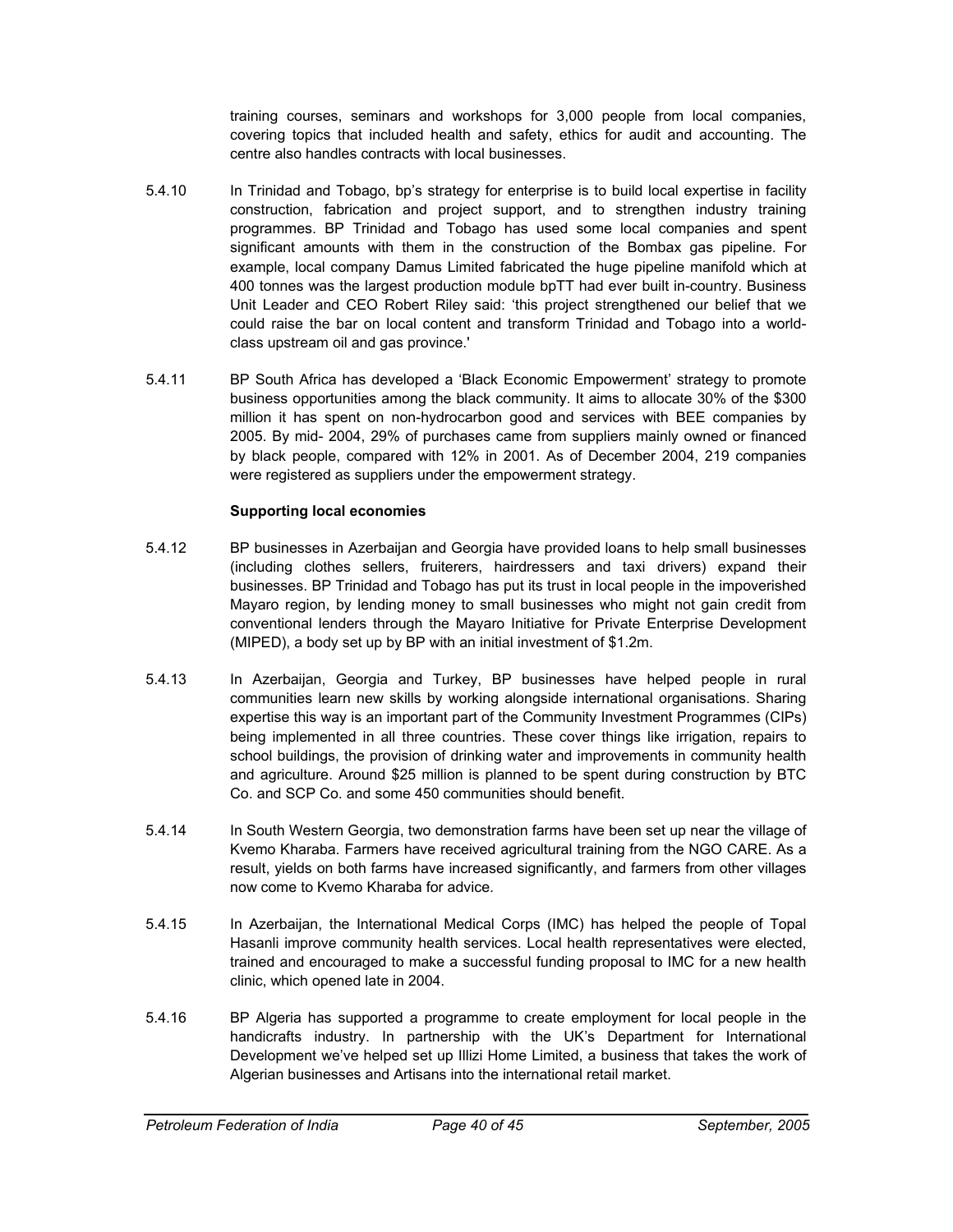#### **Supporting local development**

- 5.4.17 In Azerbaijan, Georgia and Turkey, BP Businesses are playing a leading role in a longterm Regional Development Initiative (RDI). Their aim, along with other participating organizations, is to contribute to the social and economic development of these countries in a way that ensures oil and gas production leaves them a lasting positive legacy.
- 5.4.18 In Indonesia, a diversified growth strategy in Tangguh project may prove to be a catalyst for development across Papua. In 2004, 101 villagers at Tangguh moved into new homes as part of an agreed resettlement programme after the village of Tanah Merah was identified as the only technically and environmentally viable site for an LNG plant. International standards dictate that resettlement projects should restore the livelihoods and income of local communities. The Tangguh resettlement, carried out by a dedicated team with advice from an international panel of experts, will surpass the community's pre-resettlement standards of living in real terms and meeting the World Bank standards for resettlement. New homes and public facilities at Tanah Merah are built of high quality timber with direct access to solar powered electricity. The programme aims to help the villagers develop their livelihoods as well as gaining new homes and the physical moves have taken place. Work is being done to stimulate local enterprise.

#### 5.5 **ExxonMobil – Corporate Social Responsibility initiatives**

#### **Extracts from ExxonMobil Sustainability Report 2004**

- 5.5.1 During 2004, ExxonMobil affiliates and the ExxonMobil Foundation combined to provide \$106 million in charitable contributions and community investment worldwide. We directed \$40 million of the funding to education, with other priority areas in health and environmental projects. These funds include investments through joint-venture arrangements, Production-Sharing Agreements, and contractual social-bonus arrangements.
- 5.5.2 Contributions are considered to be voluntary donations of cash or goods and services made to organizations for social investment, in compliance with ethics policies and all applicable domestic and international laws and regulations. Recipient organizations include registered charities, nongovernmental organizations, and nonprofit educational, health-related, and cultural organizations. Government agencies providing similar services may also qualify for ExxonMobil contributions. Supported projects vary from location to location, but our corporate focus areas are education, health, and the environment. Affiliates may also support programs to meet other urgent human needs in their communities.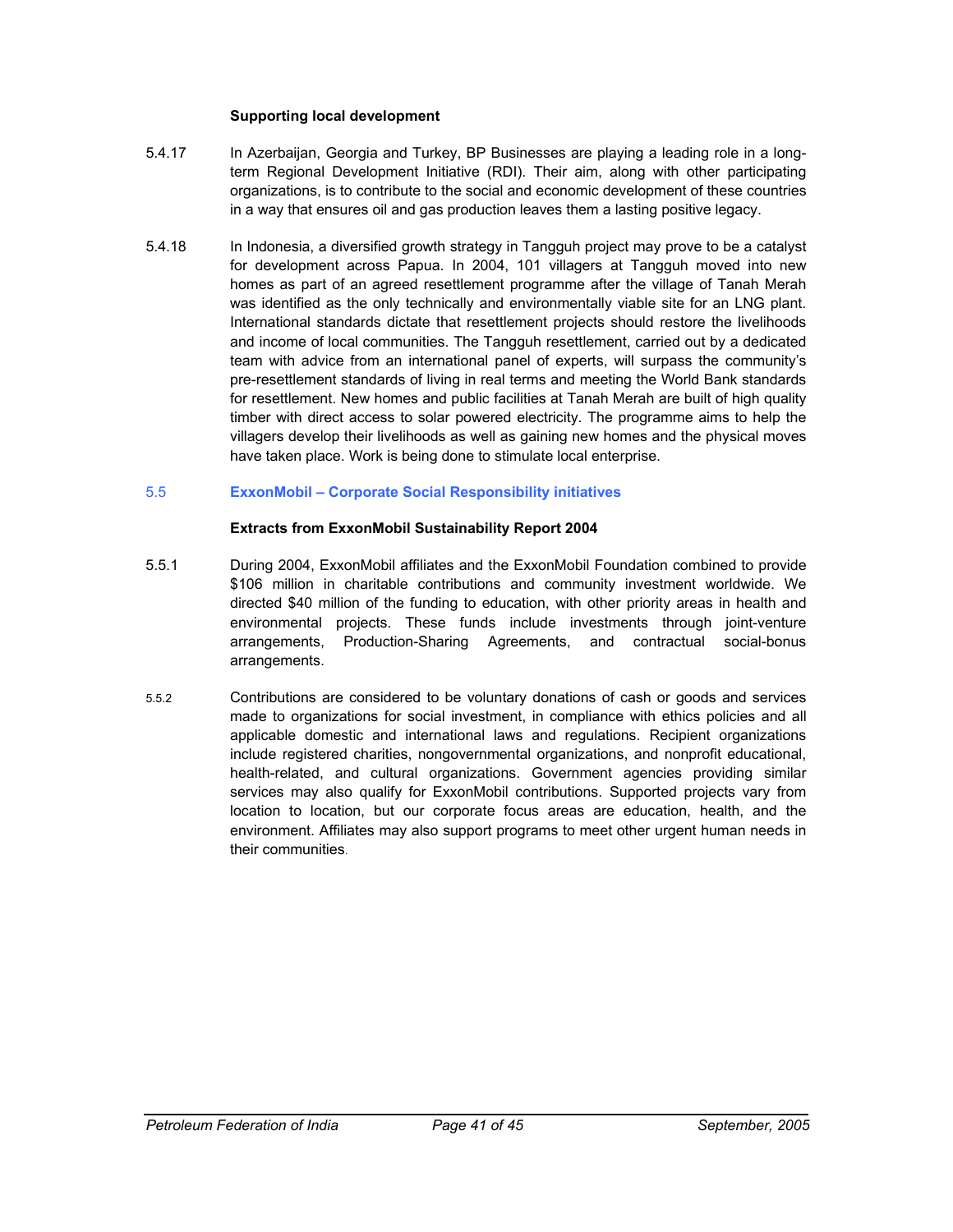#### EXXONMOBIL 2004 CONTRIBUTIONS (U.S. dollars)



#### 5.6 **Total – Corporate Social Responsibility initiatives**

#### 5.6.1 **Extracts from Total Sustainability Report 2004**

- 5.6.2 Total identified local development initiatives by all businesses in host countries. A total of €81.9 million was spent on 2,000 new and continuing initiatives, compared with €77.1 million in 2003. Of the total, 82% ( $\epsilon$ 66.8 million) was spent in non-OECD countries, up from the previous year, when non-OECD societal spending accounted for 75% of the total. Most of this expenditure was committed by Exploration & Production and Refining & Marketing.
- 5.6.3 When Total contribute to socioeconomic projects, they prefer to act as a partner. They believe that local communities, institutions and associations should select the projects and manage their deployment, because when communities feel that they really own the projects that help them to implement, the projects will last, thereby reducing dependence on our presence. This is why societal strategy is based on forming partnerships with local institutions and representatives of local civil society, which often take the form of non-profit organizations. Local agencies of international organizations such as the United Nations Development Program (UNDP) also play an important role. In 2004, there were around 400 such partnerships with local associations. In the Exploration & Production business, a number of partnerships with the UNDP are being set up in at least three countries—Syria, Venezuela and Indonesia. The next step in the process will be delegating project management responsibilities to local communities and their representatives.
- 5.6.4 **Southeast Asia: Solidarity in the Wake of the Tsunami** Total has around 4,000 employees in the countries affected by the tsunami that struck South Asia on December 26, 2004— 780 in India, 229 in Myanmar, 167 in Thailand, 1,842 in Indonesia, 39 in Bangladesh and 1,007 in Malaysia. None of our employees was killed or injured in the disaster. On December 27, the Group set up a crisis team in Paris to consolidate information provided by the subsidiaries and to coordinate Group and local support.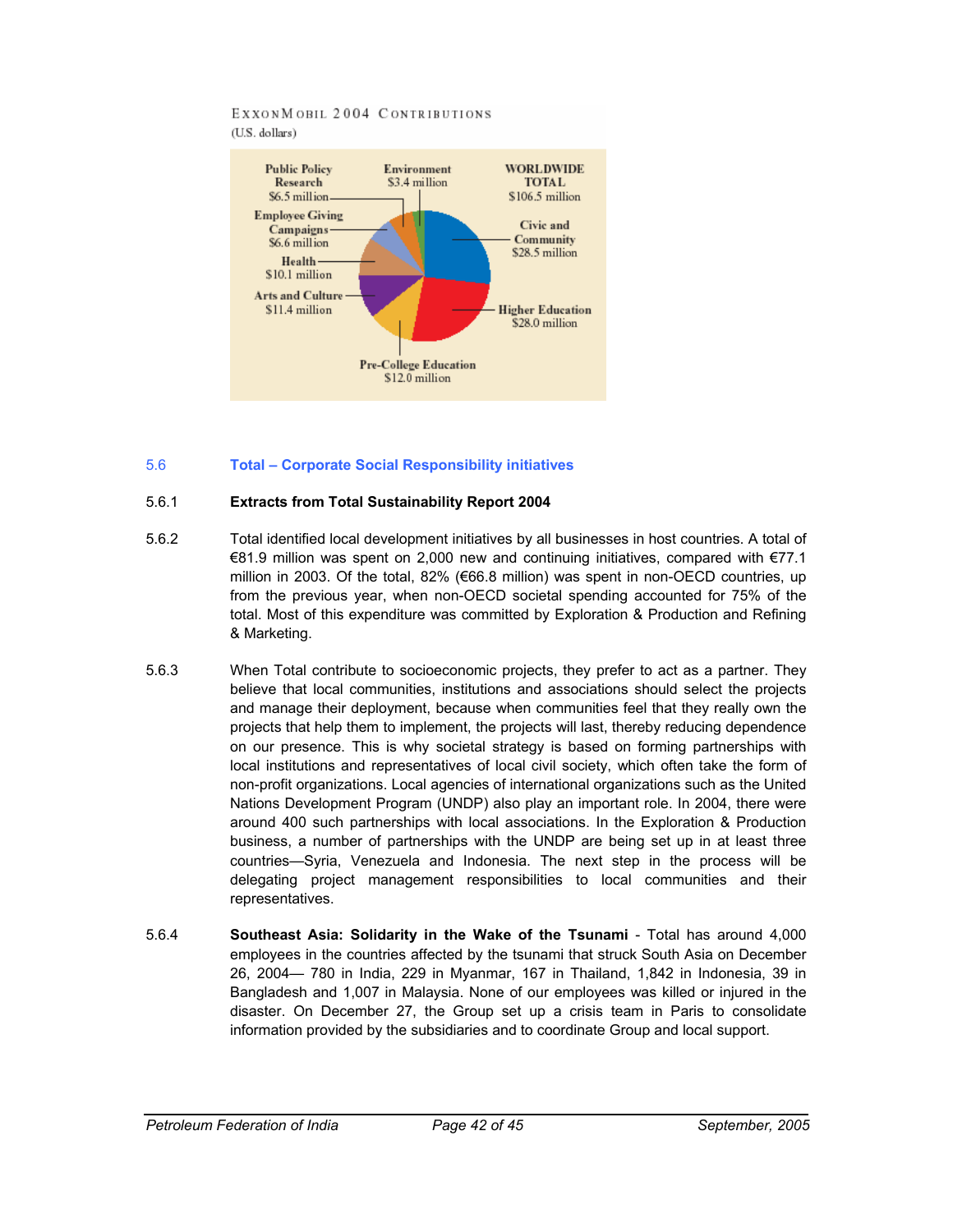- 5.6.5 A total of around \$3 million in emergency aid was allocated to leading international organizations and, via regional subsidiaries, to local NGOs. In a number of countries, Total subsidiaries wanted to consolidate the donations from their employees, while in others, such as China, the United States and the Netherlands, subsidiaries proposed that employee donations be matched. Total Indonesia provided significant emergency aid and is also helping to rehabilitate the devastated areas, in particular by supporting programs to build new homes. In India, we are partnering with a local loan initiative for craftsmen in the Cuddalore region, to enable them to replace their equipment. Other employee initiatives are also being developed, independent of corporate initiatives.
- 5.6.6 **Scholarships: 30 Students Arrive in France in September 2004** As part of postgraduate scholarship program, around 30 students from China, Colombia, Indonesia, Iran, Nigeria, Qatar, Russia and the United Arab Emirates came to study in France in September 2004. Created in 2003, the program helps to provide educational support in host countries and to forge lasting ties with future local leaders by enhancing their awareness of French and European culture. These young graduates study engineering, economics or social sciences at leading French universities, earning a master's degree, an M.B.A. or a Ph.D. They are destined for senior positions in government, business or industry in their home countries.
- 5.6.7 The scholarship program currently covers 12 countries, in the Middle East (Iran, Qatar and the United Arab Emirates), where this policy is long-standing, Asia (China, Indonesia and Russia), Africa (Algeria, Angola, Libya and Nigeria) and South America (Bolivia and Colombia). Participants are selected in close partnership with the host country's leading institutes of higher education, such as Sharif University of Technology and Amirkabir University of Technology in Iran; Gubkin University of Oil and Gas in Russia; Tsinghua University in Beijing and Tongji and Fudan Universities in Shanghai in China; the Bandung Institute of Technology in Indonesia; and University of Port Harcourt in Nigeria. The program is being gradually extended to other countries, starting with Argentina, Venezuela and South Africa in 2005, with a target of two to ten scholarships per year per country.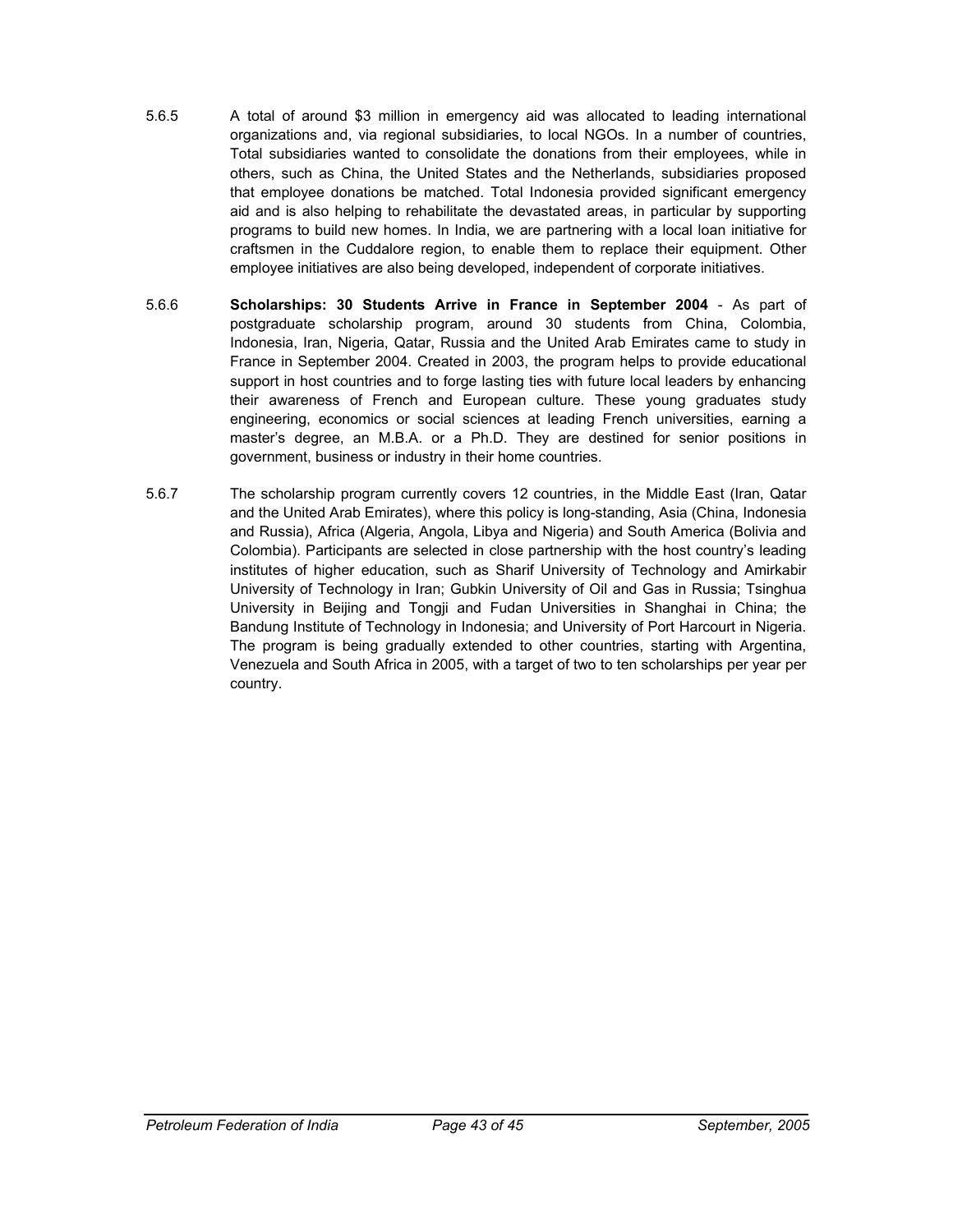## **6 Corporate Social Responsibility - Challenges**

#### 6.1 **Challenges in undertaking Corporate Social Responsibility**

- 6.1.1 CSR is about a company recognizing and responding to the needs of society and demonstrating this publicly. Among the challenges in having a smooth CSR are deciding on projects and geographical areas to concentrate on and have a structured manner of deciding and demonstrating the reasons for decisions.
- 6.1.2 The second challenge is deciding who is responsible for CSR. Many companies are appointing CSR Managers, and forming Board level "CSR Committees" to tackle the issue. In companies with no specialist function, it can be seen "ownership" of CSR resting with Public Relations, Investor Relations, Community Affairs, Environment Health and Safety, the Company Secretary and the office of the Chairman. The finance and audit community is becoming increasingly involved, often bringing a new level of rigour to traditionally "soft" areas of company performance.
- 6.1.3 The companies at the forefront of CSR have strong and focused leadership. In these cases the CEO, CFO or Chairman is almost evangelical about CSR, and the organisation jumps to their tune. Often these companies have faced a challenge to their reputation such as a high profile media or NGO campaign. The majority of the companies, however, find it is difficult to establish a tangible business case for action.
- 6.1.4 There also exists operation and logistic issues. It is an onerous task to put the processes in place: introducing the governance arrangements, policies, procedures, objectives and targets, management systems, performance indicators, monitoring, controls and reporting. But the real challenge is the second bit, changing hearts and minds, behaviours and attitudes. Any organisation has its own way of working, and old habits die hard. This is why buy-in at the top is so important. When the CEO volunteers a day a month on a community project, and encourages his executive team to do the same, his organisation gets the message.
- 6.1.5 A sustainable momentum to CSR requires really hard-wired CSR into existing business processes. Meaningful objectives and targets, linked to personal performance objectives, certainly focus the mind.
- 6.1.6 The final challenge is getting credit for the company's achievements from its stakeholders. Here companies face the dilemma of openly reporting, and simultaneously laying themselves open to criticism from stakeholders.
- 6.1.7 The survey conducted in 2002 jointly by UNDP/BC/CII/PwC on Corporate Social Responsibility reveals that the three most common barriers/ concerns for adopting CSR are lack of linkage of CSR to financial success, increased demands from interested communities for increased funding and increased operating cost.